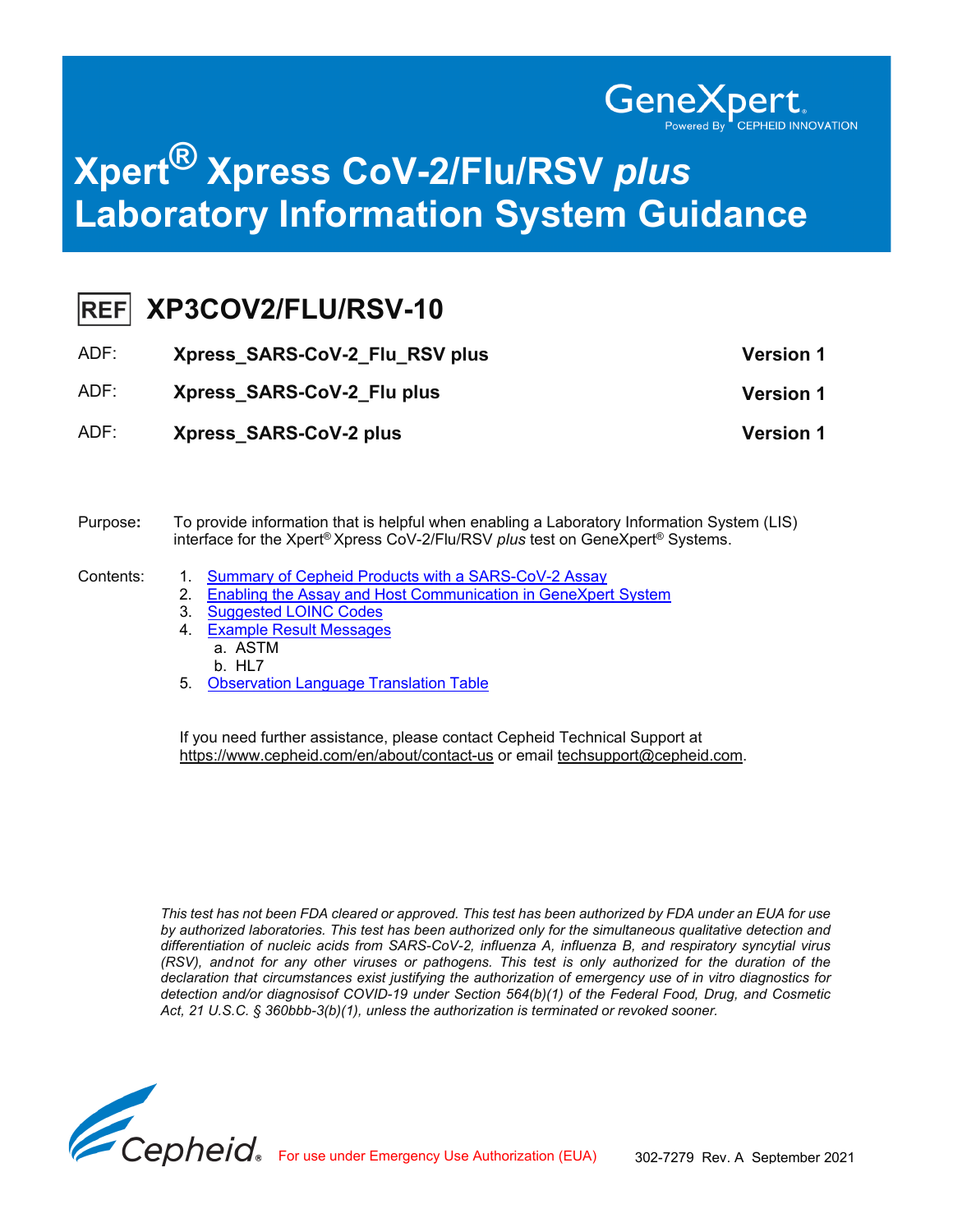# <span id="page-1-0"></span>**1 Summary of Cepheid Products with a SARS-CoV-2 Assay**

Xpert® Xpress CoV-2/Flu/RSV *plus* is the newest Cepheid assay for the GeneXpert® System that performs a SARS-CoV-2 test. The table below summarizes ALL of the tests that Cepheid has marketed with a SARS-CoV-2 assay to help clarify important differences related to LIS setup.

| <b>Product Name</b>                          | <b>Catalog Number</b> | <b>ADF</b>                      | <b>Launch Date</b> |
|----------------------------------------------|-----------------------|---------------------------------|--------------------|
| Xpert <sup>®</sup> Xpress SARS-CoV-2         | XPRSARS-COV2-10       | Xpert Xpress SARS-CoV-2         | March 2020         |
|                                              |                       | Xpert Xpress SARS-CoV-2 Flu RSV |                    |
| Xpert® Xpress SARS-CoV-2/Flu/RSV             | XPCOV2/FLU/RSV-10     | Xpert Xpress_SARS-CoV-2 Flu     | October 2020       |
|                                              |                       | Xpert Xpress SARS-CoV-2         |                    |
|                                              |                       | Xpress SARS-CoV-2 Flu RSV plus  |                    |
| Xpert <sup>®</sup> Xpress CoV-2/Flu/RSV plus | XP3COV2/FLU/RSV-10    | Xpress SARS-CoV-2 Flu plus      | September 2021     |
|                                              |                       | Xpress SARS-CoV-2 plus          |                    |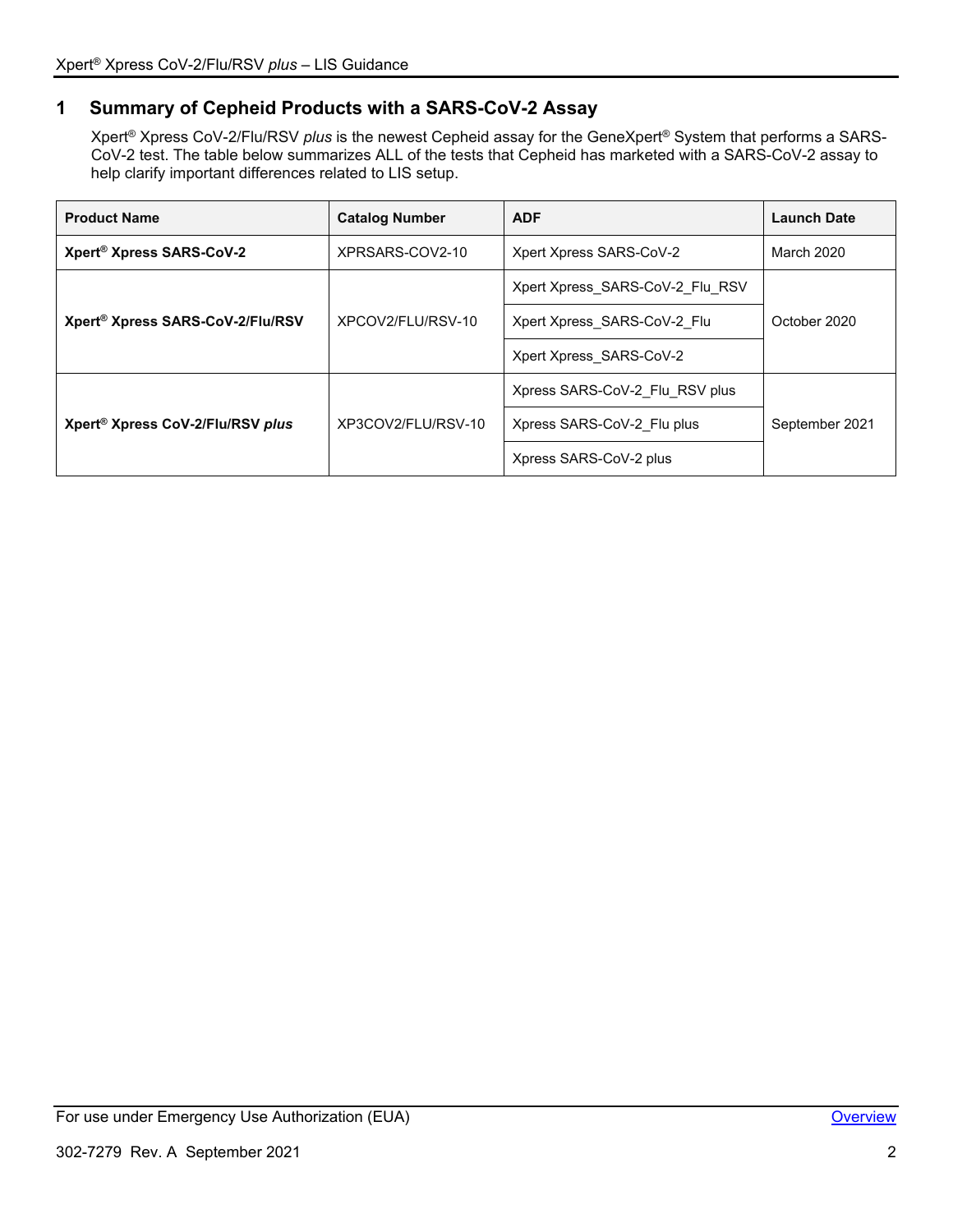# <span id="page-2-0"></span>**2 Enabling the Assay and Host Communication in GeneXpert® System**

# **Consult your LIS System Administrator:**

Before making changes to your GeneXpert LIS interface settings, consult your LIS System Administrator.

# **Enable Host Communication:**

If the GeneXpert System is not already configured for LIS host communication, follow the instructions in your GeneXpert System's User Guide: "Configuring Host Communications for an LIS."

# **Assay Host Test Code and Result Code Configuration:**

Assay Host Test Code and Result Code must be defined in the GeneXpert System.

**Note:** When defining Host Test Codes and Result Codes, consider if your organization needs to use different Codes for different versions of Cepheid tests so that the test versions can be distinguished in your LIS.

**Note:** If the Xpert® Xpress SARS-CoV-2/Flu/RSV (previous non *plus* version) test has already been configured on a GeneXpert System with the suggested Codes below, then 1 of two options must be taken as an Assay Host Test Code can only be associated with a single ADF/Assay:

- A) If both assays must be enabled on a system simultaneously:
	- a. Create unique test codes for each Assay
- B) If only one Assay must be enabled on a System:
	- a. Ensure all existing supplies of the prior Assay version are used
	- b. Delete the prior Assay
	- c. Add the new Assay with the same test codes as the previous Assay

# **Suggested Assay Host Test Codes**

| <b>ADF Name / Assay Name</b>   | <b>ADF</b><br><b>Version</b> | <b>Assay Host Test Code</b> | Analyte<br><b>Common Name</b> | <b>Result Code</b> |
|--------------------------------|------------------------------|-----------------------------|-------------------------------|--------------------|
|                                |                              |                             | SARS-CoV-2                    | SARSCOV2           |
|                                | 1                            | SARSCOV2FLURSV              | FLU A                         | <b>FLUA</b>        |
| Xpress SARS-CoV-2_Flu_RSV plus |                              |                             | FLU B                         | <b>FLUB</b>        |
|                                |                              |                             | <b>RSV</b>                    | <b>RSV</b>         |
|                                |                              |                             | SARS-CoV-2                    | SARSCOV2           |
| Xpress SARS-CoV-2 Flu plus     | 1                            | SARSCOV2FLU                 | FLU A                         | <b>FLUA</b>        |
|                                |                              |                             | FLU B                         | <b>FLUB</b>        |
| Xpress SARS-CoV-2 plus         | 1                            | <sup>1</sup> SARSCOV2 3     | SARS-CoV-2                    | $1$ N.A.           |

**1Note:** As a Single-Result Assay, the Assay Host Test Code will be the same as the Upload and Download Code.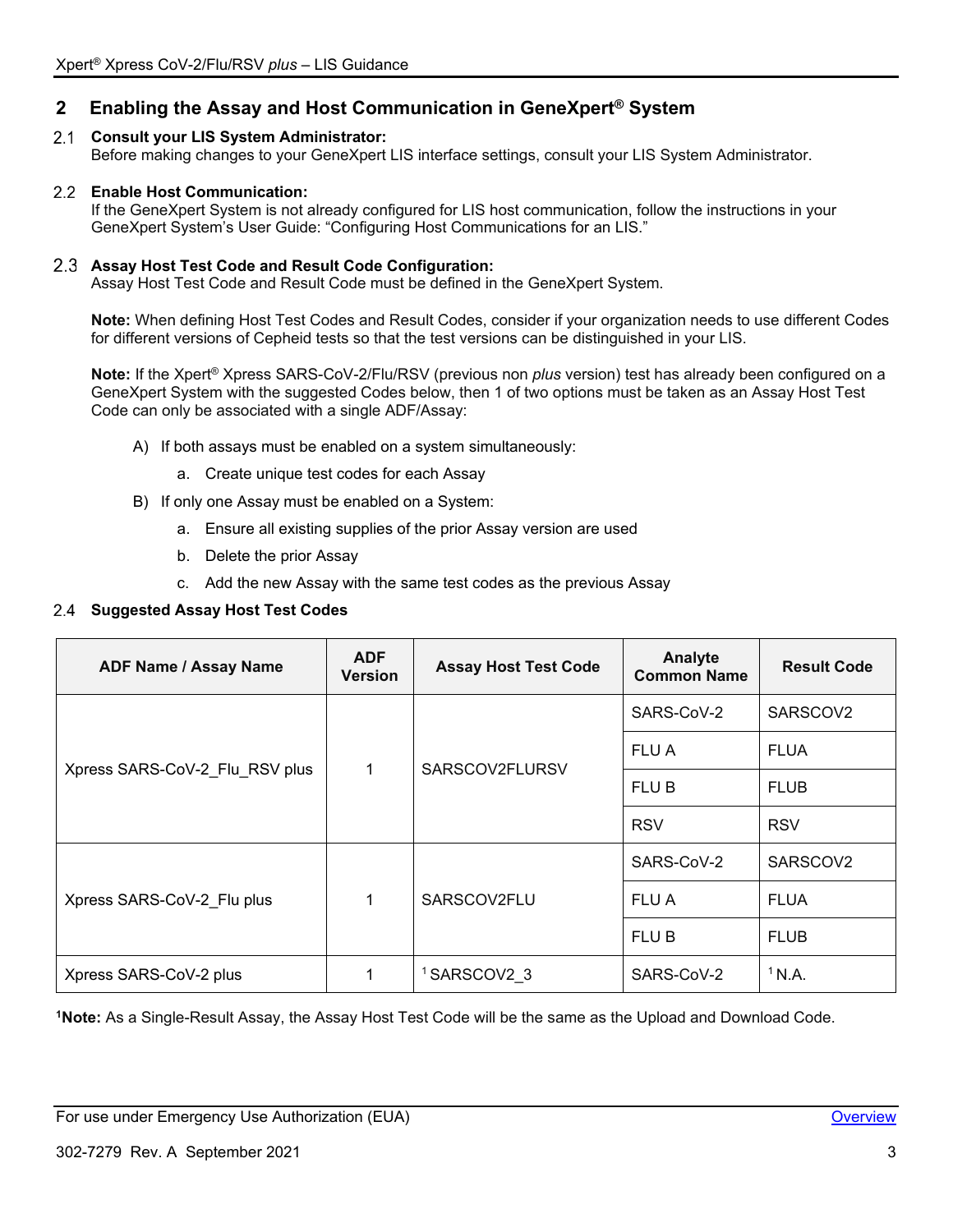# **3 Suggested LOINC Codes**

| Assay                          | Specimen <sup>1</sup>                                                | <b>Result</b><br><b>Description</b> | <b>LOINC</b><br>Code | <b>Reference</b>               | Component                                                                                                                     | <b>Property</b> | <b>Time</b> | System      | <b>Scale</b> | <b>Method</b> |
|--------------------------------|----------------------------------------------------------------------|-------------------------------------|----------------------|--------------------------------|-------------------------------------------------------------------------------------------------------------------------------|-----------------|-------------|-------------|--------------|---------------|
| Xpress SARS-CoV-2 Flu RSV plus | • NP Swabs<br>• Nasal swabs<br>• Nasal Wash /<br>Aspirates           | Binary -<br>Positive,<br>Negative   | 95941-1              | https://loinc.or<br>g/95941-1/ | Influenza virus<br>A & Influenza<br>virus B &<br><b>SARS</b><br>coronavirus 2<br>& Respiratory<br>syncytial virus<br>RNApanel |                 | Pt          | Respiratory | $\sim$       | Probe.amp.tar |
| Xpress SARS-CoV-2 Flu plus     | • NP Swabs<br>• Nasal swabs<br>• Nasal Wash /<br>Aspirates           | Binary -<br>Positive,<br>Negative   | 95422-2              | https://loinc.or<br>g/95422-2/ | Influenza virus<br>A &Influenza<br>virus B &<br><b>SARS</b><br>coronavirus2<br>RNA panel                                      |                 | Pt          | Respiratory | $\sim$       | Probe.amp.tar |
| Xpress SARS-CoV-2 plus         | • NP Swabs<br>$\bullet\,$ Nasal swabs<br>• Nasal Wash /<br>Aspirates | Binary -<br>Positive,<br>Negative   | 94500-6              | https://loinc.or<br>g/94500-6/ | <b>SARS</b><br>Coronavirus2<br><b>RNA</b>                                                                                     | PrThr           | Pt          | Respiratory | Ord          | Probe.amp.tar |

<span id="page-3-0"></span>**1Note:** The available LOINC codes do not differentiate specific respiratory specimen types. Refer to the Xpert Xpress SARS-CoV-2/FLU/RSV *plus* Instructions for Use (IFU) for specific specimen type information.

# **4 LOINC Code Rationale**

- Xpress SARS-CoV-2\_Flu\_RSV plus is a single NAA test with probe detection from a respiratory specimen for the detection of SARS- CoV-2 and/or FLU and/or RSV.
- Xpress SARS-CoV-2\_Flu plus is a single NAA test with probe detection from a respiratory specimen for the detection of SARS-CoV-2 and/or Flu.
- Xpress SARS-CoV-2 plus is a single NAA test with probe detection from a respiratory specimen for the detection of SARS-CoV-2. [https://loinc.org/sars](https://loinc.org/sars-coronavirus-2/)[coronavirus-2](https://loinc.org/sars-coronavirus-2/)

Please contact [ga@cepheid.com](mailto:ga@cepheid.com) with any questions regarding the use of this LOINC code with Xpert Xpress SARS-CoV-2/FLU/RSV *plus*.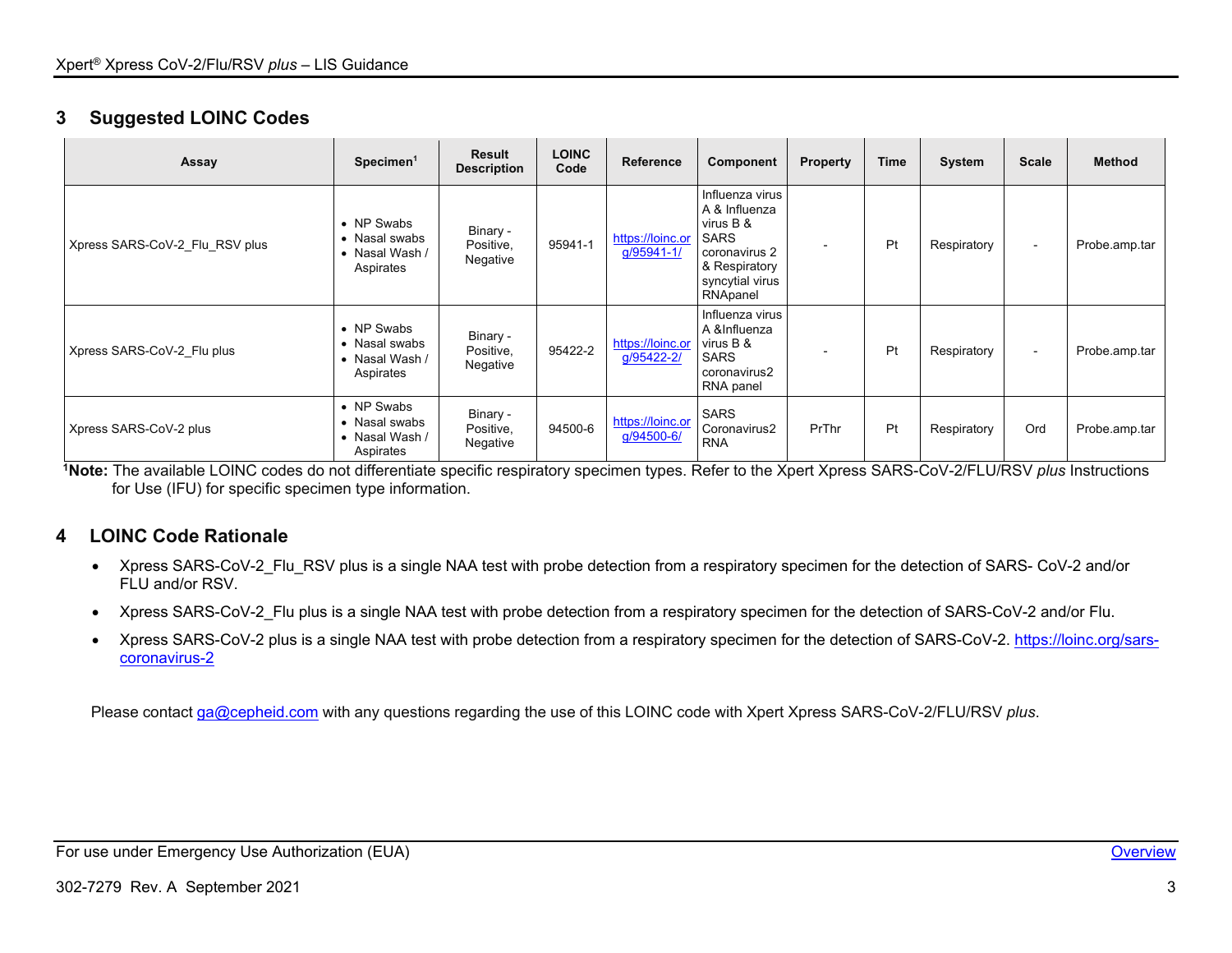# <span id="page-4-1"></span><span id="page-4-0"></span>**5 Example Result Messages Overview**

The table below includes a representative set of test result combinations from the "Xpert Xpress COV-2/FLU/RSV *plus*" cartridge and includes links to example LIS messages.

Depending on GeneXpert System and LIS settings, three distinct panels of results are possible:

- 1. **SARS-CoV-2, Flu A, Flu B and RSV:** Xpress SARS-CoV-2\_Flu\_RSV plus
- 2. **SARS-CoV-2, Flu A, Flu B:** Xpress SARS-CoV-2\_Flu plus
- 3. **SARS-CoV-2:** Xpress SARS-CoV-2 plus

### **Summary of Example Messages for Panel: Xpress SARS-CoV-2\_Flu\_RSV plus**

| #            |                   | Analyte         |                 |                 |             | <b>Link to Example Messages</b> |
|--------------|-------------------|-----------------|-----------------|-----------------|-------------|---------------------------------|
|              | <b>SARS-CoV-2</b> | <b>FLUA</b>     | <b>FLUB</b>     | <b>RSV</b>      | <b>ASTM</b> | HL7                             |
|              | Negative          | Negative        | Negative        | Negative        | Link        | Link                            |
| $\mathbf{2}$ | <b>Positive</b>   | Negative        | Negative        | Negative        | <b>Link</b> | Link                            |
| 3            | Negative          | <b>Positive</b> | Negative        | Negative        | Link        | <b>Link</b>                     |
| 4            | Negative          | Negative        | <b>Positive</b> | Negative        | Link        | Link                            |
| 5            | Negative          | Negative        | Negative        | <b>Positive</b> | Link        | Link                            |
| 6            | <b>Positive</b>   | <b>Positive</b> | <b>Positive</b> | <b>Positive</b> | Link        | <b>Link</b>                     |
| 7            | Error             | Error           | Error           | Error           | <b>Link</b> | <b>Link</b>                     |
| 8            | Invalid           | Invalid         | Invalid         | Invalid         | Link        | Link                            |
| 9            | No Result         | No Result       | No Result       | No Result       | Link        | Link                            |

#### **Summary of Example Messages for Panel: Xpress SARS-CoV-2\_Flu plus**

| #            |                   | Analyte         |                 |            | <b>Link to Example Messages</b> |             |
|--------------|-------------------|-----------------|-----------------|------------|---------------------------------|-------------|
|              | <b>SARS-CoV-2</b> | <b>FLUA</b>     | <b>FLUB</b>     | <b>RSV</b> | <b>ASTM</b>                     | HL7         |
|              | Negative          | Negative        | Negative        |            | <b>Link</b>                     | <b>Link</b> |
| $\mathbf{2}$ | <b>Positive</b>   | Negative        | Negative        |            | <b>Link</b>                     | <b>Link</b> |
| 3            | Negative          | <b>Positive</b> | Negative        |            | <b>Link</b>                     | <b>Link</b> |
| 4            | Negative          | Negative        | <b>Positive</b> | N.A.       | Link                            | <b>Link</b> |
| 5            | <b>Positive</b>   | <b>Positive</b> | <b>Positive</b> |            | <b>Link</b>                     | Link        |
| 6            | Error             | Error           | Error           |            | Link                            | Link        |
|              | Invalid           | Invalid         | Invalid         |            | Link                            | Link        |

#### **Summary of Example Messages for Panel: Xpress SARS-CoV-2 plus**

| # |                   | Analyte     |             |            | <b>Link to Example Messages</b> |      |
|---|-------------------|-------------|-------------|------------|---------------------------------|------|
|   | <b>SARS-CoV-2</b> | <b>FLUA</b> | <b>FLUB</b> | <b>RSV</b> | <b>ASTM</b>                     | HL7  |
|   | Negative          |             |             |            | Link                            | Link |
|   | <b>Positive</b>   |             |             |            | <u>Link</u>                     | Link |
| a | Error             |             | N.A.        |            | Link                            | Link |
| л | Invalid           |             |             |            | $\mathsf{Link}$                 | Link |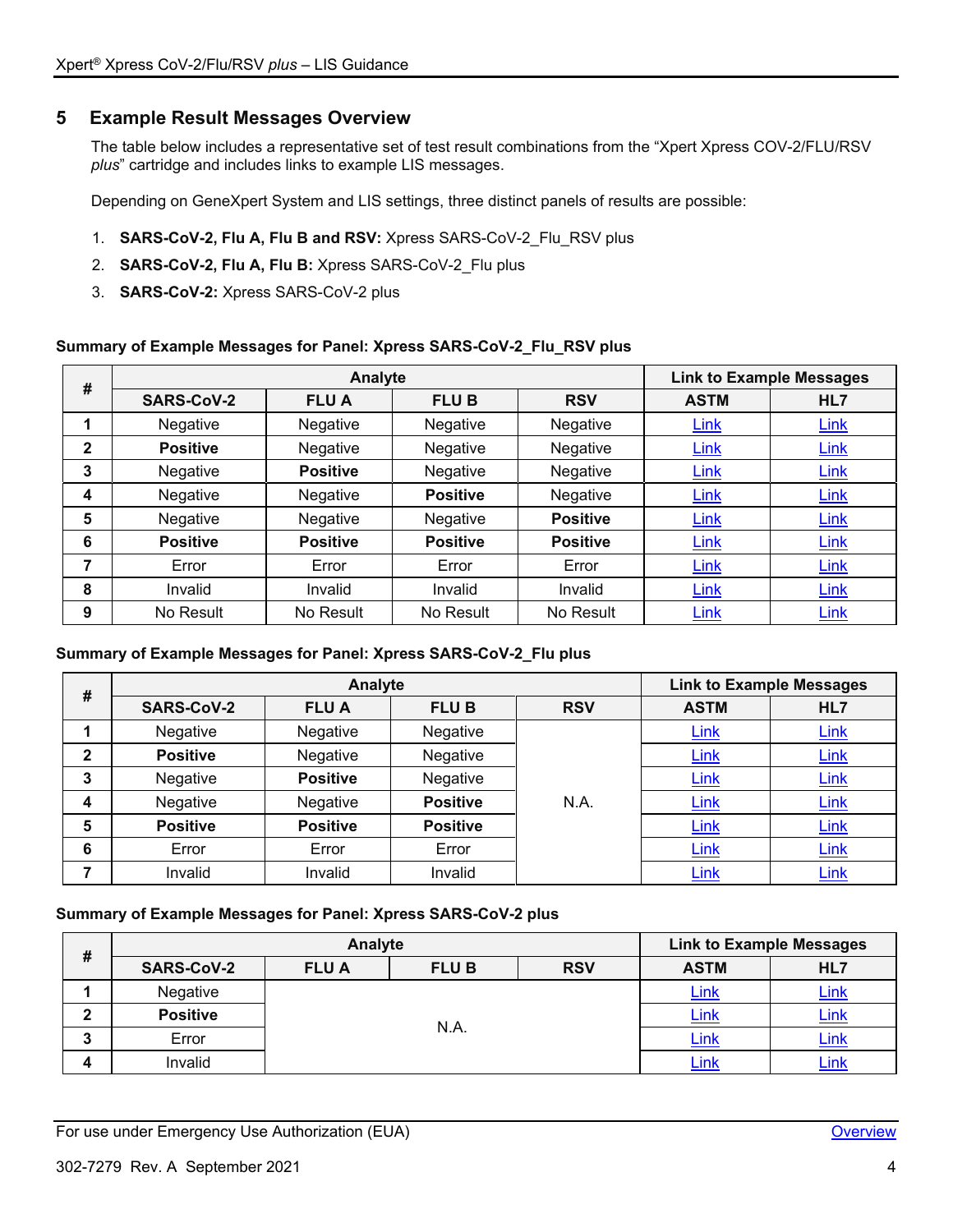# **6 Example Messages**

These example messages can be used by an LIS interface analyst to understand the structure and content of Xpert Xpress CoV-2/Flu/RSV *plus* test results.

### **Example Messages for Panel: SARS-CoV-2, Flu A, Flu B and RSV**

# 6.1.1 Example ASTM Messages

#### *6.1.1.1 Example ASTM Message: "SARS-CoV-2: Negative, FLU A: Negative, FLU B: Negative, RSV: Negative"*

| <b>SARS-CoV-2</b> | <b>FLU A</b> | <b>FLUB</b> | <b>RSV</b> |
|-------------------|--------------|-------------|------------|
| Negative          | Negative     | Negative    | Negative   |
|                   |              |             |            |

<span id="page-5-0"></span>

| H @^\ GXM-33725387435  GeneXpert PC^GeneXpert^6.3     LIS  P 1394-97 20210820144159                                                                                                   |
|---------------------------------------------------------------------------------------------------------------------------------------------------------------------------------------|
|                                                                                                                                                                                       |
| O 1 99999  ^^^COVFLURSVPLUS R 20210713160633         ORH         F                                                                                                                    |
| R 1 ^COVFLURSVPLUS^^SARSCOV2^Xpress SARS-CoV-2_Flu_RSV plus^1^SARS-CoV-2^ NEGATIVE^     F  John Doe 20210713160633 20210713164224 CepheidVM-PC^804051^639127^472753131^00500^20211226 |
| R 2 ^COVFLURSVPLUS^^SARSCOV2^^^SARS-CoV-2^ NEG^                                                                                                                                       |
| RI3I^COVFLURSVPLUS^^SARSCOV2^^^SARS-CoV-2^Ct ^0.0                                                                                                                                     |
| R 4 ^COVFLURSVPLUS^^SARSCOV2^^^SARS-CoV-2^EndPt ^1.0                                                                                                                                  |
| RI5I^COVFLURSVPLUS^^SARSCOV2^^^SPC^ PASS^                                                                                                                                             |
| RI6I^COVFLURSVPLUS^^SARSCOV2^^^SPC^Ct ^29.3                                                                                                                                           |
| R 7 ^COVFLURSVPLUS^^SARSCOV2^^^SPC^EndPt ^180.0                                                                                                                                       |
| R 8 ^COVFLURSVPLUS^^FLUA^Xpress SARS-CoV-2_Flu_RSV plus^1^Flu A^ NEGATIVE^     F  John Doe 20210713160633 20210713164224 CepheidVM-PC^804051^639127^472753131^00500^20211226          |
| RI9I^COVFLURSVPLUS^^FLUA^^^Flu A 1^ NEG^                                                                                                                                              |
| R 10 ^COVFLURSVPLUS^^FLUA^^^Flu A 1^Ct ^0.0                                                                                                                                           |
| R 11 ^COVFLURSVPLUS^^FLUA^^^Flu A 1^EndPt ^2.0                                                                                                                                        |
| R 12 ^COVFLURSVPLUS^^FLUA^^^Flu A 2^ NEG^                                                                                                                                             |
| R 13 ^COVFLURSVPLUS^^FLUA^^^Flu A 2^Ct ^0.0                                                                                                                                           |
| R 14 ^COVFLURSVPLUS^^FLUA^^^Flu A 2^EndPt ^1.0                                                                                                                                        |
| R 15 ^COVFLURSVPLUS^^FLUA^^^SPC^ PASS^                                                                                                                                                |
| R 16 ^COVFLURSVPLUS^^FLUA^^^SPC^Ct ^29.3                                                                                                                                              |
| R 17 ^COVFLURSVPLUS^^FLUA^^^SPC^EndPt ^180.0                                                                                                                                          |
| R 18 ^COVFLURSVPLUS^^FLUB^Xpress SARS-CoV-2_Flu_RSV plus^1^Flu B^ NEGATIVE^    F  John Doe 20210713160633 20210713164224 CepheidVM-PC^804051^639127^472753131^00500^20211226          |
| R 19 ^COVFLURSVPLUS^^FLUB^^^Flu B^ NEG^                                                                                                                                               |
| R 20 ^COVFLURSVPLUS^^FLUB^^^Flu B^Ct ^0.0                                                                                                                                             |
| R 21 ^COVFLURSVPLUS^^FLUB^^^Flu B^EndPt ^1.0                                                                                                                                          |
| R 22 ^COVFLURSVPLUS^^FLUB^^^SPC^ PASS^                                                                                                                                                |
| R 23 ^COVFLURSVPLUS^^FLUB^^^SPC^Ct ^29.3                                                                                                                                              |
| R 24 ^COVFLURSVPLUS^^FLUB^^^SPC^EndPt ^180.0                                                                                                                                          |
| R 25 ^COVFLURSVPLUS^^RSV^Xpress SARS-CoV-2_Flu_RSV plus^1^RSV^ NEGATIVE^     F  John Doe 20210713160633 20210713164224 CepheidVM-PC^804051^639127^472753131^00500^20211226            |
| R 26 ^COVFLURSVPLUS^^RSV^^^RSV^ NEG^                                                                                                                                                  |
| R 27 ^COVFLURSVPLUS^^RSV^^^RSV^Ct ^0.0                                                                                                                                                |
| R 28 ^COVFLURSVPLUS^^RSV^^^RSV^EndPt ^0.0                                                                                                                                             |
| R 29 ^COVFLURSVPLUS^^RSV^^^SPC^ PASS^                                                                                                                                                 |
| R 30 ^COVFLURSVPLUS^^RSV^^^SPC^Ct ^29.3                                                                                                                                               |
| R 31 ^COVFLURSVPLUS^^RSV^^^SPC^EndPt ^180.0                                                                                                                                           |
| L 1 N                                                                                                                                                                                 |

For use under Emergency Use Authorization (EUA) **[Overview](#page-4-1) Container and Container and Container Container and Container and Container and Container and Container and Container and Container and Container and Container an**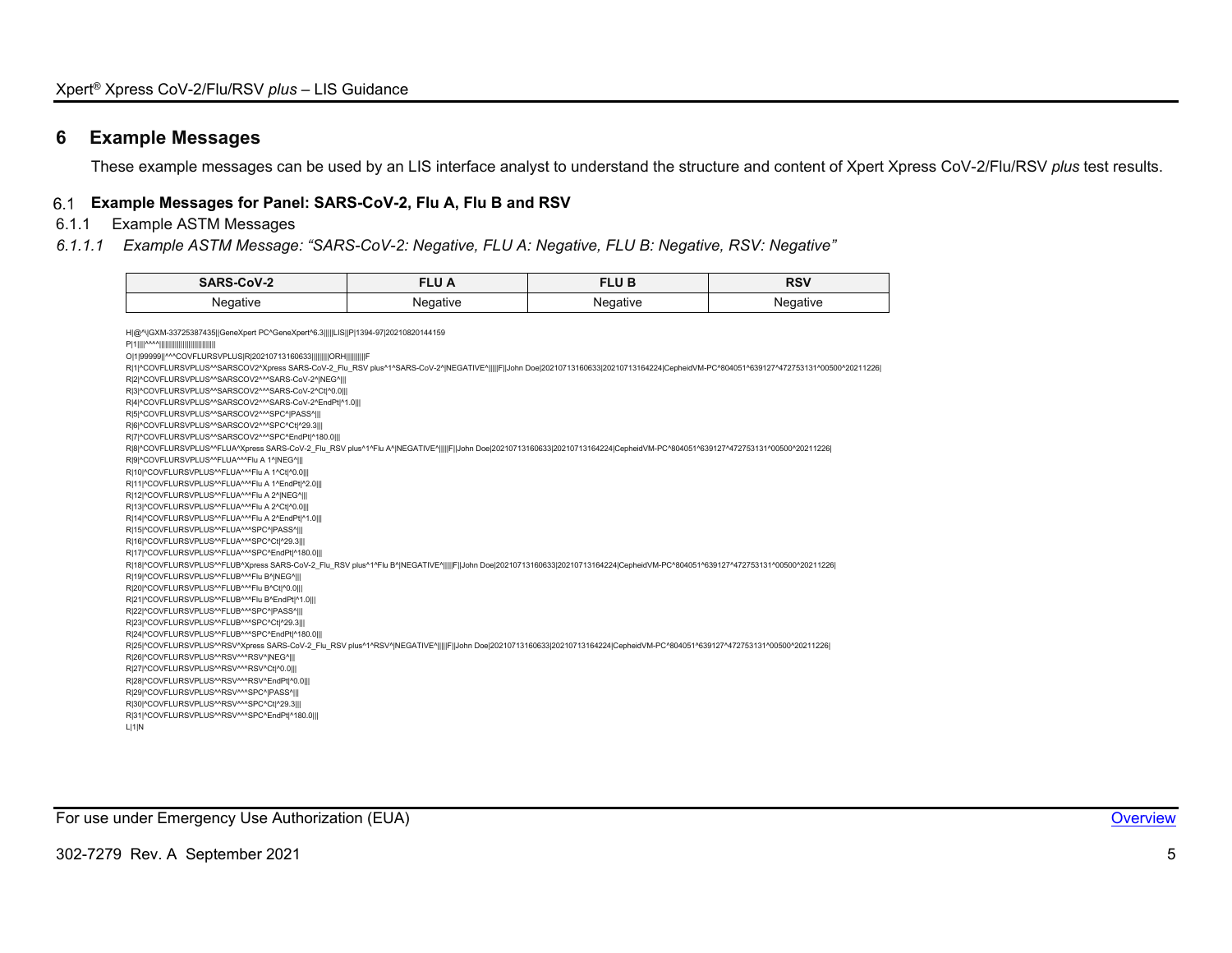### *6.1.1.2 Example ASTM Message: "SARS-CoV-2: Positive, FLU A: Negative, FLU B: Negative, RSV: Negative"*

<span id="page-6-0"></span>

| <b>SARS-CoV-2</b>                                                                                                                                                                                                                                                                                                                                                                                                                                                                                                                                                                                                                                                                                                                                                                                                                                                                                                                                                                                                                                                                                                                                                                                                                                                                                                                                                                                                                                                                                                                                                                                                                                                                                                                                                                                                                                                                                                                                                                                                                                                                                                                                                                                                                                                                               | <b>FLUA</b> | <b>FLUB</b> | <b>RSV</b> |  |
|-------------------------------------------------------------------------------------------------------------------------------------------------------------------------------------------------------------------------------------------------------------------------------------------------------------------------------------------------------------------------------------------------------------------------------------------------------------------------------------------------------------------------------------------------------------------------------------------------------------------------------------------------------------------------------------------------------------------------------------------------------------------------------------------------------------------------------------------------------------------------------------------------------------------------------------------------------------------------------------------------------------------------------------------------------------------------------------------------------------------------------------------------------------------------------------------------------------------------------------------------------------------------------------------------------------------------------------------------------------------------------------------------------------------------------------------------------------------------------------------------------------------------------------------------------------------------------------------------------------------------------------------------------------------------------------------------------------------------------------------------------------------------------------------------------------------------------------------------------------------------------------------------------------------------------------------------------------------------------------------------------------------------------------------------------------------------------------------------------------------------------------------------------------------------------------------------------------------------------------------------------------------------------------------------|-------------|-------------|------------|--|
| Positive                                                                                                                                                                                                                                                                                                                                                                                                                                                                                                                                                                                                                                                                                                                                                                                                                                                                                                                                                                                                                                                                                                                                                                                                                                                                                                                                                                                                                                                                                                                                                                                                                                                                                                                                                                                                                                                                                                                                                                                                                                                                                                                                                                                                                                                                                        | Negative    | Negative    | Negative   |  |
| H @^\ GXM-84876003004  GeneXpert PC^GeneXpert^6.3     LIS  P 1394-97 20210820142512<br>0 1 1 CoV2 c  ^^^COVFLURSVPLUS R 20210713122506         ORH          F<br>R 1 ^COVFLURSVPLUS^^SARSCOV2^Xpress SARS-CoV-2 Flu RSV plus^1^SARS-CoV-2^ POSITIVE^     F  John Doe 20210713122506 20210713130050 CepheidVM-PC^702201^625015^472753125^00500^20211226<br>RI2I^COVFLURSVPLUS^^SARSCOV2^^^SARS-CoV-2^IPOS^III<br>R 3 ^COVFLURSVPLUS^^SARSCOV2^^^SARS-CoV-2^Ct ^31.2   <br>R 4 ^COVFLURSVPLUS^^SARSCOV2^^^SARS-CoV-2^EndPt ^440.0   <br>RI5I^COVFLURSVPLUS^^SARSCOV2^^^SPC^INA^III<br>R 6 ^COVFLURSVPLUS^^SARSCOV2^^^SPC^Ct ^29.4   <br>R 7 ^COVFLURSVPLUS^^SARSCOV2^^^SPC^EndPt ^149.0   <br>R 8 ^COVFLURSVPLUS^^FLUA^Xpress SARS-CoV-2_Flu_RSV plus^1^Flu A^ NEGATIVE^     F  John Doe 20210713122506 20210713130050 CepheidVM-PC^702201^625015^472753125^00500^20211226 <br>RI9I^COVFLURSVPLUS^^FLUA^^^Flu A 1^INEG^III<br>R 10 ^COVFLURSVPLUS^^FLUA^^^Flu A 1^Ct ^0.0   <br>R 11 ^COVFLURSVPLUS^^FLUA^^^Flu A 1^EndPt ^1.0   <br>R 12 ^COVFLURSVPLUS^^FLUA^^^Flu A 2^ NEG^   <br>R 13 ^COVFLURSVPLUS^^FLUA^^^Flu A 2^Ct ^0.0   <br>R 14 ^COVFLURSVPLUS^^FLUA^^^Flu A 2^EndPt ^0.0   <br>RI15I^COVFLURSVPLUS^^FLUA^^^SPC^ NA^   <br>R 16 ^COVFLURSVPLUS^^FLUA^^^SPC^Ct ^29.4   <br>R 17 ^COVFLURSVPLUS^^FLUA^^^SPC^EndPt ^149.0   <br>R 18 ^COVFLURSVPLUS^^FLUB^Xpress SARS-CoV-2 Flu RSV plus^1^Flu B^ NEGATIVE^     F  John Doe 20210713122506 20210713130050 CepheidVM-PC^702201^625015^472753125^00500^20211226 <br>RI19I^COVFLURSVPLUS^^FLUB^^^Flu B^INEG^III<br>R 20 ^COVFLURSVPLUS^^FLUB^^^Flu B^Ct ^0.0   <br>R 21 ^COVFLURSVPLUS^^FLUB^^^Flu B^EndPt ^-2.0   <br>R 22 ^COVFLURSVPLUS^^FLUB^^^SPC^ NA^   <br>R 23 ^COVFLURSVPLUS^^FLUB^^^SPC^Ct ^29.4   <br>R 24 ^COVFLURSVPLUS^^FLUB^^^SPC^EndPt ^149.0   <br>R 25 ^COVFLURSVPLUS^^RSV^Xpress SARS-CoV-2 Flu RSV plus^1^RSV^ NEGATIVE^     F  John Doe 20210713122506 20210713130050 CepheidVM-PC^702201^625015^472753125^00500^20211226 <br>R 26 ^COVFLURSVPLUS^^RSV^^^RSV^ NEG^   <br>R 27 ^COVFLURSVPLUS^^RSV^^^RSV^Ct ^0.0   <br>R 28 ^COVFLURSVPLUS^^RSV^^^RSV^EndPt ^-1.0   <br>R 29 ^COVFLURSVPLUS^^RSV^^^SPC^ NA^   <br>R 30 ^COVFLURSVPLUS^^RSV^^^SPC^Ct ^29.4   <br>R 31 ^COVFLURSVPLUS^^RSV^^^SPC^EndPt ^149.0   <br>L 1 N |             |             |            |  |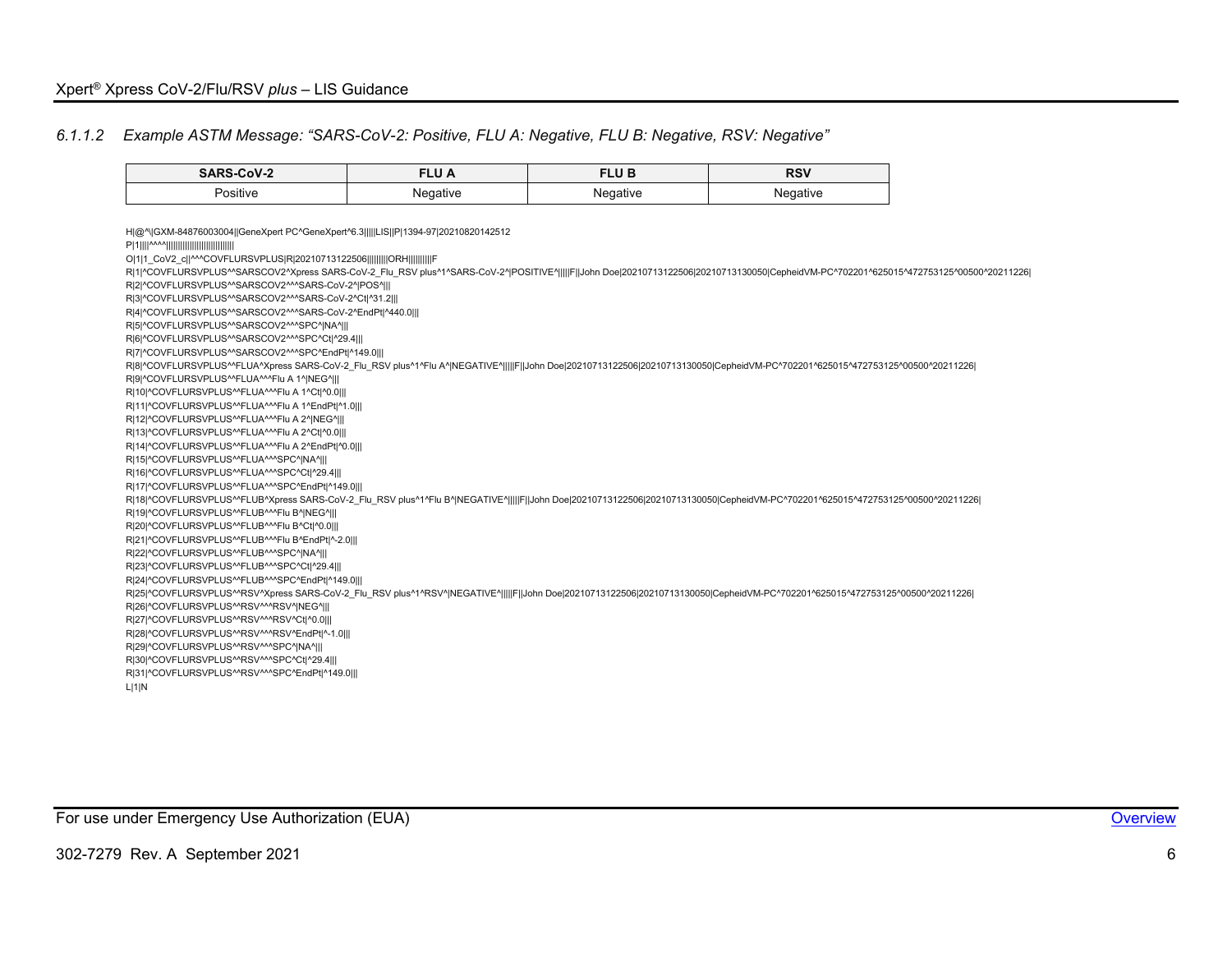$\sim$ 

### *6.1.1.3 Example ASTM Message: "SARS-CoV-2: Negative, FLU A: Positive, FLU B: Negative, RSV: Negative"*

<span id="page-7-0"></span>

| SARS-CoV-2                                                                                                                                                                                                                                                      | <b>FLU A</b> | <b>FLUB</b> | <b>RSV</b> |
|-----------------------------------------------------------------------------------------------------------------------------------------------------------------------------------------------------------------------------------------------------------------|--------------|-------------|------------|
| Negative                                                                                                                                                                                                                                                        | Positive     | Negative    | Negative   |
| H @^\ GXM-55852815431  GeneXpert PC^GeneXpert^6.3     LIS  P 1394-97 20210820142652                                                                                                                                                                             |              |             |            |
|                                                                                                                                                                                                                                                                 |              |             |            |
| 0 1 2 FluA c  ^^^COVFLURSVPLUS R 20210713122619         ORH          F<br>R 1 ^COVFLURSVPLUS^^SARSCOV2^Xpress SARS-CoV-2 Flu RSV plus^1^SARS-CoV-2^ NEGATIVE^     F  John Doe 20210713122619 20210713130147 CepheidVM-PC^701866^613237^472753123^00500^20211226 |              |             |            |
| R 2 ^COVFLURSVPLUS^^SARSCOV2^^^SARS-CoV-2^ NEG^                                                                                                                                                                                                                 |              |             |            |
| R 3 ^COVFLURSVPLUS^^SARSCOV2^^^SARS-CoV-2^Ct ^0.0                                                                                                                                                                                                               |              |             |            |
| RI4I^COVFLURSVPLUS^^SARSCOV2^^^SARS-CoV-2^EndPt ^2.0                                                                                                                                                                                                            |              |             |            |
| R 5 ^COVFLURSVPLUS^^SARSCOV2^^^SPC^ NA^                                                                                                                                                                                                                         |              |             |            |
| RI6I^COVFLURSVPLUS^^SARSCOV2^^^SPC^CtI^29.5                                                                                                                                                                                                                     |              |             |            |
| R 7 ^COVFLURSVPLUS^^SARSCOV2^^^SPC^EndPt ^151.0                                                                                                                                                                                                                 |              |             |            |
| R 8 ^COVFLURSVPLUS^^FLUA^Xpress SARS-CoV-2_Flu_RSV plus^1^Flu A^ POSITIVE^     F  John Doe 20210713122619 20210713130147 CepheidVM-PC^701866^613237^472753123^00500^20211226                                                                                    |              |             |            |
| RI9I^COVFLURSVPLUS^^FLUA^^^Flu A 1^IPOS^III                                                                                                                                                                                                                     |              |             |            |
| R 10 ^COVFLURSVPLUS^^FLUA^^^Flu A 1^Ct ^30.1                                                                                                                                                                                                                    |              |             |            |
| R 11 ^COVFLURSVPLUS^^FLUA^^^Flu A 1^EndPt ^725.0                                                                                                                                                                                                                |              |             |            |
| R 12 ^COVFLURSVPLUS^^FLUA^^^Flu A 2^ POS^                                                                                                                                                                                                                       |              |             |            |
| R 13 ^COVFLURSVPLUS^^FLUA^^^Flu A 2^Ct ^34.0                                                                                                                                                                                                                    |              |             |            |
| R 14 ^COVFLURSVPLUS^^FLUA^^^Flu A 2^EndPt ^219.0                                                                                                                                                                                                                |              |             |            |
| R 15 ^COVFLURSVPLUS^^FLUA^^^SPC^ NA^                                                                                                                                                                                                                            |              |             |            |
| R 16 ^COVFLURSVPLUS^^FLUA^^^SPC^Ct ^29.5                                                                                                                                                                                                                        |              |             |            |
| R 17 ^COVFLURSVPLUS^^FLUA^^^SPC^EndPt ^151.0                                                                                                                                                                                                                    |              |             |            |
| R 18 ^COVFLURSVPLUS^^FLUB^Xpress SARS-CoV-2 Flu RSV plus^1^Flu B^ NEGATIVE^     F  John Doe 20210713122619 20210713130147 CepheidVM-PC^701866^613237^472753123^00500^20211226                                                                                   |              |             |            |
| R 19 ^COVFLURSVPLUS^^FLUB^^^Flu B^ NEG^   <br>R 20 ^COVFLURSVPLUS^^FLUB^^^Flu B^Ct ^0.0                                                                                                                                                                         |              |             |            |
| R 21 ^COVFLURSVPLUS^^FLUB^^^Flu B^EndPt ^4.0                                                                                                                                                                                                                    |              |             |            |
| R 22 ^COVFLURSVPLUS^^FLUB^^^SPC^ NA^                                                                                                                                                                                                                            |              |             |            |
| R 23 ^COVFLURSVPLUS^^FLUB^^^SPC^Ct ^29.5                                                                                                                                                                                                                        |              |             |            |
| R 24 ^COVFLURSVPLUS^^FLUB^^^SPC^EndPt ^151.0                                                                                                                                                                                                                    |              |             |            |
| R 25 ^COVFLURSVPLUS^^RSV^Xpress SARS-CoV-2 Flu RSV plus^1^RSV^ NEGATIVE^    F  John Doe 20210713122619 20210713130147 CepheidVM-PC^701866^613237^472753123^00500^20211226                                                                                       |              |             |            |
| R 26 ^COVFLURSVPLUS^^RSV^^^RSV^ NEG^                                                                                                                                                                                                                            |              |             |            |
| R 27 ^COVFLURSVPLUS^^RSV^^^RSV^Ct ^0.0                                                                                                                                                                                                                          |              |             |            |
| R 28 ^COVFLURSVPLUS^^RSV^^^RSV^EndPt ^-1.0                                                                                                                                                                                                                      |              |             |            |
| R 29 ^COVFLURSVPLUS^^RSV^^^SPC^ NA^                                                                                                                                                                                                                             |              |             |            |
| R 30 ^COVFLURSVPLUS^^RSV^^^SPC^Ct ^29.5                                                                                                                                                                                                                         |              |             |            |
| R 31 ^COVFLURSVPLUS^^RSV^^^SPC^EndPt ^151.0                                                                                                                                                                                                                     |              |             |            |
| L 1 N                                                                                                                                                                                                                                                           |              |             |            |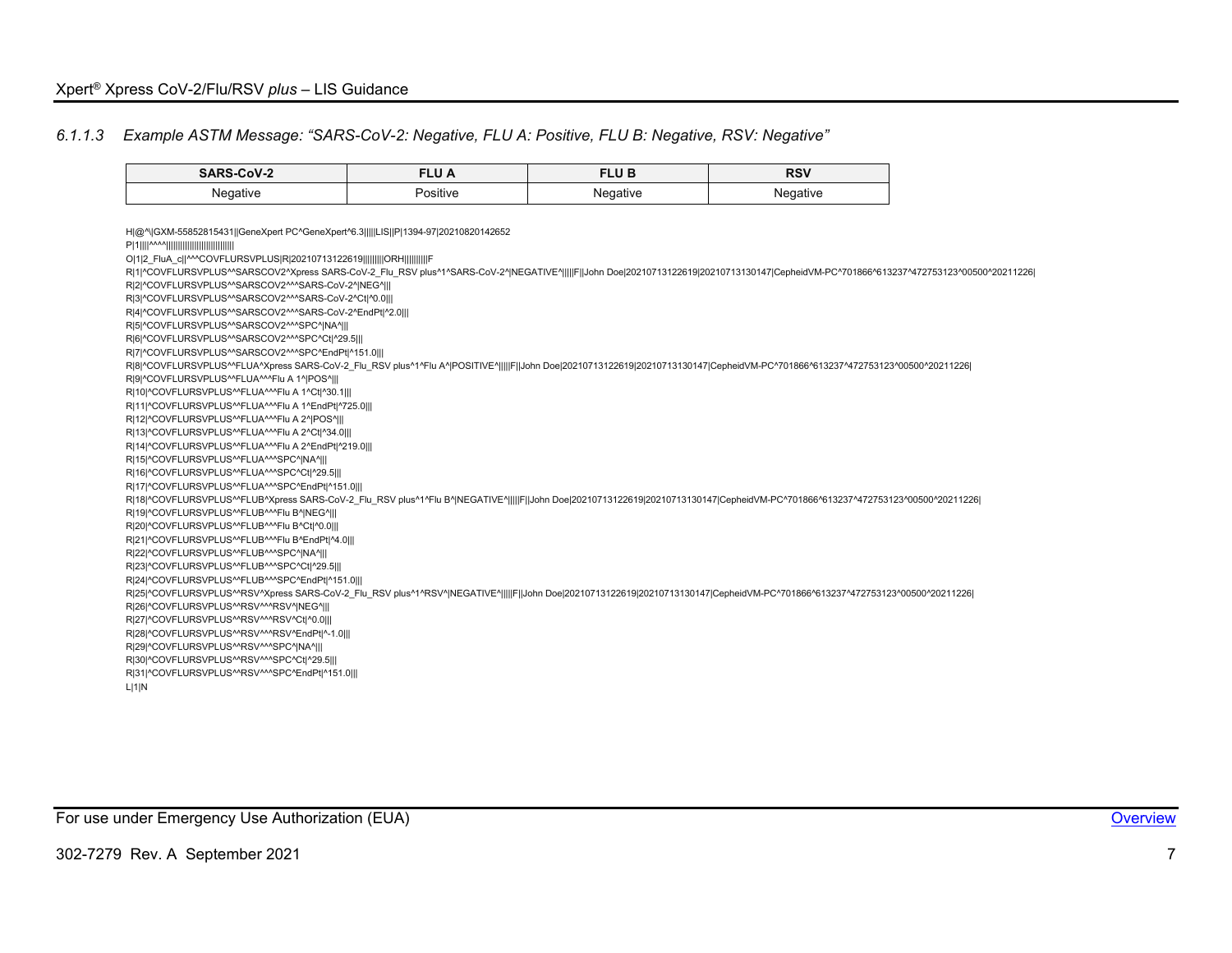### *6.1.1.4 Example ASTM Message: "SARS-CoV-2: Negative, FLU A: Negative, FLU B: Positive, RSV: Negative"*

<span id="page-8-0"></span>

| SARS-CoV-2                                                                                                                                                                            | <b>FLUA</b> | <b>FLUB</b> | <b>RSV</b> |
|---------------------------------------------------------------------------------------------------------------------------------------------------------------------------------------|-------------|-------------|------------|
| Negative                                                                                                                                                                              | Negative    | Positive    | Negative   |
| H @^\ GXM-61388182688  GeneXpert PC^GeneXpert^6.3     LIS  P 1394-97 20210820142739                                                                                                   |             |             |            |
| O 1 3 FluB c  ^^^COVFLURSVPLUS R 20210713122741         ORH         F                                                                                                                 |             |             |            |
| R 1 ^COVFLURSVPLUS^^SARSCOV2^Xpress SARS-CoV-2 Flu RSV plus^1^SARS-CoV-2^ NEGATIVE^     F  John Doe 20210713122741 20210713130259 CepheidVM-PC^700475^657192^472753120^00500^20211226 |             |             |            |
| R 2 ^COVFLURSVPLUS^^SARSCOV2^^^SARS-CoV-2^ NEG^                                                                                                                                       |             |             |            |
| R 3 ^COVFLURSVPLUS^^SARSCOV2^^^SARS-CoV-2^Ct ^0.0                                                                                                                                     |             |             |            |
| R 4 ^COVFLURSVPLUS^^SARSCOV2^^^SARS-CoV-2^EndPt ^2.0                                                                                                                                  |             |             |            |
| R 5 ^COVFLURSVPLUS^^SARSCOV2^^^SPC^ NA^                                                                                                                                               |             |             |            |
| R 6 ^COVFLURSVPLUS^^SARSCOV2^^^SPC^Ct ^30.1                                                                                                                                           |             |             |            |
| R 7 ^COVFLURSVPLUS^^SARSCOV2^^^SPC^EndPt ^147.0                                                                                                                                       |             |             |            |
| R 8 ^COVFLURSVPLUS^^FLUA^Xpress SARS-CoV-2 Flu RSV plus^1^Flu A^ NEGATIVE^     F  John Doe 20210713122741 20210713130259 CepheidVM-PC^700475^657192^472753120^00500^20211226          |             |             |            |
| R 9 ^COVFLURSVPLUS^^FLUA^^^Flu A 1^ NEG^   <br>R 10 ^COVFLURSVPLUS^^FLUA^^^Flu A 1^Ct ^0.0                                                                                            |             |             |            |
| R 11 ^COVFLURSVPLUS^^FLUA^^^Flu A 1^EndPt ^-2.0                                                                                                                                       |             |             |            |
| R 12 ^COVFLURSVPLUS^^FLUA^^^Flu A 2^ NEG^                                                                                                                                             |             |             |            |
| R 13 ^COVFLURSVPLUS^^FLUA^^^Flu A 2^Ct ^0.0                                                                                                                                           |             |             |            |
| R 14 ^COVFLURSVPLUS^^FLUA^^^Flu A 2^EndPt ^1.0                                                                                                                                        |             |             |            |
| R 15 ^COVFLURSVPLUS^^FLUA^^^SPC^ NA^                                                                                                                                                  |             |             |            |
| R 16 ^COVFLURSVPLUS^^FLUA^^^SPC^Ct ^30.1                                                                                                                                              |             |             |            |
| R 17 ^COVFLURSVPLUS^^FLUA^^^SPC^EndPt ^147.0                                                                                                                                          |             |             |            |
| R 18 ^COVFLURSVPLUS^^FLUB^Xpress SARS-CoV-2 Flu RSV plus^1^Flu B^ POSITIVE^     F  John Doe 20210713122741 20210713130259 CepheidVM-PC^700475^657192^472753120^00500^20211226         |             |             |            |
| R 19 ^COVFLURSVPLUS^^FLUB^^^Flu B^ POS^                                                                                                                                               |             |             |            |
| R 20 ^COVFLURSVPLUS^^FLUB^^^Flu B^Ct ^29.3                                                                                                                                            |             |             |            |
| R 21 ^COVFLURSVPLUS^^FLUB^^^Flu B^EndPt ^792.0                                                                                                                                        |             |             |            |
| R 22 ^COVFLURSVPLUS^^FLUB^^^SPC^ NA^   <br>R 23 ^COVFLURSVPLUS^^FLUB^^^SPC^Ct ^30.1                                                                                                   |             |             |            |
| R 24 ^COVFLURSVPLUS^^FLUB^^^SPC^EndPt ^147.0                                                                                                                                          |             |             |            |
| R 25 ^COVFLURSVPLUS^^RSV^Xpress SARS-CoV-2 Flu RSV plus^1^RSV^ NEGATIVE^    F John Doe 20210713122741 20210713130259 CepheidVM-PC^700475^657192^472753120^00500^20211226              |             |             |            |
| R 26 ^COVFLURSVPLUS^^RSV^^^RSV^ NEG^                                                                                                                                                  |             |             |            |
| R 27 ^COVFLURSVPLUS^^RSV^^^RSV^Ct ^0.0                                                                                                                                                |             |             |            |
| R 28 ^COVFLURSVPLUS^^RSV^^^RSV^EndPt ^-1.0                                                                                                                                            |             |             |            |
| R 29 ^COVFLURSVPLUS^^RSV^^^SPC^ NA^                                                                                                                                                   |             |             |            |
| R 30 ^COVFLURSVPLUS^^RSV^^^SPC^Ct ^30.1                                                                                                                                               |             |             |            |
| R 31 ^COVFLURSVPLUS^^RSV^^^SPC^EndPt ^147.0                                                                                                                                           |             |             |            |
| L 1 N                                                                                                                                                                                 |             |             |            |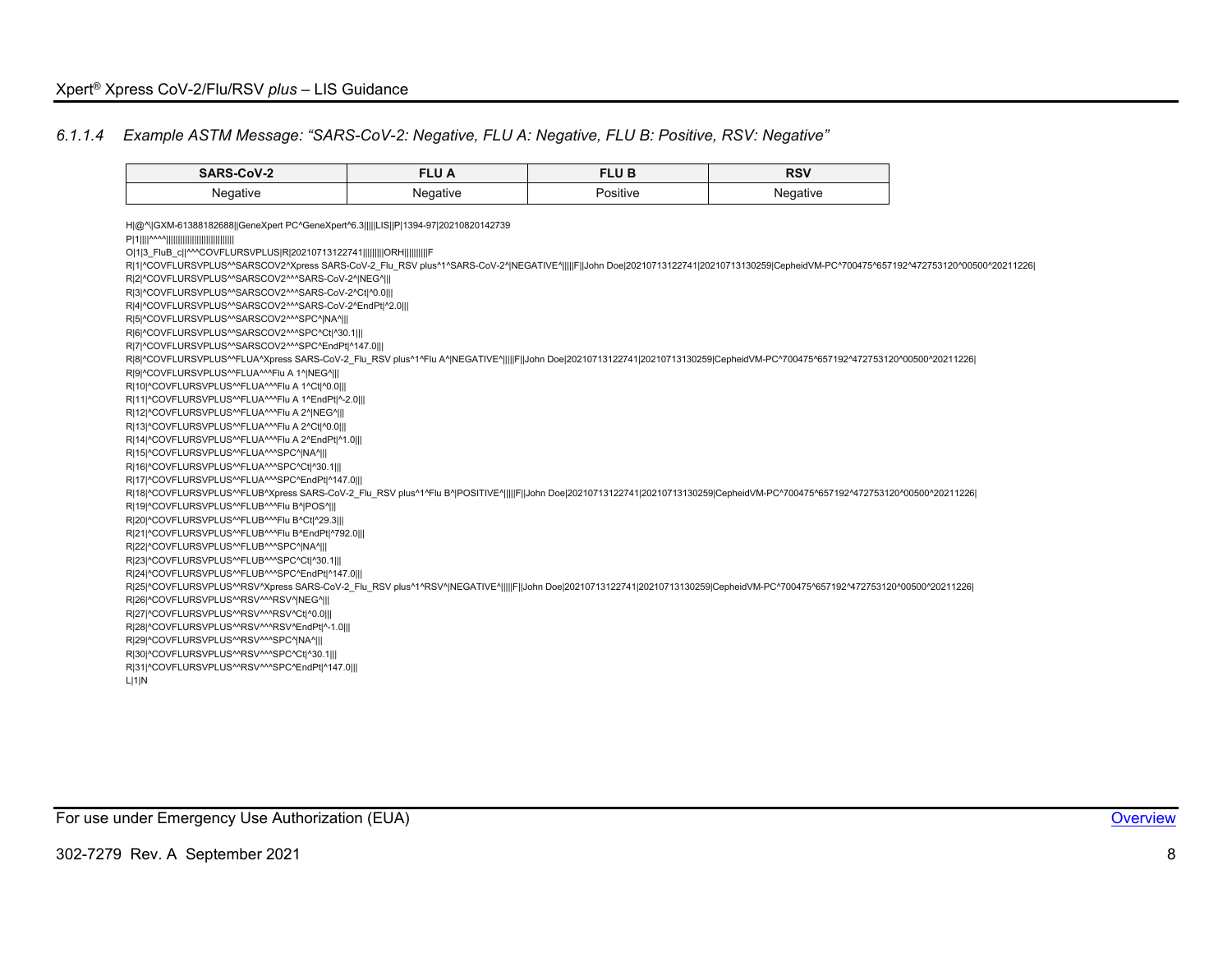### *6.1.1.5 Example ASTM Message: "SARS-CoV-2: Negative, FLU A: Negative, FLU B: Negative, RSV: Positive"*

<span id="page-9-0"></span>

| SARS-CoV-2                                                                                                                                                                              | <b>FLU A</b> | <b>FLUB</b> | <b>RSV</b> |  |
|-----------------------------------------------------------------------------------------------------------------------------------------------------------------------------------------|--------------|-------------|------------|--|
| Negative                                                                                                                                                                                | Negative     | Negative    | Positive   |  |
|                                                                                                                                                                                         |              |             |            |  |
| H @^\ GXM-41700432855  GeneXpert PC^GeneXpert^6.3     LIS  P 1394-97 20210809121213                                                                                                     |              |             |            |  |
| 0 1 4 RSV c  ^^^COVFLURSVPLUS R 20210713122840         ORH          F                                                                                                                   |              |             |            |  |
| R 1 ^COVFLURSVPLUS^^SARSCOV2^Xpress SARS-CoV-2 Flu RSV plus^1^SARS-CoV-2^ NEGATIVE^     F   John Doe  20210713122840 20210713130456 CepheidVM-PC^703691^723176^472753117^00500^20211226 |              |             |            |  |
| R 2 ^COVFLURSVPLUS^^SARSCOV2^^^SARS-CoV-2^ NEG^                                                                                                                                         |              |             |            |  |
| R 3 ^COVFLURSVPLUS^^SARSCOV2^^^SARS-CoV-2^Ct ^0.0                                                                                                                                       |              |             |            |  |
| R 4 ^COVFLURSVPLUS^^SARSCOV2^^^SARS-CoV-2^EndPt ^0.0                                                                                                                                    |              |             |            |  |
| R 5 ^COVFLURSVPLUS^^SARSCOV2^^^SPC^ NA^                                                                                                                                                 |              |             |            |  |
| RI6I^COVFLURSVPLUS^^SARSCOV2^^^SPC^CtI^28.7                                                                                                                                             |              |             |            |  |
| R 7 ^COVFLURSVPLUS^^SARSCOV2^^^SPC^EndPt ^166.0                                                                                                                                         |              |             |            |  |
| R 8 ^COVFLURSVPLUS^^FLUA^Xpress SARS-CoV-2 Flu RSV plus^1^Flu A^ NEGATIVE^     F   John Doe  20210713122840 20210713130456 CepheidVM-PC^703691^723176^472753117^00500^20211226          |              |             |            |  |
| R 9 ^COVFLURSVPLUS^^FLUA^^^Flu A 1^ NEG^                                                                                                                                                |              |             |            |  |
| R 10 ^COVFLURSVPLUS^^FLUA^^^Flu A 1^Ct ^0.0                                                                                                                                             |              |             |            |  |
| R 11 ^COVFLURSVPLUS^^FLUA^^^Flu A 1^EndPt ^0.0                                                                                                                                          |              |             |            |  |
| R 12 ^COVFLURSVPLUS^^FLUA^^^Flu A 2^ NEG^                                                                                                                                               |              |             |            |  |
| R 13 ^COVFLURSVPLUS^^FLUA^^^Flu A 2^Ct ^0.0                                                                                                                                             |              |             |            |  |
| R 14 ^COVFLURSVPLUS^^FLUA^^^Flu A 2^EndPt ^-19.0                                                                                                                                        |              |             |            |  |
| RI15I^COVFLURSVPLUS^^FLUA^^^SPC^ NA^                                                                                                                                                    |              |             |            |  |
| R 16 ^COVFLURSVPLUS^^FLUA^^^SPC^Ct ^28.7                                                                                                                                                |              |             |            |  |
| R 17 ^COVFLURSVPLUS^^FLUA^^^SPC^EndPt ^166.0                                                                                                                                            |              |             |            |  |
| R 18 ^COVFLURSVPLUS^^FLUB^Xpress SARS-CoV-2 Flu RSV plus^1^Flu B^ NEGATIVE^     F   John Doe  20210713122840 20210713130456 CepheidVM-PC^703691^723176^472753117^00500^20211226         |              |             |            |  |
| R 19 ^COVFLURSVPLUS^^FLUB^^^Flu B^ NEG^   <br>R 20 ^COVFLURSVPLUS^^FLUB^^^Flu B^Ct ^0.0                                                                                                 |              |             |            |  |
| R 21 ^COVFLURSVPLUS^^FLUB^^^Flu B^EndPt ^-1.0                                                                                                                                           |              |             |            |  |
| R 22 ^COVFLURSVPLUS^^FLUB^^^SPC^ NA^                                                                                                                                                    |              |             |            |  |
| R 23 ^COVFLURSVPLUS^^FLUB^^^SPC^Ct ^28.7                                                                                                                                                |              |             |            |  |
| R 24 ^COVFLURSVPLUS^^FLUB^^^SPC^EndPt ^166.0                                                                                                                                            |              |             |            |  |
| R 25 ^COVFLURSVPLUS^^RSV^Xpress SARS-CoV-2 Flu RSV plus^1^RSV^ POSITIVE^     F   John Doe  20210713122840 20210713130456 CepheidVM-PC^703691^723176^472753117^00500^20211226            |              |             |            |  |
| R 26 ^COVFLURSVPLUS^^RSV^^^RSV^ POS^                                                                                                                                                    |              |             |            |  |
| R 27 ^COVFLURSVPLUS^^RSV^^^RSV^Ct ^29.4                                                                                                                                                 |              |             |            |  |
| R 28 ^COVFLURSVPLUS^^RSV^^^RSV^EndPt ^380.0                                                                                                                                             |              |             |            |  |
| R 29 ^COVFLURSVPLUS^^RSV^^^SPC^ NA^                                                                                                                                                     |              |             |            |  |
| R 30 ^COVFLURSVPLUS^^RSV^^^SPC^Ct ^28.7                                                                                                                                                 |              |             |            |  |
| R 31 ^COVFLURSVPLUS^^RSV^^^SPC^EndPt ^166.0                                                                                                                                             |              |             |            |  |
| L 1 N                                                                                                                                                                                   |              |             |            |  |

For use under Emergency Use Authorization (EUA) **[Overview](#page-4-1) Container and Container and Container and Container Container and Container and Container and Container and Container and Container and Container and Container an**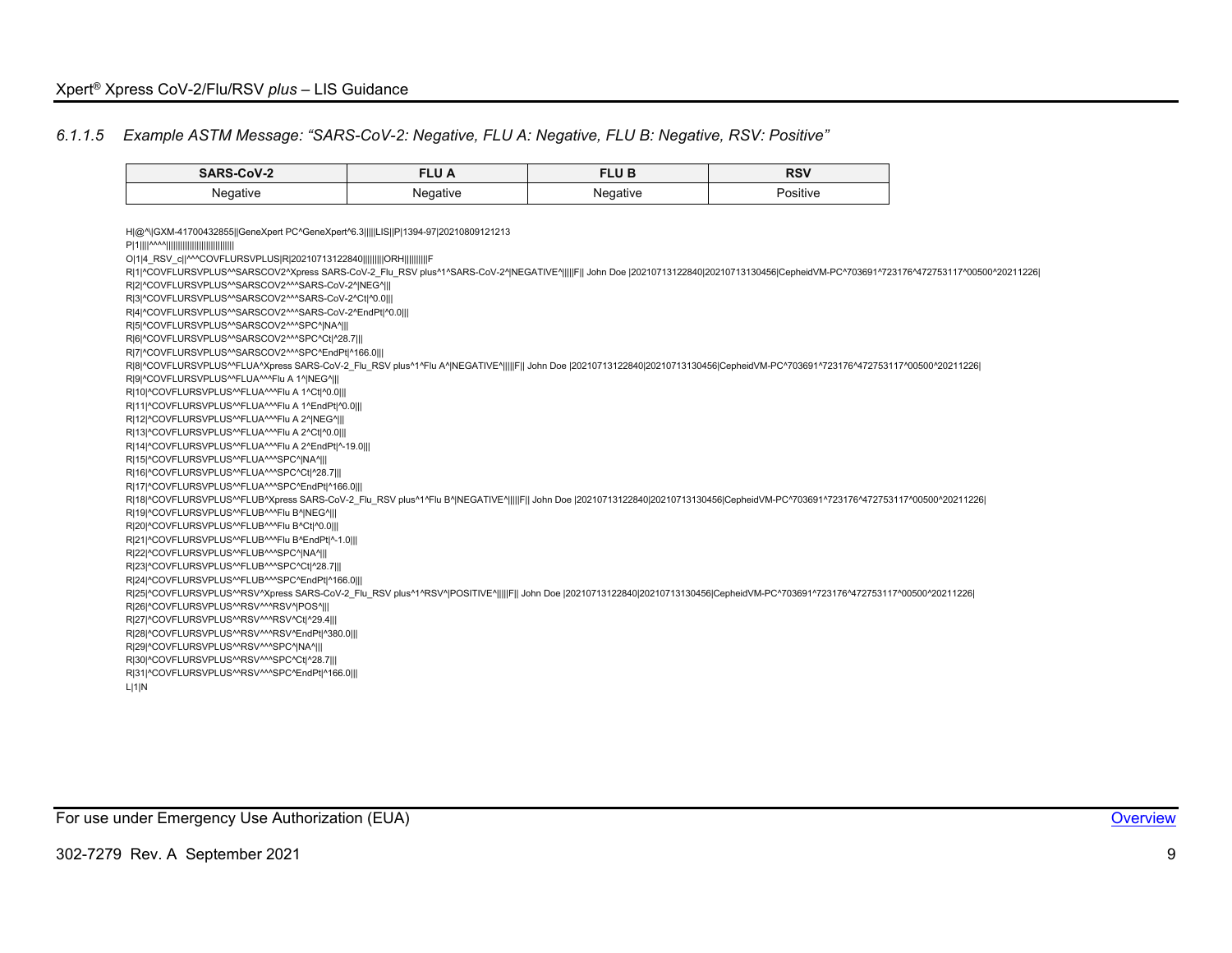#### *6.1.1.6 Example ASTM Message: "SARS-CoV-2: Positive, FLU A: Positive, FLU B: Positive, RSV: Positive"*

<span id="page-10-0"></span>

| SARS-CoV-2                                                                                                                                                                                                                                                                                                                                                                                                                                                                                                                                                                                                                                                                                                                                                                                                                                                                                                                                                                                                                                                                                                                                                                                                                                                                                                                                                                                                                                                                                                                                                                                                                                                                                                                                                                                                                                                                                                                                                                                                                                                                                                                                                                                                                                                                                                                 | <b>FLUA</b> | <b>FLUB</b> | <b>RSV</b> |
|----------------------------------------------------------------------------------------------------------------------------------------------------------------------------------------------------------------------------------------------------------------------------------------------------------------------------------------------------------------------------------------------------------------------------------------------------------------------------------------------------------------------------------------------------------------------------------------------------------------------------------------------------------------------------------------------------------------------------------------------------------------------------------------------------------------------------------------------------------------------------------------------------------------------------------------------------------------------------------------------------------------------------------------------------------------------------------------------------------------------------------------------------------------------------------------------------------------------------------------------------------------------------------------------------------------------------------------------------------------------------------------------------------------------------------------------------------------------------------------------------------------------------------------------------------------------------------------------------------------------------------------------------------------------------------------------------------------------------------------------------------------------------------------------------------------------------------------------------------------------------------------------------------------------------------------------------------------------------------------------------------------------------------------------------------------------------------------------------------------------------------------------------------------------------------------------------------------------------------------------------------------------------------------------------------------------------|-------------|-------------|------------|
| Positive                                                                                                                                                                                                                                                                                                                                                                                                                                                                                                                                                                                                                                                                                                                                                                                                                                                                                                                                                                                                                                                                                                                                                                                                                                                                                                                                                                                                                                                                                                                                                                                                                                                                                                                                                                                                                                                                                                                                                                                                                                                                                                                                                                                                                                                                                                                   | Positive    | Positive    | Positive   |
| H @^\ GXM-33541343861  GeneXpert PC^GeneXpert^6.3     LIS  P 1394-97 20210809121212<br>O 1 15 CoV2 FluA FluB RSV c  ^^^COVFLURSVPLUS R 20210713123523         ORH          F<br>R 1 ^COVFLURSVPLUS^^SARSCOV2^Xpress SARS-CoV-2 Flu RSV plus^1^SARS-CoV-2^ POSITIVE^     F  John Doe 20210713123523 20210713131205 CepheidVM-PC^714106^610876^472753084^00500^20211226<br>R 2 ^COVFLURSVPLUS^^SARSCOV2^^^SARS-CoV-2^ POS^   <br>R 3 ^COVFLURSVPLUS^^SARSCOV2^^^SARS-CoV-2^Ct ^30.6   <br>RI4I^COVFLURSVPLUS^^SARSCOV2^^^SARS-CoV-2^EndPt ^449.0   <br>R 5 ^COVFLURSVPLUS^^SARSCOV2^^^SPC^ NA^   <br>R 6 ^COVFLURSVPLUS^^SARSCOV2^^^SPC^Ct ^28.9   <br>R 7 ^COVFLURSVPLUS^^SARSCOV2^^^SPC^EndPt ^134.0   <br>R 8 ^COVFLURSVPLUS^^FLUA^Xpress SARS-CoV-2 Flu RSV plus^1^Flu A^ POSITIVE^     F  John Doe 20210713123523 20210713131205 CepheidVM-PC^714106^610876^472753084^00500^20211226 <br>RI9I^COVFLURSVPLUS^^FLUA^^^Flu A 1^IPOS^III<br>R 10 ^COVFLURSVPLUS^^FLUA^^^Flu A 1^Ct ^29.3   <br>R 11 ^COVFLURSVPLUS^^FLUA^^^Flu A 1^EndPt ^601.0   <br>R 12 ^COVFLURSVPLUS^^FLUA^^^Flu A 2^ POS^   <br>R 13 ^COVFLURSVPLUS^^FLUA^^^Flu A 2^Ct ^33.2   <br>R 14 ^COVFLURSVPLUS^^FLUA^^^Flu A 2^EndPt ^200.0   <br>R 15 ^COVFLURSVPLUS^^FLUA^^^SPC^ NA^   <br>R 16 ^COVFLURSVPLUS^^FLUA^^^SPC^Ct ^28.9   <br>R 17 ^COVFLURSVPLUS^^FLUA^^^SPC^EndPt ^134.0   <br>R 18 ^COVFLURSVPLUS^^FLUB^Xpress SARS-CoV-2_Flu_RSV plus^1^Flu B^ POSITIVE^     F  John Doe 20210713123523 20210713131205 CepheidVM-PC^714106^610876^472753084^00500^20211226 <br>R 19 ^COVFLURSVPLUS^^FLUB^^^Flu B^ POS^   <br>R 20 ^COVFLURSVPLUS^^FLUB^^^Flu B^Ct ^28.8   <br>R 21 ^COVFLURSVPLUS^^FLUB^^^Flu B^EndPt ^658.0   <br>R 22 ^COVFLURSVPLUS^^FLUB^^^SPC^ NA^   <br>R 23 ^COVFLURSVPLUS^^FLUB^^^SPC^Ct ^28.9   <br>R 24 ^COVFLURSVPLUS^^FLUB^^^SPC^EndPt ^134.0   <br>R 25 ^COVFLURSVPLUS^^RSV^Xpress SARS-CoV-2_Flu_RSV plus^1^RSV^ POSITIVE^     F   John Doe  20210713123523 20210713131205 CepheidVM-PC^714106^610876^472753084^00500^20211226 <br>RI26I^COVFLURSVPLUS^^RSV^^^RSV^IPOS^III<br>R 27 ^COVFLURSVPLUS^^RSV^^^RSV^Ct ^29.2   <br>R 28 ^COVFLURSVPLUS^^RSV^^^RSV^EndPt ^373.0   <br>RI29I^COVFLURSVPLUS^^RSV^^^SPC^INA^III<br>R 30 ^COVFLURSVPLUS^^RSV^^^SPC^Ct ^28.9   <br>R 31 ^COVFLURSVPLUS^^RSV^^^SPC^EndPt ^134.0   <br>L 1 N |             |             |            |

For use under Emergency Use Authorization (EUA) **[Overview](#page-4-1) Container and Container and Container Container and Container and Container and Container and Container and Container and Container and Container and Container an**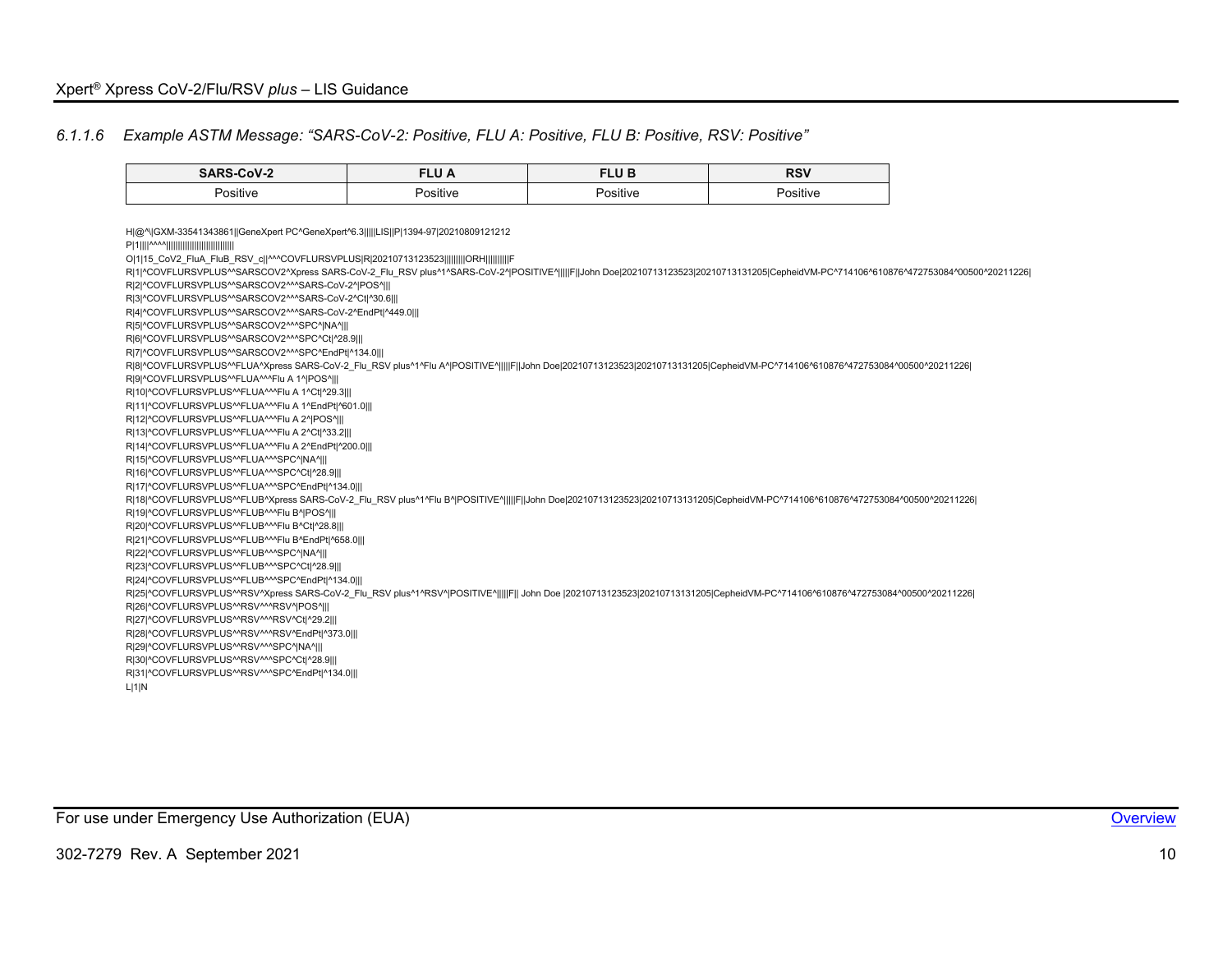### *6.1.1.7 Example ASTM Message: "SARS-CoV-2: Error"*

<span id="page-11-0"></span>

| Error<br>Error<br>Error<br>Error<br>H @^\ GXM-30005312858  GeneXpert PC^GeneXpert^6.3     LIS  P 1394-97 20210809121209<br>0 1 Test  ^^^COVFLURSVPLUS R 20210713174434          ORH          F<br>C[1] Error^2125^Operation terminated^Error 2125: Termination Error - Insufficient Volume: 16, 50, 0, 17^20210713174646 N<br>R 2 ^COVFLURSVPLUS^^SARSCOV2^^^SARS-CoV-2^ NO RESULT^   <br>R 3 ^COVFLURSVPLUS^^SARSCOV2^^^SARS-CoV-2^Ct ^0.0   <br>R 4 ^COVFLURSVPLUS^^SARSCOV2^^^SARS-CoV-2^EndPt ^0.0   <br>RI5I^COVFLURSVPLUS^^SARSCOV2^^^SPC^ NO RESULT^   <br>R 6 ^COVFLURSVPLUS^^SARSCOV2^^^SPC^Ct ^0.0   <br>R 7 ^COVFLURSVPLUS^^SARSCOV2^^^SPC^EndPt ^0.0   <br>C 1 I Error^2125^Operation terminated^Error 2125: Termination Error - Insufficient Volume: 16, 50, 0, 17^20210713174646 N<br>RI9I^COVFLURSVPLUS^^FLUA^^^Flu A 1^INO RESULT^III<br>R 10 ^COVFLURSVPLUS^^FLUA^^^Flu A 1^Ct ^0.0   <br>R 11 ^COVFLURSVPLUS^^FLUA^^^Flu A 1^EndPt ^0.0   <br>R 12 ^COVFLURSVPLUS^^FLUA^^^Flu A 2^ NO RESULT^   <br>R 13 ^COVFLURSVPLUS^^FLUA^^^Flu A 2^Ct ^0.0   <br>R 14 ^COVFLURSVPLUS^^FLUA^^^Flu A 2^EndPt ^0.0   <br>RI15I^COVFLURSVPLUS^^FLUA^^^SPC^INO RESULT^III<br>R 16 ^COVFLURSVPLUS^^FLUA^^^SPC^Ct ^0.0   <br>R 17 ^COVFLURSVPLUS^^FLUA^^^SPC^EndPt ^0.0   <br>C[1] Error^2125^Operation terminated^Error 2125: Termination Error - Insufficient Volume: 16, 50, 0, 17^20210713174646 N<br>R 19 ^COVFLURSVPLUS^^FLUB^^^Flu B^ NO RESULT^   <br>R 20 ^COVFLURSVPLUS^^FLUB^^^Flu B^Ct ^0.0   <br>R 21 ^COVFLURSVPLUS^^FLUB^^^Flu B^EndPt ^0.0   <br>R 22 ^COVFLURSVPLUS^^FLUB^^^SPC^ NO RESULT^   <br>RI23I^COVFLURSVPLUS^^FLUB^^^SPC^CtI^0.0   <br>R 24 ^COVFLURSVPLUS^^FLUB^^^SPC^EndPt ^0.0 | R 1 ^COVFLURSVPLUS^^SARSCOV2^Xpress SARS-CoV-2 Flu RSV plus^1^SARS-CoV-2^ ERROR^     F   John Doe 20210713174434 20210713174700 CepheidVM-PC^804051^634358^472753074^00500^20211226 <br>R 8 ^COVFLURSVPLUS^^FLUA^Xpress SARS-CoV-2_Flu_RSV plus^1^Flu A^ ERROR^     F   John Doe  20210713174434 20210713174700 CepheidVM-PC^804051^634358^472753074^00500^20211226 <br>R 18 ^COVFLURSVPLUS^^FLUB^Xpress SARS-CoV-2 Flu RSV plus^1^Flu B^ ERROR^    F   John Doe  20210713174434 20210713174700 CepheidVM-PC^804051^634358^472753074^00500^20211226 <br>R 25 ^COVFLURSVPLUS^^RSV^Xpress SARS-CoV-2 Flu RSV plus^1^RSV^ ERROR^     F   John Doe  20210713174434 20210713174700 CepheidVM-PC^804051^634358^472753074^00500^20211226 <br>C 1 I Error^2125^Operation terminated^Error 2125: Termination Error - Insufficient Volume: 16, 50, 0, 17^20210713174646 N<br>R 26 ^COVFLURSVPLUS^^RSV^^^RSV^ NO RESULT^   <br>R 27 ^COVFLURSVPLUS^^RSV^^^RSV^Ct ^0.0   <br>R 28 ^COVFLURSVPLUS^^RSV^^^RSV^EndPt ^0.0   <br>RI29I^COVFLURSVPLUS^^RSV^^^SPC^INO RESULT^III | <b>SARS-CoV-2</b> | <b>FLU A</b> | <b>FLUB</b> | <b>RSV</b> |
|-------------------------------------------------------------------------------------------------------------------------------------------------------------------------------------------------------------------------------------------------------------------------------------------------------------------------------------------------------------------------------------------------------------------------------------------------------------------------------------------------------------------------------------------------------------------------------------------------------------------------------------------------------------------------------------------------------------------------------------------------------------------------------------------------------------------------------------------------------------------------------------------------------------------------------------------------------------------------------------------------------------------------------------------------------------------------------------------------------------------------------------------------------------------------------------------------------------------------------------------------------------------------------------------------------------------------------------------------------------------------------------------------------------------------------------------------------------------------------------------------------------------------------------------------------------------------------------------------------------------------------------------------------------------------------------------------------------|----------------------------------------------------------------------------------------------------------------------------------------------------------------------------------------------------------------------------------------------------------------------------------------------------------------------------------------------------------------------------------------------------------------------------------------------------------------------------------------------------------------------------------------------------------------------------------------------------------------------------------------------------------------------------------------------------------------------------------------------------------------------------------------------------------------------------------------------------------------------------------------------------------------------------------------------------------------------------------------------------------------------------------------------------------------|-------------------|--------------|-------------|------------|
|                                                                                                                                                                                                                                                                                                                                                                                                                                                                                                                                                                                                                                                                                                                                                                                                                                                                                                                                                                                                                                                                                                                                                                                                                                                                                                                                                                                                                                                                                                                                                                                                                                                                                                             |                                                                                                                                                                                                                                                                                                                                                                                                                                                                                                                                                                                                                                                                                                                                                                                                                                                                                                                                                                                                                                                                |                   |              |             |            |
|                                                                                                                                                                                                                                                                                                                                                                                                                                                                                                                                                                                                                                                                                                                                                                                                                                                                                                                                                                                                                                                                                                                                                                                                                                                                                                                                                                                                                                                                                                                                                                                                                                                                                                             |                                                                                                                                                                                                                                                                                                                                                                                                                                                                                                                                                                                                                                                                                                                                                                                                                                                                                                                                                                                                                                                                |                   |              |             |            |
|                                                                                                                                                                                                                                                                                                                                                                                                                                                                                                                                                                                                                                                                                                                                                                                                                                                                                                                                                                                                                                                                                                                                                                                                                                                                                                                                                                                                                                                                                                                                                                                                                                                                                                             |                                                                                                                                                                                                                                                                                                                                                                                                                                                                                                                                                                                                                                                                                                                                                                                                                                                                                                                                                                                                                                                                |                   |              |             |            |
|                                                                                                                                                                                                                                                                                                                                                                                                                                                                                                                                                                                                                                                                                                                                                                                                                                                                                                                                                                                                                                                                                                                                                                                                                                                                                                                                                                                                                                                                                                                                                                                                                                                                                                             |                                                                                                                                                                                                                                                                                                                                                                                                                                                                                                                                                                                                                                                                                                                                                                                                                                                                                                                                                                                                                                                                |                   |              |             |            |
|                                                                                                                                                                                                                                                                                                                                                                                                                                                                                                                                                                                                                                                                                                                                                                                                                                                                                                                                                                                                                                                                                                                                                                                                                                                                                                                                                                                                                                                                                                                                                                                                                                                                                                             |                                                                                                                                                                                                                                                                                                                                                                                                                                                                                                                                                                                                                                                                                                                                                                                                                                                                                                                                                                                                                                                                |                   |              |             |            |
|                                                                                                                                                                                                                                                                                                                                                                                                                                                                                                                                                                                                                                                                                                                                                                                                                                                                                                                                                                                                                                                                                                                                                                                                                                                                                                                                                                                                                                                                                                                                                                                                                                                                                                             |                                                                                                                                                                                                                                                                                                                                                                                                                                                                                                                                                                                                                                                                                                                                                                                                                                                                                                                                                                                                                                                                |                   |              |             |            |
|                                                                                                                                                                                                                                                                                                                                                                                                                                                                                                                                                                                                                                                                                                                                                                                                                                                                                                                                                                                                                                                                                                                                                                                                                                                                                                                                                                                                                                                                                                                                                                                                                                                                                                             |                                                                                                                                                                                                                                                                                                                                                                                                                                                                                                                                                                                                                                                                                                                                                                                                                                                                                                                                                                                                                                                                |                   |              |             |            |
|                                                                                                                                                                                                                                                                                                                                                                                                                                                                                                                                                                                                                                                                                                                                                                                                                                                                                                                                                                                                                                                                                                                                                                                                                                                                                                                                                                                                                                                                                                                                                                                                                                                                                                             |                                                                                                                                                                                                                                                                                                                                                                                                                                                                                                                                                                                                                                                                                                                                                                                                                                                                                                                                                                                                                                                                |                   |              |             |            |

For use under Emergency Use Authorization (EUA) **[Overview](#page-4-1) Container and Container and Container Container and Container and Container and Container and Container and Container and Container and Container and Container an**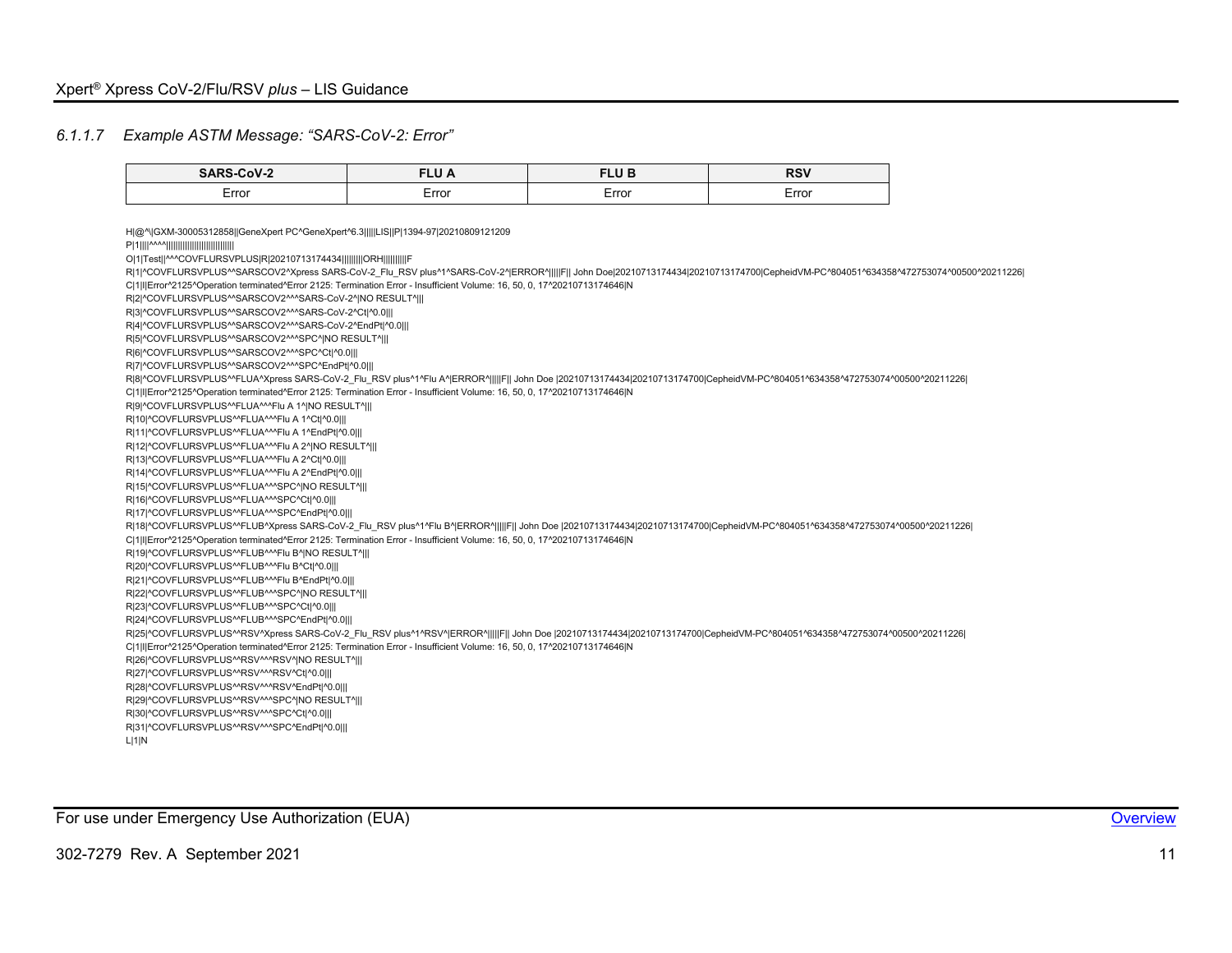#### *6.1.1.8 Example ASTM Message: "SARS-CoV-2: Invalid"*

<span id="page-12-0"></span>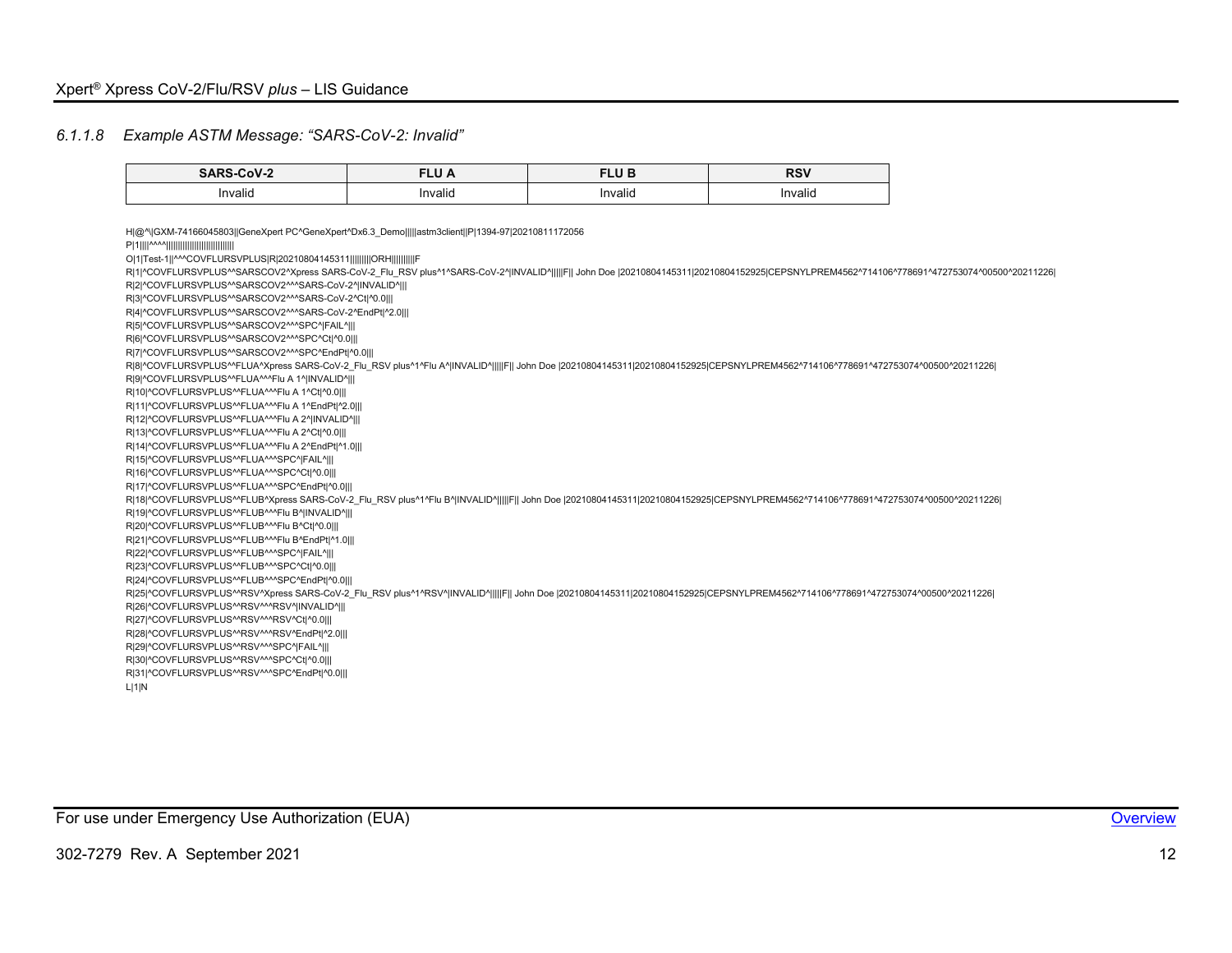#### *6.1.1.9 Example ASTM Message: "SARS-CoV-2: No Result"*

| <b>CADC</b><br>CoV-2 |       | <b>CLUB</b><br>Lu<br>$- - -$ | <b>RSV</b> |
|----------------------|-------|------------------------------|------------|
| Nc.                  | Nc.   | <b>NC</b>                    | ∛esul†     |
| Result               | Resul | Result                       | ٨I٢        |
|                      |       |                              |            |

<span id="page-13-0"></span>H|@^\|GXM-04617177528||GeneXpert PC^GeneXpert^6.3|||||LIS||P|1394-97|20210809121210 P|1||||^^^^||||||||||||||||||||||||||||| O|1|test||^^^COVFLURSVPLUS|R|20210713164557|||||||||ORH||||||||||F R|1|^COVFLURSVPLUS^^SARSCOV2^Xpress SARS-CoV-2\_Flu\_RSV plus^1^SARS-CoV-2^|NO RESULT - REPEAT TEST^|||||F|| John Doe |20210713164557|20210713164741|CepheidVM-PC^812422^647156^472753073^00500^20211226| C|1|I|Error^2125^Operation terminated^Error 2125: Termination Error - Insufficient Volume: 15, 50, 0, 16^20210713164809|N RI2I^COVFLURSVPLUS^^SARSCOV2^^^SARS-CoV-2^INO RESULT^III R|3|^COVFLURSVPLUS^^SARSCOV2^^^SARS-CoV-2^Ct|^0.0||| R|4|^COVFLURSVPLUS^^SARSCOV2^^^SARS-CoV-2^EndPt|^0.0||| R|5|^COVFLURSVPLUS^^SARSCOV2^^^SPC^|NO RESULT^||| R|6|^COVFLURSVPLUS^^SARSCOV2^^^SPC^Ct|^0.0||| R|7|^COVFLURSVPLUS^^SARSCOV2^^^SPC^EndPt|^0.0||| R|8|^COVFLURSVPLUS^^FLUA^Xpress SARS-CoV-2\_Flu\_RSV plus^1^Flu A^|NO RESULT - REPEAT TEST^|||||F|| John Doe |20210713164557|20210713164741|CepheidVM-PC^812422^647156^472753073^00500^20211226| C|1|I|Error^2125^Operation terminated^Error 2125: Termination Error - Insufficient Volume: 15, 50, 0, 16^20210713164809|N R|9|^COVFLURSVPLUS^^FLUA^^^Flu A 1^|NO RESULT^||| R|10|^COVFLURSVPLUS^^FLUA^^^Flu A 1^Ct|^0.0||| R|11|^COVFLURSVPLUS^^FLUA^^^Flu A 1^EndPt|^0.0||| R|12|^COVFLURSVPLUS^^FLUA^^^Flu A 2^|NO RESULT^||| R|13|^COVFLURSVPLUS^^FLUA^^^Flu A 2^Ct|^0.0||| R|14|^COVFLURSVPLUS^^FLUA^^^Flu A 2^EndPt|^0.0||| R|15|^COVFLURSVPLUS^^FLUA^^^SPC^|NO RESULT^||| R|16|^COVFLURSVPLUS^^FLUA^^^SPC^Ct|^0.0||| R|17|^COVFLURSVPLUS^^FLUA^^^SPC^EndPt|^0.0||| R|18|^COVFLURSVPLUS^^FLUB^Xpress SARS-CoV-2\_Flu\_RSV plus^1^Flu B^|NO RESULT - REPEAT TEST^|||||F|| John Doe |20210713164557|20210713164741|CepheidVM-PC^812422^647156^472753073^00500^20211226| C|1|I|Error^2125^Operation terminated^Error 2125: Termination Error - Insufficient Volume: 15, 50, 0, 16^20210713164809|N R|19|^COVFLURSVPLUS^^FLUB^^^Flu B^|NO RESULT^||| R|20|^COVFLURSVPLUS^^FLUB^^^Flu B^Ct|^0.0||| R|21|^COVFLURSVPLUS^^FLUB^^^Flu B^EndPt|^0.0||| R|22|^COVFLURSVPLUS^^FLUB^^^SPC^|NO RESULT^||| R|23|^COVFLURSVPLUS^^FLUB^^^SPC^Ct|^0.0||| R|24|^COVFLURSVPLUS^^FLUB^^^SPC^EndPt|^0.0||| R|25|^COVFLURSVPLUS^^RSV^Xpress SARS-CoV-2\_Flu\_RSV plus^1^RSV^|NO RESULT - REPEAT TEST^|||||F|| John Doe |20210713164557|20210713164741|CepheidVM-PC^812422^647156^472753073^00500^20211226| C|1|I|Error^2125^Operation terminated^Error 2125: Termination Error - Insufficient Volume: 15, 50, 0, 16^20210713164809|N R|26|^COVFLURSVPLUS^^RSV^^^RSV^|NO RESULT^||| R|27|^COVFLURSVPLUS^^RSV^^^RSV^Ct|^0.0||| R|28|^COVFLURSVPLUS^^RSV^^^RSV^EndPt|^0.0||| R|29|^COVFLURSVPLUS^^RSV^^^SPC^|NO RESULT^||| R|30|^COVFLURSVPLUS^^RSV^^^SPC^Ct|^0.0||| R|31|^COVFLURSVPLUS^^RSV^^^SPC^EndPt|^0.0||| L|1|N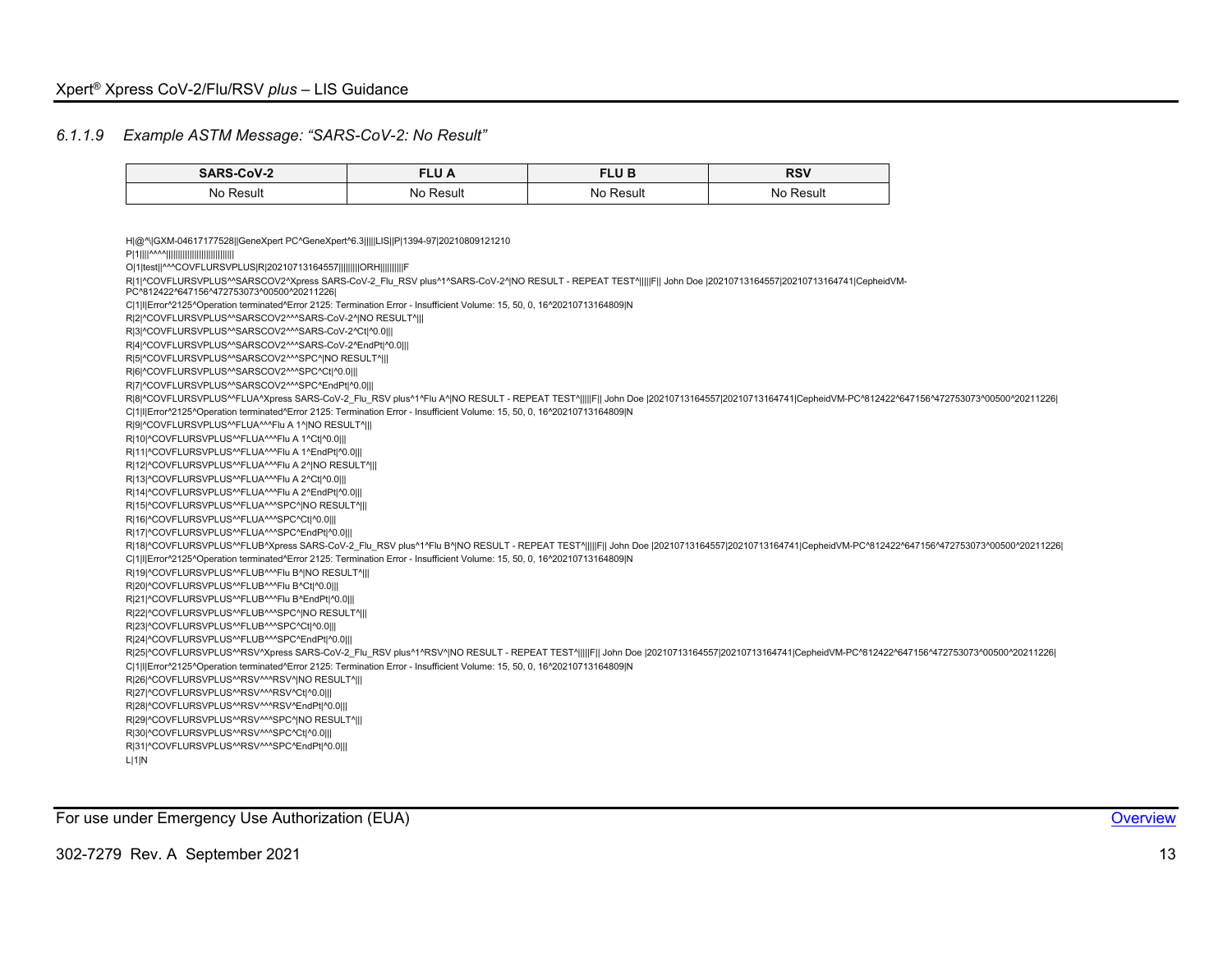# 6.1.2 Example HL7 Messages

# *6.1.2.1 Example HL7 Message: "SARS-CoV-2: Negative, FLU A: Negative, FLU B: Negative, RSV: Negative"*

| <b>SARS-CoV-2</b>  | LU M     | TLU BI              | <b>RSV</b>       |
|--------------------|----------|---------------------|------------------|
| Negative<br>$\sim$ | Negative | Negative<br>$\cdot$ | Negative<br>لى . |

<span id="page-14-0"></span>

| MSH ^~\& GeneXpert PC^GeneXpert^6.3  LIS  20210820144038  ORU^R32^ORU R30 GXM-81778754647 P 2.5                                                                  |
|------------------------------------------------------------------------------------------------------------------------------------------------------------------|
| PID 1    ^^^^      ^^^^                                                                                                                                          |
| ORC RE 1        20210713160633                                                                                                                                   |
| OBR 1   COVFLURSVPLUS                                                                                                                                            |
| TQ1       20210713160633 20210713164224 R                                                                                                                        |
| OBX 1 ST COVFLURSVPLUS&SARSCOV2&Xpress SARS-CoV-2_Flu_RSV plus&1 SARS-CoV-2& NEGATIVE^      F     ^John Doe  20211226~00500~472753131~639127~804051~CepheidVM-PC |
| OBX 2 ST COVFLURSVPLUS&SARSCOV2&& SARS-CoV-2& NEG^                                                                                                               |
| OBX 3 ST COVFLURSVPLUS&SARSCOV2&& SARS-CoV-2&Ct ^0.0                                                                                                             |
| OBX 4 ST COVFLURSVPLUS&SARSCOV2&& SARS-CoV-2&EndPt ^1.0                                                                                                          |
| OBX 5 ST COVFLURSVPLUS&SARSCOV2&& SPC& PASS^                                                                                                                     |
| OBX 6 ST COVFLURSVPLUS&SARSCOV2&& SPC&Ct ^29.3                                                                                                                   |
| OBX 7 ST COVFLURSVPLUS&SARSCOV2&& SPC&EndPt ^180.0                                                                                                               |
| OBX 8 ST COVFLURSVPLUS&FLUA&Xpress SARS-CoV-2 Flu RSV plus&1 Flu A& NEGATIVE^      F      -John Doe  20211226~00500~472753131~639127~804051~CepheidVM-PC         |
| OBX 9 ST COVFLURSVPLUS&FLUA&& Flu A 1& NEG^                                                                                                                      |
| OBX 10 ST COVFLURSVPLUS&FLUA&& Flu A 1&Ct ^0.0                                                                                                                   |
| OBX 11 ST COVFLURSVPLUS&FLUA&& Flu A 1&EndPt ^2.0                                                                                                                |
| OBX 12 ST COVFLURSVPLUS&FLUA&& Flu A 2& NEG^                                                                                                                     |
| OBX 13 ST COVFLURSVPLUS&FLUA&& Flu A 2&Ct ^0.0                                                                                                                   |
| OBX 14 ST COVFLURSVPLUS&FLUA&& Flu A 2&EndPt ^1.0                                                                                                                |
| OBX 15 ST COVFLURSVPLUS&FLUA&& SPC& PASS^                                                                                                                        |
| OBX 16 ST COVFLURSVPLUS&FLUA&& SPC&Ct ^29.3                                                                                                                      |
| OBX 17 ST COVFLURSVPLUS&FLUA&& SPC&EndPt ^180.0                                                                                                                  |
| OBX 18 ST COVFLURSVPLUS&FLUB&Xpress SARS-CoV-2 Flu RSV plus&1 Flu B& NEGATIVE^      F     ^John Doe  20211226~00500~472753131~639127~804051~CepheidVM-PC         |
| OBX 19 ST COVFLURSVPLUS&FLUB&& Flu B& NEG^                                                                                                                       |
| OBX 20 ST COVFLURSVPLUS&FLUB&& Flu B&Ct ^0.0                                                                                                                     |
| OBX 21 ST COVFLURSVPLUS&FLUB&& Flu B&EndPt ^1.0                                                                                                                  |
| OBX 22 ST COVFLURSVPLUS&FLUB&& SPC& PASS^                                                                                                                        |
| OBX 23 ST COVFLURSVPLUS&FLUB&& SPC&Ct ^29.3                                                                                                                      |
| OBX 24 ST COVFLURSVPLUS&FLUB&& SPC&EndPt ^180.0                                                                                                                  |
| OBX 25 ST COVFLURSVPLUS&RSV&Xpress SARS-CoV-2 Flu RSV plus&1 RSV& NEGATIVE^      F      ^John Doe  20211226~00500~472753131~639127~804051~CepheidVM-PC           |
| OBX 26 ST COVFLURSVPLUS&RSV&& RSV& NEG^                                                                                                                          |
| OBX 27 ST COVFLURSVPLUS&RSV&& RSV&Ct ^0.0                                                                                                                        |
| OBX 28 ST COVFLURSVPLUS&RSV&& RSV&EndPt ^0.0                                                                                                                     |
| OBX 29 ST COVFLURSVPLUS&RSV&& SPC& PASS^                                                                                                                         |
| OBX 30 ST COVFLURSVPLUS&RSV&& SPC&Ct ^29.3                                                                                                                       |
| OBX 31 ST COVFLURSVPLUS&RSV&& SPC&EndPt ^180.0                                                                                                                   |
| SPM 1 99999^  ORH       P                                                                                                                                        |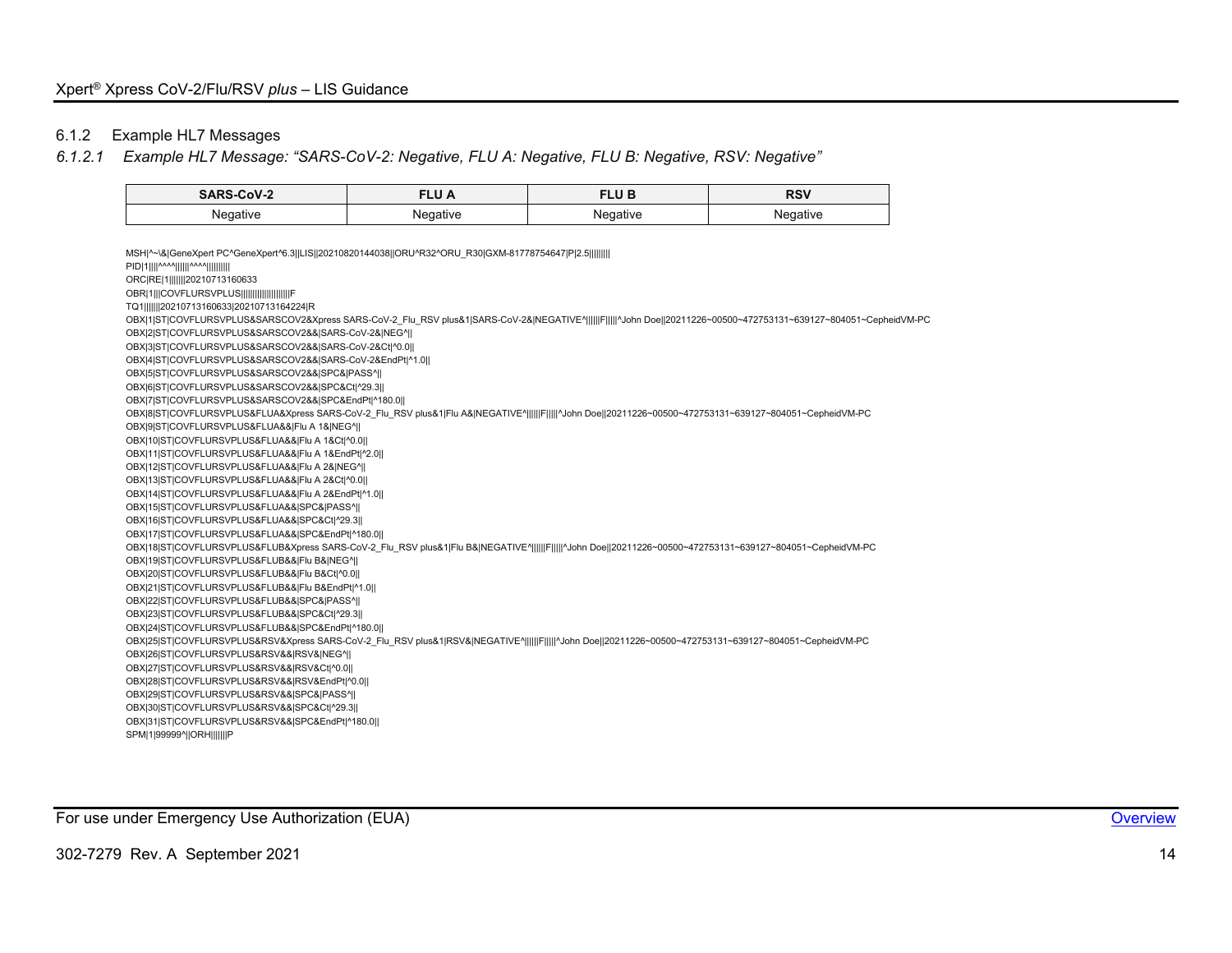### *6.1.2.2 Example HL7 Message: "SARS-CoV-2: Positive, FLU A: Negative, FLU B: Negative, RSV: Negative"*

<span id="page-15-0"></span>

| SARS-CoV-2                                                                                                                                                       | <b>FLU A</b> | <b>FLUB</b> | <b>RSV</b> |
|------------------------------------------------------------------------------------------------------------------------------------------------------------------|--------------|-------------|------------|
| Positive                                                                                                                                                         | Negative     | Negative    | Negative   |
|                                                                                                                                                                  |              |             |            |
| MSH ^~\& GeneXpert PC^GeneXpert^6.3  LIS  20210820143209  ORU^R32^ORU R30 GXM-16414051460 P 2.5                                                                  |              |             |            |
| PID 1    ^^^^      ^^^^                                                                                                                                          |              |             |            |
| ORC RE 1        20210713122506                                                                                                                                   |              |             |            |
| OBR 1   COVFLURSVPLUS                                                                                                                                            |              |             |            |
| TQ1       20210713122506 20210713130050 R                                                                                                                        |              |             |            |
| OBX 1 ST COVFLURSVPLUS&SARSCOV2&Xpress SARS-CoV-2 Flu RSV plus&1 SARS-CoV-2& POSITIVE^      F     ^John Doe  20211226~00500~472753125~625015~702201~CepheidVM-PC |              |             |            |
| OBX 2 ST COVFLURSVPLUS&SARSCOV2&& SARS-CoV-2& POS^                                                                                                               |              |             |            |
| OBX 3 ST COVFLURSVPLUS&SARSCOV2&& SARS-CoV-2&Ct ^31.2                                                                                                            |              |             |            |
| OBX 4 ST COVFLURSVPLUS&SARSCOV2&& SARS-CoV-2&EndPt ^440.0                                                                                                        |              |             |            |
| OBX 5 ST COVFLURSVPLUS&SARSCOV2&& SPC& NA^                                                                                                                       |              |             |            |
| OBX 6 ST COVFLURSVPLUS&SARSCOV2&& SPC&Ct ^29.4                                                                                                                   |              |             |            |
| OBX 7 ST COVFLURSVPLUS&SARSCOV2&& SPC&EndPt ^149.0                                                                                                               |              |             |            |
| OBX 8 ST COVFLURSVPLUS&FLUA&Xpress SARS-CoV-2 Flu RSV plus&1 Flu A& NEGATIVE^      F     ^John Doe  20211226~00500~472753125~625015~702201~CepheidVM-PC          |              |             |            |
| OBX 9 ST COVFLURSVPLUS&FLUA&& Flu A 1& NEG^                                                                                                                      |              |             |            |
| OBX 10 ST COVFLURSVPLUS&FLUA&& Flu A 1&Ct ^0.0                                                                                                                   |              |             |            |
| OBX 11 ST COVFLURSVPLUS&FLUA&& Flu A 1&EndPt ^1.0                                                                                                                |              |             |            |
| OBX 12 ST COVFLURSVPLUS&FLUA&& Flu A 2& NEG^                                                                                                                     |              |             |            |
| OBX 13 ST COVFLURSVPLUS&FLUA&& Flu A 2&Ct ^0.0  <br>OBX 14 ST COVFLURSVPLUS&FLUA&& Flu A 2&EndPt ^0.0                                                            |              |             |            |
| OBX 15 ST COVFLURSVPLUS&FLUA&& SPC& NA^                                                                                                                          |              |             |            |
| OBX 16 ST COVFLURSVPLUS&FLUA&& SPC&Ct ^29.4                                                                                                                      |              |             |            |
| OBX 17 ST COVFLURSVPLUS&FLUA&& SPC&EndPt ^149.0                                                                                                                  |              |             |            |
| OBX 18 ST COVFLURSVPLUS&FLUB&Xpress SARS-CoV-2_Flu_RSV plus&1 Flu B& NEGATIVE^      F     ^John Doe  20211226~00500~472753125~625015~702201~CepheidVM-PC         |              |             |            |
| OBX 19 ST COVFLURSVPLUS&FLUB&& Flu B& NEG^                                                                                                                       |              |             |            |
| OBX 20 ST COVFLURSVPLUS&FLUB&& Flu B&Ct ^0.0                                                                                                                     |              |             |            |
| OBX 21 ST COVFLURSVPLUS&FLUB&& Flu B&EndPt ^-2.0                                                                                                                 |              |             |            |
| OBX 22 ST COVFLURSVPLUS&FLUB&& SPC& NA^                                                                                                                          |              |             |            |
| OBX 23 ST COVFLURSVPLUS&FLUB&& SPC&Ct ^29.4                                                                                                                      |              |             |            |
| OBX 24 ST COVFLURSVPLUS&FLUB&& SPC&EndPt ^149.0                                                                                                                  |              |             |            |
| OBX 25 ST COVFLURSVPLUS&RSV&Xpress SARS-CoV-2 Flu RSV plus&1 RSV& NEGATIVE^      F      ^John Doe  20211226~00500~472753125~625015~702201~CepheidVM-PC           |              |             |            |
| OBX 26 ST COVFLURSVPLUS&RSV&& RSV& NEG^                                                                                                                          |              |             |            |
| OBX 27 ST COVFLURSVPLUS&RSV&& RSV&Ct ^0.0                                                                                                                        |              |             |            |
| OBX 28 ST COVFLURSVPLUS&RSV&& RSV&EndPt ^-1.0                                                                                                                    |              |             |            |
| OBX 29 ST COVFLURSVPLUS&RSV&& SPC& NA^                                                                                                                           |              |             |            |
| OBX 30 ST COVFLURSVPLUS&RSV&& SPC&Ct ^29.4                                                                                                                       |              |             |            |
| OBX 31 ST COVFLURSVPLUS&RSV&& SPC&EndPt ^149.0                                                                                                                   |              |             |            |
| SPM 1 1 CoV2 c^  ORH        P                                                                                                                                    |              |             |            |

For use under Emergency Use Authorization (EUA) **[Overview](#page-4-1) Container and Container and Container and Container Container and Container and Container and Container and Container and Container and Container and Container an**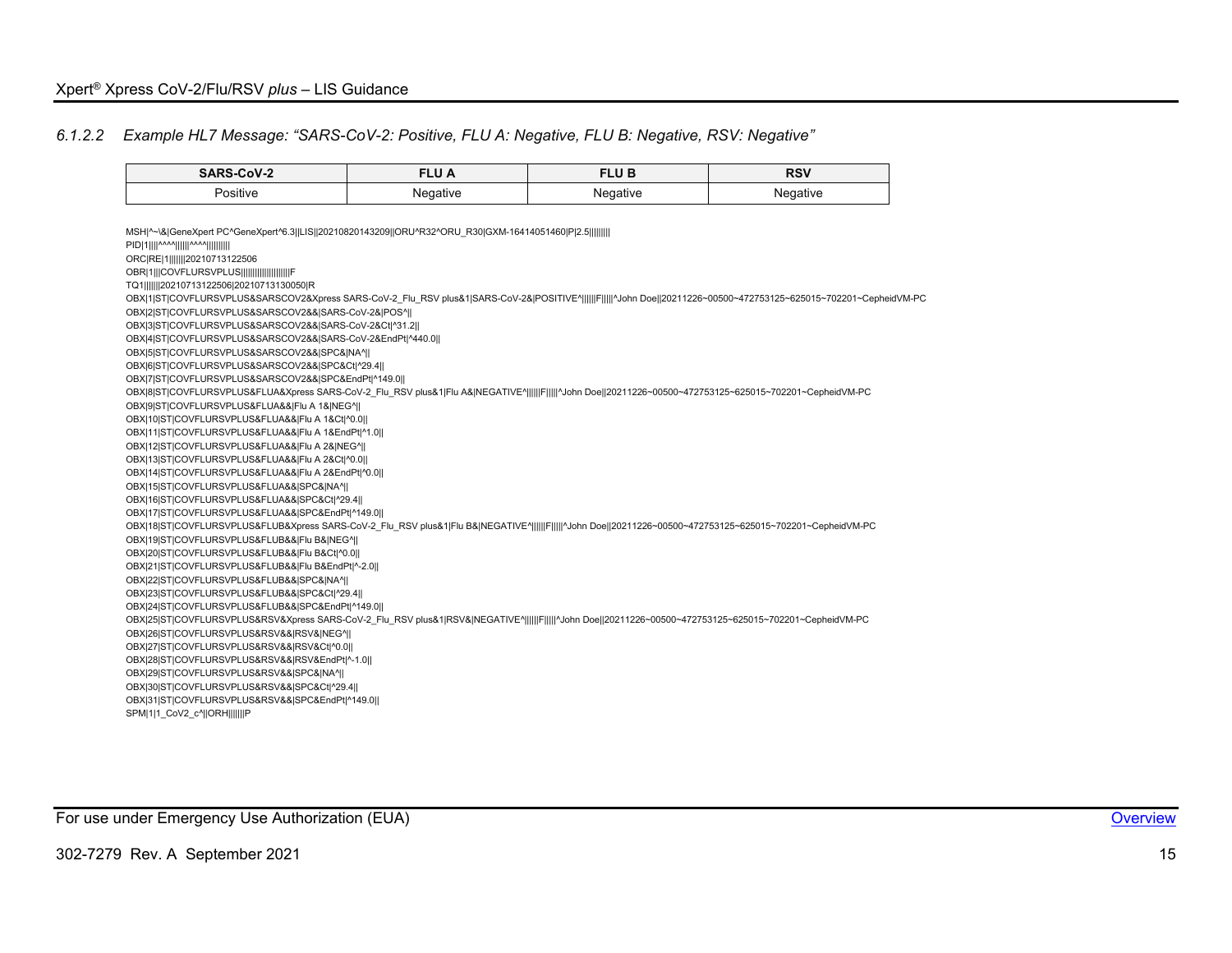### *6.1.2.3 Example HL7 Message: "SARS-CoV-2: Negative, FLU A: Positive, FLU B: Negative, RSV: Negative"*

<span id="page-16-0"></span>

| <b>SARS-CoV-2</b>                                                                                                                                                | <b>FLU A</b> | <b>FLUB</b> | <b>RSV</b> |
|------------------------------------------------------------------------------------------------------------------------------------------------------------------|--------------|-------------|------------|
| Negative                                                                                                                                                         | Positive     | Negative    | Negative   |
|                                                                                                                                                                  |              |             |            |
| MSH ^~\& GeneXpert PC^GeneXpert^6.3  LIS  20210820143301  ORU^R32^ORU R30 GXM-45606536080 P 2.5                                                                  |              |             |            |
| PID 1    ^^^^      ^^^^                                                                                                                                          |              |             |            |
| ORC RE 1        20210713122619                                                                                                                                   |              |             |            |
| OBR 1   COVFLURSVPLUS                                                                                                                                            |              |             |            |
| TQ1       20210713122619 20210713130147 R                                                                                                                        |              |             |            |
| OBX 1 ST COVFLURSVPLUS&SARSCOV2&Xpress SARS-CoV-2 Flu RSV plus&1 SARS-CoV-2& NEGATIVE^      F     ^John Doe  20211226~00500~472753123~613237~701866~CepheidVM-PC |              |             |            |
| OBX 2 ST COVFLURSVPLUS&SARSCOV2&& SARS-CoV-2& NEG^                                                                                                               |              |             |            |
| OBX 3 ST COVFLURSVPLUS&SARSCOV2&& SARS-CoV-2&Ct ^0.0                                                                                                             |              |             |            |
| OBX 4 ST COVFLURSVPLUS&SARSCOV2&& SARS-CoV-2&EndPt ^2.0                                                                                                          |              |             |            |
| OBX 5 ST COVFLURSVPLUS&SARSCOV2&& SPC& NA^                                                                                                                       |              |             |            |
| OBX 6 ST COVFLURSVPLUS&SARSCOV2&& SPC&Ct ^29.5                                                                                                                   |              |             |            |
| OBX 7 ST COVFLURSVPLUS&SARSCOV2&& SPC&EndPt ^151.0                                                                                                               |              |             |            |
| OBX 8 ST COVFLURSVPLUS&FLUA&Xpress SARS-CoV-2_Flu_RSV plus&1 Flu A& POSITIVE^      F     ^John Doe  20211226~00500~472753123~613237~701866~CepheidVM-PC          |              |             |            |
| OBX 9 ST COVFLURSVPLUS&FLUA&& Flu A 1& POS^                                                                                                                      |              |             |            |
| OBX 10 ST COVFLURSVPLUS&FLUA&& Flu A 1&Ct ^30.1                                                                                                                  |              |             |            |
| OBX 11 ST COVFLURSVPLUS&FLUA&& Flu A 1&EndPt ^725.0                                                                                                              |              |             |            |
| OBX 12 ST COVFLURSVPLUS&FLUA&& Flu A 2& POS^                                                                                                                     |              |             |            |
| OBX 13 ST COVFLURSVPLUS&FLUA&& Flu A 2&Ct ^34.0                                                                                                                  |              |             |            |
| OBX 14 ST COVFLURSVPLUS&FLUA&& Flu A 2&EndPt ^219.0  <br>OBX 15 ST COVFLURSVPLUS&FLUA&& SPC& NA^                                                                 |              |             |            |
| OBX 16 ST COVFLURSVPLUS&FLUA&& SPC&Ct ^29.5                                                                                                                      |              |             |            |
| OBX 17 ST COVFLURSVPLUS&FLUA&& SPC&EndPt ^151.0                                                                                                                  |              |             |            |
| OBX 18 ST COVFLURSVPLUS&FLUB&Xpress SARS-CoV-2 Flu RSV plus&1 Flu B& NEGATIVE^      F     ^John Doe  20211226~00500~472753123~613237~701866~CepheidVM-PC         |              |             |            |
| OBX 19 ST COVFLURSVPLUS&FLUB&& Flu B& NEG^                                                                                                                       |              |             |            |
| OBX 20 ST COVFLURSVPLUS&FLUB&& Flu B&Ct ^0.0                                                                                                                     |              |             |            |
| OBX 21 ST COVFLURSVPLUS&FLUB&& Flu B&EndPt ^4.0                                                                                                                  |              |             |            |
| OBX 22 ST COVFLURSVPLUS&FLUB&& SPC& NA^                                                                                                                          |              |             |            |
| OBX 23 ST COVFLURSVPLUS&FLUB&& SPC&Ct ^29.5                                                                                                                      |              |             |            |
| OBX 24 ST COVFLURSVPLUS&FLUB&& SPC&EndPt ^151.0                                                                                                                  |              |             |            |
| OBX 25 ST COVFLURSVPLUS&RSV&Xpress SARS-CoV-2_Flu_RSV plus&1 RSV& NEGATIVE^      F     ^John Doe  20211226~00500~472753123~613237~701866~CepheidVM-PC            |              |             |            |
| OBX 26 ST COVFLURSVPLUS&RSV&& RSV& NEG^                                                                                                                          |              |             |            |
| OBX 27 ST COVFLURSVPLUS&RSV&& RSV&Ct ^0.0                                                                                                                        |              |             |            |
| OBX 28 ST COVFLURSVPLUS&RSV&& RSV&EndPt ^-1.0                                                                                                                    |              |             |            |
| OBX 29 ST COVFLURSVPLUS&RSV&& SPC& NA^                                                                                                                           |              |             |            |
| OBX 30 ST COVFLURSVPLUS&RSV&& SPC&Ct ^29.5                                                                                                                       |              |             |            |
| OBX 31 ST COVFLURSVPLUS&RSV&& SPC&EndPt ^151.0                                                                                                                   |              |             |            |
| SPM 1 2_FluA_c^  ORH       P                                                                                                                                     |              |             |            |

For use under Emergency Use Authorization (EUA) **[Overview](#page-4-1) Container and Container and Container and Container Container and Container and Container and Container and Container and Container and Container and Container an**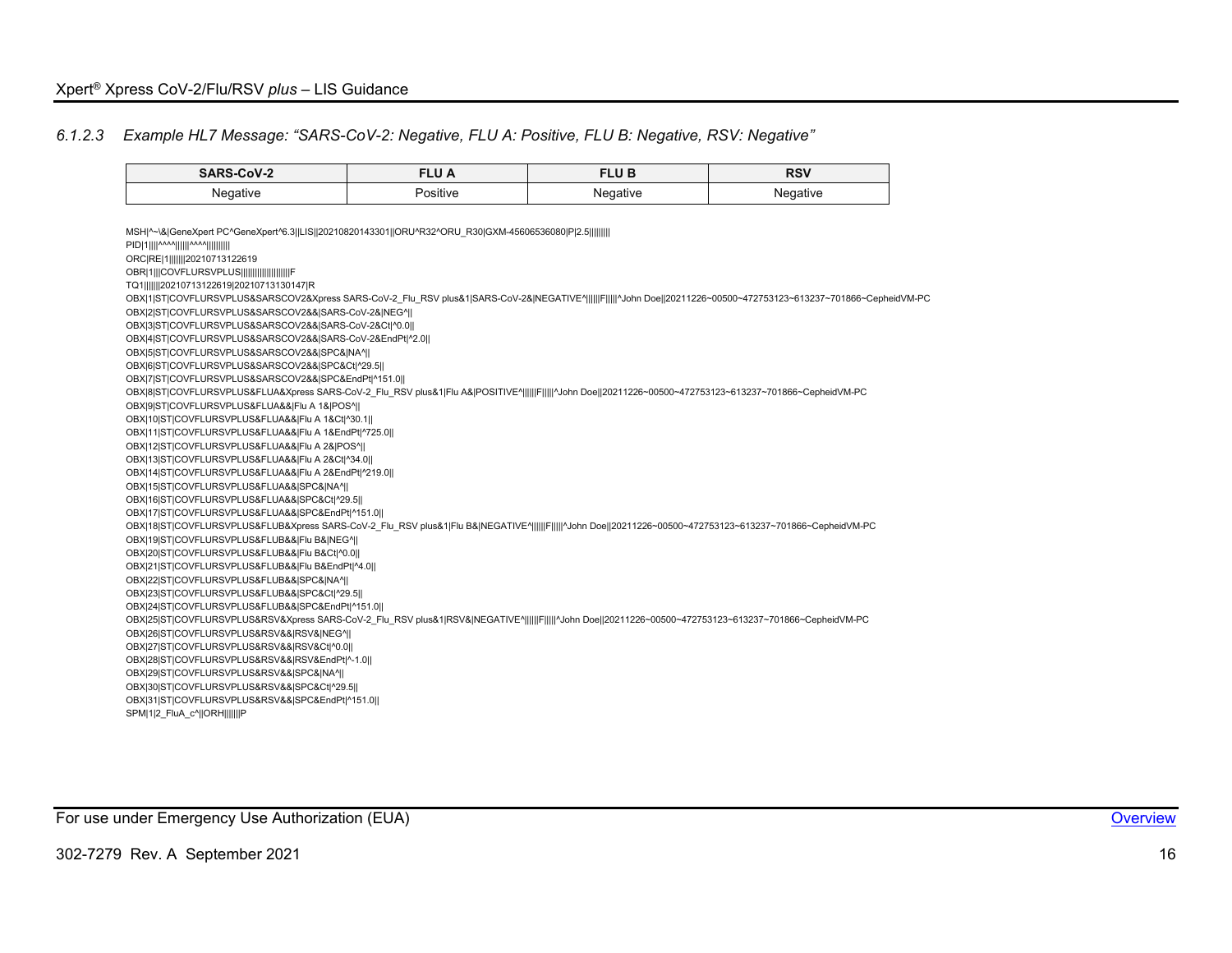### *6.1.2.4 Example HL7 Message: "SARS-CoV-2: Negative, FLU A: Negative, FLU B: Positive, RSV: Negative"*

<span id="page-17-0"></span>

| SARS-CoV-2                                                                                                                                                       | <b>FLUA</b> | <b>FLUB</b> | <b>RSV</b> |
|------------------------------------------------------------------------------------------------------------------------------------------------------------------|-------------|-------------|------------|
| Negative                                                                                                                                                         | Negative    | Positive    | Negative   |
|                                                                                                                                                                  |             |             |            |
| MSH ^~\& GeneXpert PC^GeneXpert^6.3  LIS  20210820143421  ORU^R32^ORU_R30 GXM-84114374184 P 2.5                                                                  |             |             |            |
| PID 1    ^^^^      ^^^^                                                                                                                                          |             |             |            |
| ORC RE 1        20210713122741                                                                                                                                   |             |             |            |
| OBR 1   COVFLURSVPLUS                     F                                                                                                                      |             |             |            |
| TQ1       20210713122741 20210713130259 R                                                                                                                        |             |             |            |
| OBX 1 ST COVFLURSVPLUS&SARSCOV2&Xpress SARS-CoV-2_Flu_RSV plus&1 SARS-CoV-2& NEGATIVE^      F     ^John Doe  20211226~00500~472753120~657192~700475~CepheidVM-PC |             |             |            |
| OBX 2 ST COVFLURSVPLUS&SARSCOV2&& SARS-CoV-2& NEG^                                                                                                               |             |             |            |
| OBX 3 ST COVFLURSVPLUS&SARSCOV2&& SARS-CoV-2&Ct ^0.0                                                                                                             |             |             |            |
| OBX 4 ST COVFLURSVPLUS&SARSCOV2&& SARS-CoV-2&EndPt ^2.0                                                                                                          |             |             |            |
| OBX 5 ST COVFLURSVPLUS&SARSCOV2&& SPC& NA^                                                                                                                       |             |             |            |
| OBX 6 ST COVFLURSVPLUS&SARSCOV2&& SPC&Ct ^30.1                                                                                                                   |             |             |            |
| OBX 7 ST COVFLURSVPLUS&SARSCOV2&& SPC&EndPt ^147.0                                                                                                               |             |             |            |
| OBX 8 ST COVFLURSVPLUS&FLUA&Xpress SARS-CoV-2_Flu_RSV plus&1 Flu A& NEGATIVE^      F     ^John Doe  20211226~00500~472753120~657192~700475~CepheidVM-PC          |             |             |            |
| OBX 9 ST COVFLURSVPLUS&FLUA&& Flu A 1& NEG^                                                                                                                      |             |             |            |
| OBX 10 ST COVFLURSVPLUS&FLUA&& Flu A 1&Ct ^0.0                                                                                                                   |             |             |            |
| OBX 11 ST COVFLURSVPLUS&FLUA&& Flu A 1&EndPt ^-2.0                                                                                                               |             |             |            |
| OBX 12 ST COVFLURSVPLUS&FLUA&& Flu A 2& NEG^                                                                                                                     |             |             |            |
| OBX 13 ST COVFLURSVPLUS&FLUA&& Flu A 2&Ct ^0.0                                                                                                                   |             |             |            |
| OBX 14 ST COVFLURSVPLUS&FLUA&& Flu A 2&EndPt ^1.0                                                                                                                |             |             |            |
| OBX 15 ST COVFLURSVPLUS&FLUA&& SPC& NA^                                                                                                                          |             |             |            |
| OBX 16 ST COVFLURSVPLUS&FLUA&& SPC&Ct ^30.1                                                                                                                      |             |             |            |
| OBX 17 ST COVFLURSVPLUS&FLUA&& SPC&EndPt ^147.0                                                                                                                  |             |             |            |
| OBX 18 ST COVFLURSVPLUS&FLUB&Xpress SARS-CoV-2_Flu_RSV plus&1 Flu B& POSITIVE^      F     ^John Doe  20211226~00500~472753120~657192~700475~CepheidVM-PC         |             |             |            |
| OBX 19 ST COVFLURSVPLUS&FLUB&& Flu B& POS^  <br>OBX 20 ST COVFLURSVPLUS&FLUB&& Flu B&Ct ^29.3                                                                    |             |             |            |
| OBX 21 ST COVFLURSVPLUS&FLUB&& Flu B&EndPt ^792.0                                                                                                                |             |             |            |
| OBX 22 ST COVFLURSVPLUS&FLUB&& SPC& NA^                                                                                                                          |             |             |            |
| OBX 23 ST COVFLURSVPLUS&FLUB&& SPC&Ct ^30.1                                                                                                                      |             |             |            |
| OBX 24 ST COVFLURSVPLUS&FLUB&& SPC&EndPt ^147.0                                                                                                                  |             |             |            |
| OBX 25 ST COVFLURSVPLUS&RSV&Xpress SARS-CoV-2 Flu RSV plus&1 RSV& NEGATIVE^      F     ^John Doe  20211226~00500~472753120~657192~700475~CepheidVM-PC            |             |             |            |
| OBX 26 ST COVFLURSVPLUS&RSV&& RSV& NEG^                                                                                                                          |             |             |            |
| OBX 27 ST COVFLURSVPLUS&RSV&& RSV&Ct ^0.0                                                                                                                        |             |             |            |
| OBX 28 ST COVFLURSVPLUS&RSV&& RSV&EndPt ^-1.0                                                                                                                    |             |             |            |
| OBX 29 ST COVFLURSVPLUS&RSV&& SPC& NA^                                                                                                                           |             |             |            |
| OBX 30 ST COVFLURSVPLUS&RSV&& SPC&Ct ^30.1                                                                                                                       |             |             |            |
| OBX 31 ST COVFLURSVPLUS&RSV&& SPC&EndPt ^147.0                                                                                                                   |             |             |            |
| SPM 1 3 FluB c^  ORH        P                                                                                                                                    |             |             |            |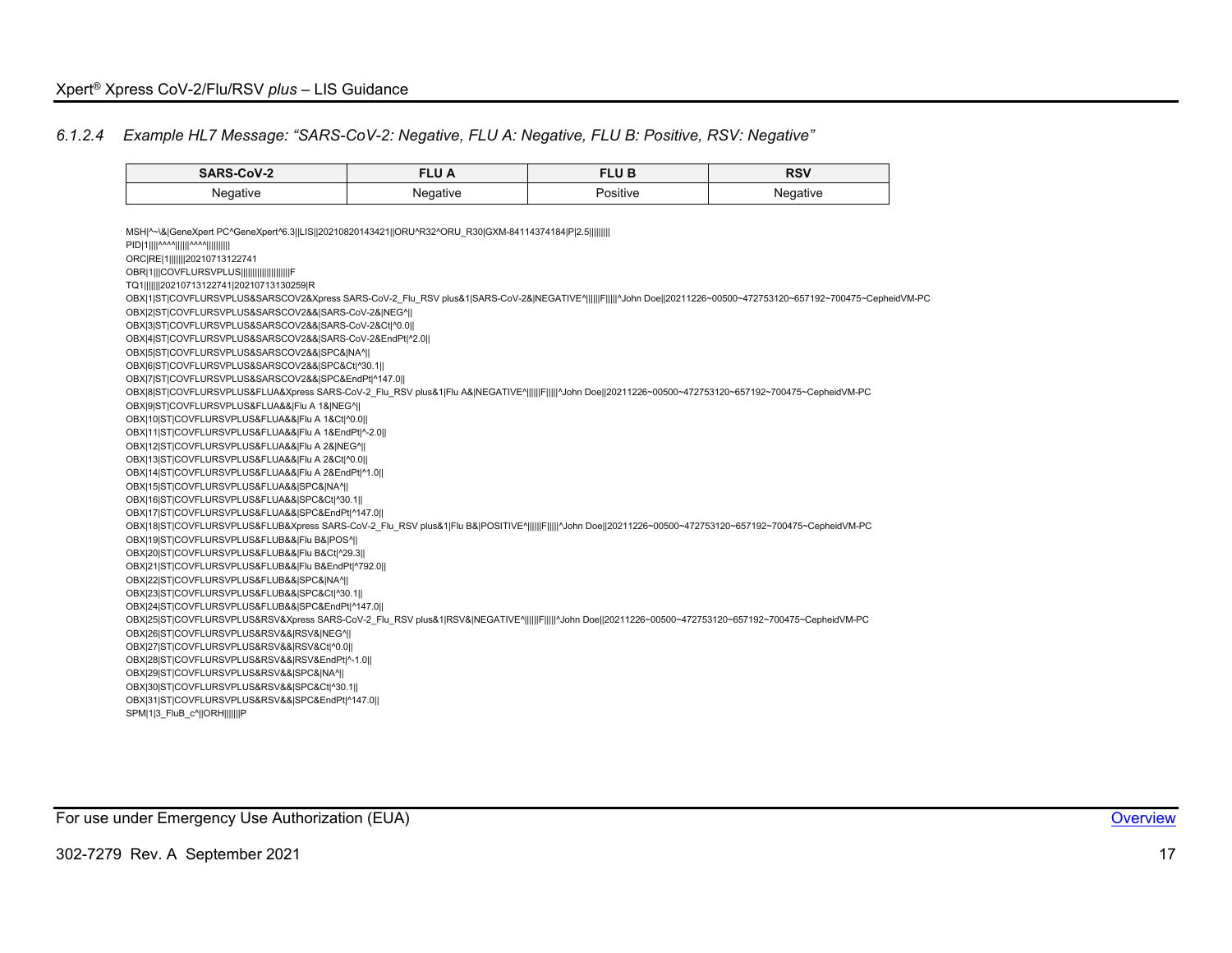$\overline{a}$ 

### *6.1.2.5 Example HL7 Message: "SARS-CoV-2: Negative, FLU A: Negative, FLU B: Negative, RSV: Positive"*

<span id="page-18-0"></span>

| <b>SARS-CoV-2</b>                                                                                                                                                 | <b>FLU A</b> | <b>FLUB</b> | <b>RSV</b> |
|-------------------------------------------------------------------------------------------------------------------------------------------------------------------|--------------|-------------|------------|
| Negative                                                                                                                                                          | Negative     | Negative    | Positive   |
|                                                                                                                                                                   |              |             |            |
| MSH ^~\& GeneXpert PC^GeneXpert^6.3  LIS  20210809123150  ORU^R32^ORU R30 GXM-58025438050 P 2.5                                                                   |              |             |            |
| PID 1    ^^^^      ^^^^                                                                                                                                           |              |             |            |
| ORC RE 1        20210713123523                                                                                                                                    |              |             |            |
| OBR 1  COVFLURSVPLUS                                                                                                                                              |              |             |            |
| TQ1       20210713123523 20210713131205 R                                                                                                                         |              |             |            |
| OBX 1 ST COVFLURSVPLUS&SARSCOV2&Xpress SARS-CoV-2 Flu RSV plus&1 SARS-CoV-2& POSITIVE^     F     ^ John Doe   20211226~00500~472753084~610876~714106~CepheidVM-PC |              |             |            |
| OBX 2 ST COVFLURSVPLUS&SARSCOV2&& SARS-CoV-2& POS^                                                                                                                |              |             |            |
| OBX 3 ST COVFLURSVPLUS&SARSCOV2&& SARS-CoV-2&Ct ^30.6                                                                                                             |              |             |            |
| OBX 4 ST COVFLURSVPLUS&SARSCOV2&& SARS-CoV-2&EndPt ^449.0                                                                                                         |              |             |            |
| OBX 5 ST COVFLURSVPLUS&SARSCOV2&& SPC& NA^                                                                                                                        |              |             |            |
| OBX 6 ST COVFLURSVPLUS&SARSCOV2&& SPC&Ct ^28.9                                                                                                                    |              |             |            |
| OBX 7 ST COVFLURSVPLUS&SARSCOV2&& SPC&EndPt ^134.0                                                                                                                |              |             |            |
| OBX 8 ST COVFLURSVPLUS&FLUA&Xpress SARS-CoV-2 Flu RSV plus&1 Flu A& POSITIVE^     F     ^ John Doe   20211226~00500~472753084~610876~714106~CepheidVM-PC          |              |             |            |
| OBX 9 ST COVFLURSVPLUS&FLUA&& Flu A 1& POS^                                                                                                                       |              |             |            |
| OBX 10 ST COVFLURSVPLUS&FLUA&& Flu A 1&Ct ^29.3                                                                                                                   |              |             |            |
| OBX 11 ST COVFLURSVPLUS&FLUA&& Flu A 1&EndPt ^601.0                                                                                                               |              |             |            |
| OBX 12 ST COVFLURSVPLUS&FLUA&& Flu A 2& POS^                                                                                                                      |              |             |            |
| OBX 13 ST COVFLURSVPLUS&FLUA&& Flu A 2&Ct ^33.2                                                                                                                   |              |             |            |
| OBX 14 ST COVFLURSVPLUS&FLUA&& Flu A 2&EndPt ^200.0                                                                                                               |              |             |            |
| OBX 15 ST COVFLURSVPLUS&FLUA&& SPC& NA^                                                                                                                           |              |             |            |
| OBX 16 ST COVFLURSVPLUS&FLUA&& SPC&Ct ^28.9                                                                                                                       |              |             |            |
| OBX 17 ST COVFLURSVPLUS&FLUA&& SPC&EndPt ^134.0                                                                                                                   |              |             |            |
| OBX 18 ST COVFLURSVPLUS&FLUB&Xpress SARS-CoV-2 Flu RSV plus&1 Flu B& POSITIVE^     F     ^ John Doe   20211226~00500~472753084~610876~714106~CepheidVM-PC         |              |             |            |
| OBX 19 ST COVFLURSVPLUS&FLUB&& Flu B& POS^                                                                                                                        |              |             |            |
| OBX 20 ST COVFLURSVPLUS&FLUB&& Flu B&Ct ^28.8                                                                                                                     |              |             |            |
| OBX 21 ST COVFLURSVPLUS&FLUB&& Flu B&EndPt ^658.0                                                                                                                 |              |             |            |
| OBX 22 ST COVFLURSVPLUS&FLUB&& SPC& NA^                                                                                                                           |              |             |            |
| OBX 23 ST COVFLURSVPLUS&FLUB&& SPC&Ct ^28.9                                                                                                                       |              |             |            |
| OBX 24 ST COVFLURSVPLUS&FLUB&& SPC&EndPt ^134.0                                                                                                                   |              |             |            |
| OBX 25 ST COVFLURSVPLUS&RSV&Xpress SARS-CoV-2 Flu RSV plus&1 RSV& POSITIVE^      F     ^ John Doe   20211226~00500~472753084~610876~714106~CepheidVM-PC           |              |             |            |
| OBX 26 ST COVFLURSVPLUS&RSV&& RSV& POS^                                                                                                                           |              |             |            |
| OBX 27 ST COVFLURSVPLUS&RSV&& RSV&Ct ^29.2                                                                                                                        |              |             |            |
| OBX 28 ST COVFLURSVPLUS&RSV&& RSV&EndPt ^373.0                                                                                                                    |              |             |            |
| OBX 29 ST COVFLURSVPLUS&RSV&& SPC& NA^                                                                                                                            |              |             |            |
| OBX 30 ST COVFLURSVPLUS&RSV&& SPC&Ct ^28.9                                                                                                                        |              |             |            |
| OBX 31 ST COVFLURSVPLUS&RSV&& SPC&EndPt ^134.0                                                                                                                    |              |             |            |
| SPM 1 15 CoV2 FluA FluB RSV c^  ORH       P                                                                                                                       |              |             |            |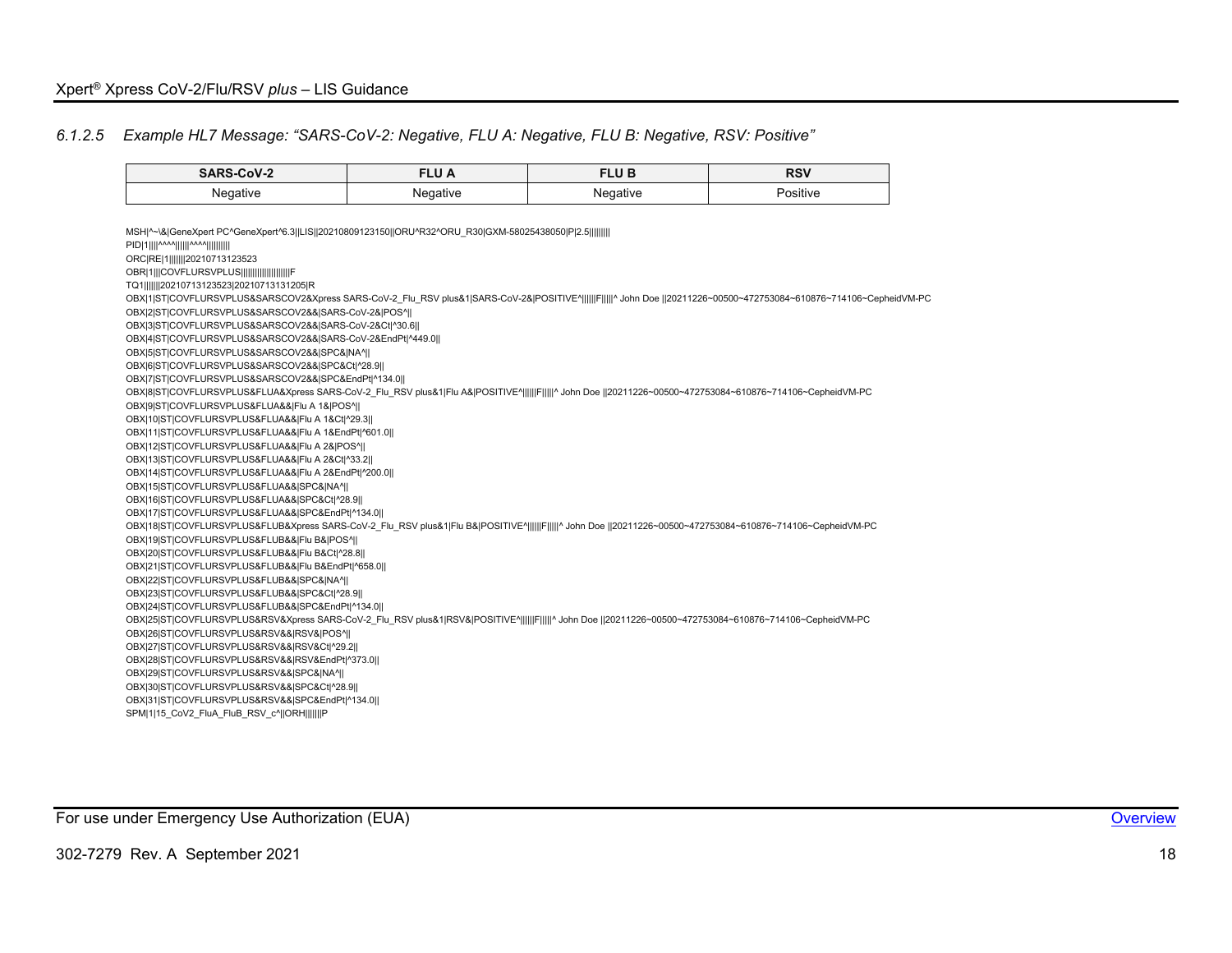#### *6.1.2.6 Example HL7 Message: "SARS-CoV-2: Positive, FLU A: Positive, FLU B: Positive, RSV: Positive"*

<span id="page-19-0"></span>

| <b>SARS-CoV-2</b>                                                                                                                                          | <b>FLU A</b> | <b>FLUB</b> | <b>RSV</b>                                                                                                                                                          |
|------------------------------------------------------------------------------------------------------------------------------------------------------------|--------------|-------------|---------------------------------------------------------------------------------------------------------------------------------------------------------------------|
| Positive                                                                                                                                                   | Positive     | Positive    | Positive                                                                                                                                                            |
|                                                                                                                                                            |              |             |                                                                                                                                                                     |
| MSH ^~\& GeneXpert PC^GeneXpert^6.3  LIS  20210809123150  ORU^R32^ORU R30 GXM-58025438050 P 2.5                                                            |              |             |                                                                                                                                                                     |
| PID 1    ^^^^      ^^^^                                                                                                                                    |              |             |                                                                                                                                                                     |
| ORC RE 1        20210713123523                                                                                                                             |              |             |                                                                                                                                                                     |
| OBR 1   COVFLURSVPLUS                     F                                                                                                                |              |             |                                                                                                                                                                     |
| TQ1       20210713123523 20210713131205 R                                                                                                                  |              |             |                                                                                                                                                                     |
|                                                                                                                                                            |              |             | OBX 1 ST COVFLURSVPLUS&SARSCOV2&Xpress SARS-CoV-2 Flu RSV plus&1 SARS-CoV-2& POSITIVE^      F      ^ John Doe   20211226~00500~472753084~610876~714106~CepheidVM-PC |
| OBX 2 ST COVFLURSVPLUS&SARSCOV2&& SARS-CoV-2& POS^                                                                                                         |              |             |                                                                                                                                                                     |
| OBX 3 ST COVFLURSVPLUS&SARSCOV2&& SARS-CoV-2&Ct ^30.6                                                                                                      |              |             |                                                                                                                                                                     |
| OBX 4 ST COVFLURSVPLUS&SARSCOV2&& SARS-CoV-2&EndPt ^449.0                                                                                                  |              |             |                                                                                                                                                                     |
| OBX 5 ST COVFLURSVPLUS&SARSCOV2&& SPC& NA^                                                                                                                 |              |             |                                                                                                                                                                     |
| OBX 6 ST COVFLURSVPLUS&SARSCOV2&& SPC&Ct ^28.9                                                                                                             |              |             |                                                                                                                                                                     |
| OBX 7 ST COVFLURSVPLUS&SARSCOV2&& SPC&EndPt ^134.0                                                                                                         |              |             |                                                                                                                                                                     |
| OBX 8 ST COVFLURSVPLUS&FLUA&Xpress SARS-CoV-2_Flu_RSV plus&1 Flu A& POSITIVE^      F     ^ John Doe   20211226~00500~472753084~610876~714106~CepheidVM-PC  |              |             |                                                                                                                                                                     |
| OBX 9 ST COVFLURSVPLUS&FLUA&& Flu A 1& POS^                                                                                                                |              |             |                                                                                                                                                                     |
| OBX 10 ST COVFLURSVPLUS&FLUA&& Flu A 1&Ct ^29.3                                                                                                            |              |             |                                                                                                                                                                     |
| OBX 11 ST COVFLURSVPLUS&FLUA&& Flu A 1&EndPt ^601.0                                                                                                        |              |             |                                                                                                                                                                     |
| OBX 12 ST COVFLURSVPLUS&FLUA&& Flu A 2& POS^                                                                                                               |              |             |                                                                                                                                                                     |
| OBX 13 ST COVFLURSVPLUS&FLUA&& Flu A 2&Ct ^33.2                                                                                                            |              |             |                                                                                                                                                                     |
| OBX 14 ST COVFLURSVPLUS&FLUA&& Flu A 2&EndPt ^200.0                                                                                                        |              |             |                                                                                                                                                                     |
| OBX 15 ST COVFLURSVPLUS&FLUA&& SPC& NA^                                                                                                                    |              |             |                                                                                                                                                                     |
| OBX 16 ST COVFLURSVPLUS&FLUA&& SPC&Ct ^28.9                                                                                                                |              |             |                                                                                                                                                                     |
| OBX 17 ST COVFLURSVPLUS&FLUA&& SPC&EndPt ^134.0                                                                                                            |              |             |                                                                                                                                                                     |
| OBX 18 ST COVFLURSVPLUS&FLUB&Xpress SARS-CoV-2_Flu_RSV plus&1 Flu B& POSITIVE^      F     ^ John Doe   20211226~00500~472753084~610876~714106~CepheidVM-PC |              |             |                                                                                                                                                                     |
| OBX 19 ST COVFLURSVPLUS&FLUB&& Flu B& POS^                                                                                                                 |              |             |                                                                                                                                                                     |
| OBX 20 ST COVFLURSVPLUS&FLUB&& Flu B&Ct ^28.8                                                                                                              |              |             |                                                                                                                                                                     |
| OBX 21 ST COVFLURSVPLUS&FLUB&& Flu B&EndPt ^658.0                                                                                                          |              |             |                                                                                                                                                                     |
| OBX 22 ST COVFLURSVPLUS&FLUB&& SPC& NA^                                                                                                                    |              |             |                                                                                                                                                                     |
| OBX 23 ST COVFLURSVPLUS&FLUB&& SPC&Ct ^28.9                                                                                                                |              |             |                                                                                                                                                                     |
| OBX 24 ST COVFLURSVPLUS&FLUB&& SPC&EndPt ^134.0                                                                                                            |              |             |                                                                                                                                                                     |
| OBX 25 ST COVFLURSVPLUS&RSV&Xpress SARS-CoV-2 Flu RSV plus&1 RSV& POSITIVE^      F     ^ John Doe   20211226~00500~472753084~610876~714106~CepheidVM-PC    |              |             |                                                                                                                                                                     |
| OBX 26 ST COVFLURSVPLUS&RSV&& RSV& POS^                                                                                                                    |              |             |                                                                                                                                                                     |
| OBX 27 ST COVFLURSVPLUS&RSV&& RSV&Ct ^29.2                                                                                                                 |              |             |                                                                                                                                                                     |
| OBX 28 ST COVFLURSVPLUS&RSV&& RSV&EndPt ^373.0                                                                                                             |              |             |                                                                                                                                                                     |
| OBX 29 ST COVFLURSVPLUS&RSV&& SPC& NA^                                                                                                                     |              |             |                                                                                                                                                                     |
| OBX 30 ST COVFLURSVPLUS&RSV&& SPC&Ct ^28.9                                                                                                                 |              |             |                                                                                                                                                                     |
| OBX 31 ST COVFLURSVPLUS&RSV&& SPC&EndPt ^134.0                                                                                                             |              |             |                                                                                                                                                                     |
| SPM 1 15 CoV2 FluA FluB RSV c^  ORH       P                                                                                                                |              |             |                                                                                                                                                                     |

For use under Emergency Use Authorization (EUA) **[Overview](#page-4-1) Container and Container and Container Container and Container and Container and Container and Container and Container and Container and Container and Container an**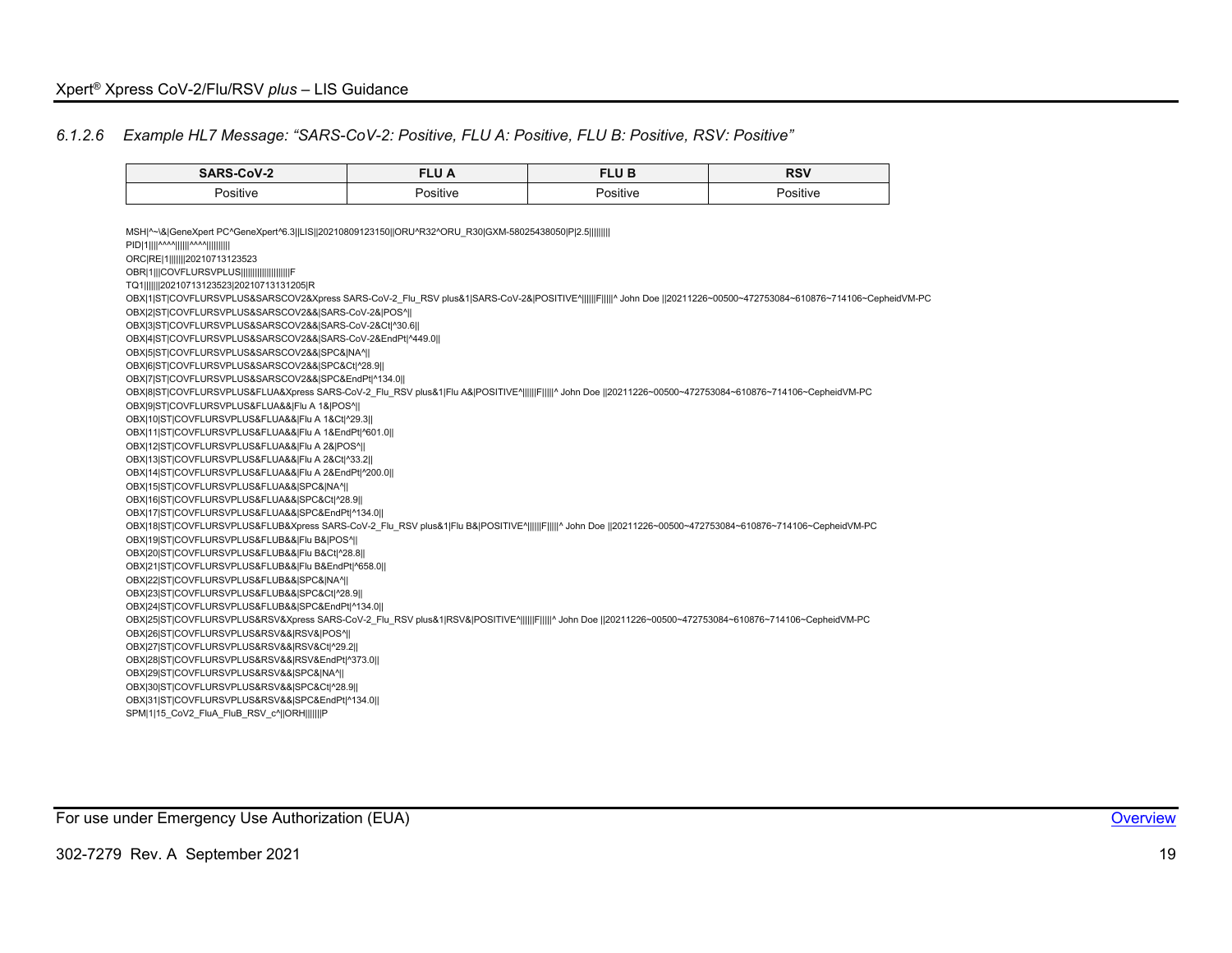### *6.1.2.7 Example HL7 Message: "SARS-CoV-2: Error"*

<span id="page-20-0"></span>

| SARS-CoV-2                                                                                                                                                                                                                                                                                                                                                                                                                                                                                                                                                                   | <b>FLU A</b> | <b>FLUB</b> | <b>RSV</b> |
|------------------------------------------------------------------------------------------------------------------------------------------------------------------------------------------------------------------------------------------------------------------------------------------------------------------------------------------------------------------------------------------------------------------------------------------------------------------------------------------------------------------------------------------------------------------------------|--------------|-------------|------------|
| Error                                                                                                                                                                                                                                                                                                                                                                                                                                                                                                                                                                        | Error        | Error       | Error      |
| MSH ^~\& GeneXpert PC^GeneXpert^6.3  LIS  20210809123808  ORU^R32^ORU R30 GXM-54857253461 P 2.5         <br>PID 1    ^^^^      ^^^^          <br>ORC RE 1       20210713174434<br>OBR 1   COVFLURSVPLUS                        <br>TQ1       20210713174434 20210713174700 R<br>OBX 1 ST COVFLURSVPLUS&SARSCOV2&Xpress SARS-CoV-2_Flu_RSV plus&1 SARS-CoV-2& ERROR^      F     ^ John Doe   20211226~00500~472753074~634358~804051~CepheidVM-PC<br>NTE 1 L Error^2125^Operation terminated^Error 2125: Termination Error - Insufficient Volume: 16, 50, 0, 17^20210713174646 |              |             |            |
| OBX 2 ST COVFLURSVPLUS&SARSCOV2&& SARS-CoV-2& NO RESULT^  <br>OBX 3 ST COVFLURSVPLUS&SARSCOV2&& SARS-CoV-2&Ct ^0.0  <br>OBX 4 ST COVFLURSVPLUS&SARSCOV2&& SARS-CoV-2&EndPt ^0.0  <br>OBX 5 ST COVFLURSVPLUS&SARSCOV2&& SPC& NO RESULT^  <br>OBX 6 ST COVFLURSVPLUS&SARSCOV2&& SPC&Ct ^0.0  <br>OBX 7 ST COVFLURSVPLUS&SARSCOV2&& SPC&EndPt ^0.0                                                                                                                                                                                                                              |              |             |            |
| OBX 8 ST COVFLURSVPLUS&FLUA&Xpress SARS-CoV-2_Flu_RSV plus&1 Flu A& ERROR^      F     ^ John Doe   20211226~00500~472753074~634358~804051~CepheidVM-PC<br>NTE 1 L Error^2125^Operation terminated^Error 2125: Termination Error - Insufficient Volume: 16, 50, 0, 17^20210713174646                                                                                                                                                                                                                                                                                          |              |             |            |
| OBX 9 ST COVFLURSVPLUS&FLUA&& Flu A 1& NO RESULT^  <br>OBX 10 ST COVFLURSVPLUS&FLUA&& Flu A 1&Ct ^0.0                                                                                                                                                                                                                                                                                                                                                                                                                                                                        |              |             |            |
| OBX 11 ST COVFLURSVPLUS&FLUA&& Flu A 1&EndPt ^0.0                                                                                                                                                                                                                                                                                                                                                                                                                                                                                                                            |              |             |            |
| OBX 12 ST COVFLURSVPLUS&FLUA&& Flu A 2& NO RESULT^                                                                                                                                                                                                                                                                                                                                                                                                                                                                                                                           |              |             |            |
| OBX 13 ST COVFLURSVPLUS&FLUA&& Flu A 2&Ct ^0.0                                                                                                                                                                                                                                                                                                                                                                                                                                                                                                                               |              |             |            |
| OBX 14 ST COVFLURSVPLUS&FLUA&& Flu A 2&EndPt ^0.0                                                                                                                                                                                                                                                                                                                                                                                                                                                                                                                            |              |             |            |
| OBX 15 ST COVFLURSVPLUS&FLUA&& SPC& NO RESULT^                                                                                                                                                                                                                                                                                                                                                                                                                                                                                                                               |              |             |            |
| OBX 16 ST COVFLURSVPLUS&FLUA&& SPC&Ct ^0.0                                                                                                                                                                                                                                                                                                                                                                                                                                                                                                                                   |              |             |            |
| OBX 17 ST COVFLURSVPLUS&FLUA&& SPC&EndPt ^0.0                                                                                                                                                                                                                                                                                                                                                                                                                                                                                                                                |              |             |            |
| OBX 18 ST COVFLURSVPLUS&FLUB&Xpress SARS-CoV-2 Flu RSV plus&1 Flu B& ERROR^      F     ^ John Doe   20211226~00500~472753074~634358~804051~CepheidVM-PC                                                                                                                                                                                                                                                                                                                                                                                                                      |              |             |            |
| NTE 1 L Error^2125^Operation terminated^Error 2125: Termination Error - Insufficient Volume: 16, 50, 0, 17^20210713174646                                                                                                                                                                                                                                                                                                                                                                                                                                                    |              |             |            |
| OBX 19 ST COVFLURSVPLUS&FLUB&& Flu B& NO RESULT^                                                                                                                                                                                                                                                                                                                                                                                                                                                                                                                             |              |             |            |
| OBX 20 ST COVFLURSVPLUS&FLUB&& Flu B&Ct ^0.0                                                                                                                                                                                                                                                                                                                                                                                                                                                                                                                                 |              |             |            |
| OBX 21 ST COVFLURSVPLUS&FLUB&& Flu B&EndPt ^0.0                                                                                                                                                                                                                                                                                                                                                                                                                                                                                                                              |              |             |            |
| OBX 22 ST COVFLURSVPLUS&FLUB&& SPC& NO RESULT^                                                                                                                                                                                                                                                                                                                                                                                                                                                                                                                               |              |             |            |
| OBX 23 ST COVFLURSVPLUS&FLUB&& SPC&Ct ^0.0                                                                                                                                                                                                                                                                                                                                                                                                                                                                                                                                   |              |             |            |
| OBX 24 ST COVFLURSVPLUS&FLUB&& SPC&EndPt ^0.0                                                                                                                                                                                                                                                                                                                                                                                                                                                                                                                                |              |             |            |
| OBX 25 ST COVFLURSVPLUS&RSV&Xpress SARS-CoV-2 Flu RSV plus&1 RSV& ERROR^      F     ^ John Doe   20211226~00500~472753074~634358~804051~CepheidVM-PC                                                                                                                                                                                                                                                                                                                                                                                                                         |              |             |            |
| NTE 1 L Error^2125^Operation terminated^Error 2125: Termination Error - Insufficient Volume: 16, 50, 0, 17^20210713174646                                                                                                                                                                                                                                                                                                                                                                                                                                                    |              |             |            |
| OBX 26 ST COVFLURSVPLUS&RSV&& RSV& NO RESULT^                                                                                                                                                                                                                                                                                                                                                                                                                                                                                                                                |              |             |            |
| OBX 27 ST COVFLURSVPLUS&RSV&& RSV&Ct ^0.0                                                                                                                                                                                                                                                                                                                                                                                                                                                                                                                                    |              |             |            |
| OBX 28 ST COVFLURSVPLUS&RSV&& RSV&EndPt ^0.0                                                                                                                                                                                                                                                                                                                                                                                                                                                                                                                                 |              |             |            |
| OBX 29 ST COVFLURSVPLUS&RSV&& SPC& NO RESULT^                                                                                                                                                                                                                                                                                                                                                                                                                                                                                                                                |              |             |            |
| OBX 30 ST COVFLURSVPLUS&RSV&& SPC&Ct ^0.0                                                                                                                                                                                                                                                                                                                                                                                                                                                                                                                                    |              |             |            |
| OBX 31 ST COVFLURSVPLUS&RSV&& SPC&EndPt ^0.0  <br>SPM 1 Test^  ORH        P                                                                                                                                                                                                                                                                                                                                                                                                                                                                                                  |              |             |            |

For use under Emergency Use Authorization (EUA) **[Overview](#page-4-1) Container and Container and Container Container and Container Container and Container and Container Container and Container and Container and Container and Contai**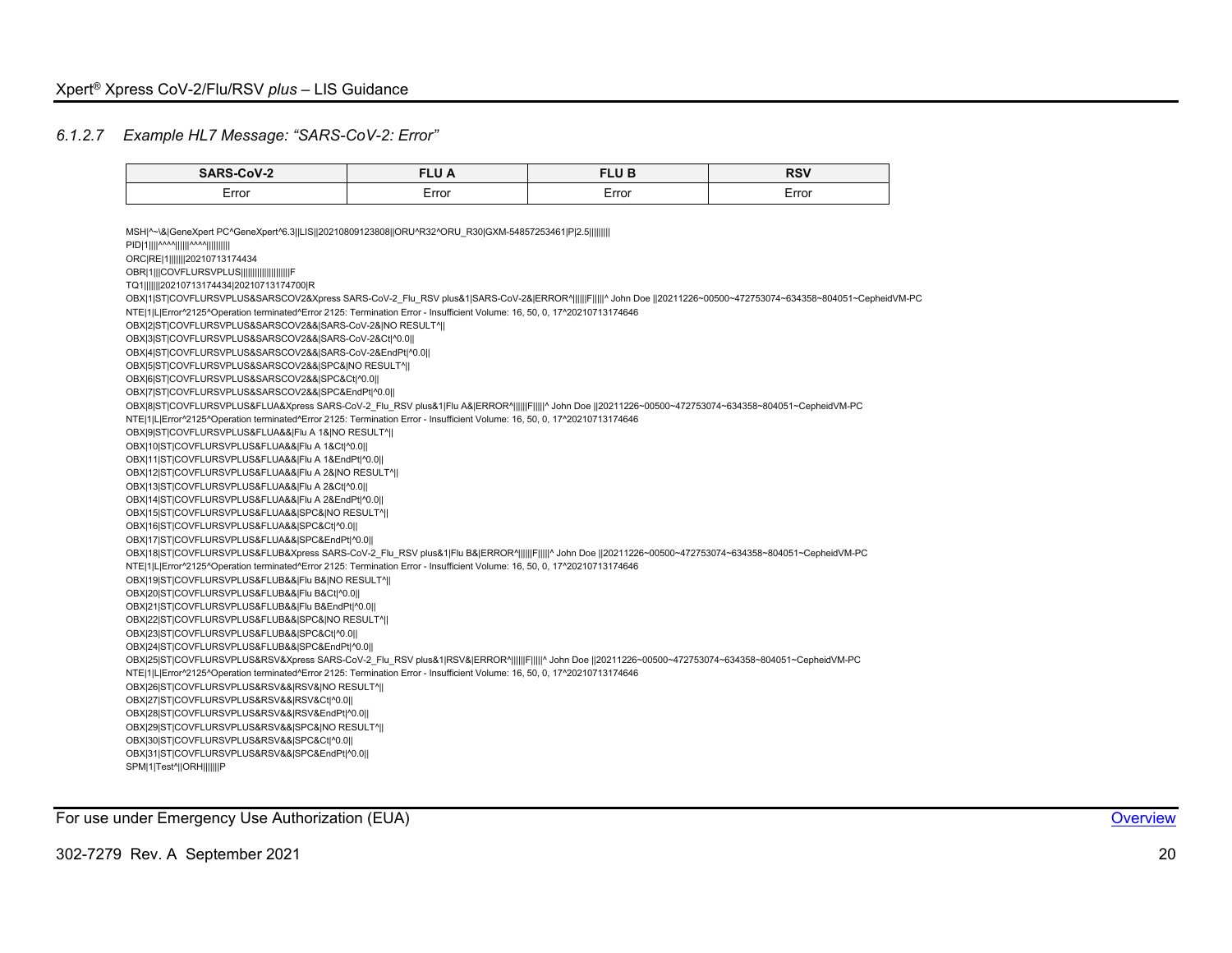#### *6.1.2.8 Example HL7 Message: "SARS-CoV-2: Invalid"*

<span id="page-21-0"></span>

| <b>SARS-CoV-2</b>                                                                                                                                                                                                           | <b>FLUA</b> | <b>FLUB</b> | <b>RSV</b> |
|-----------------------------------------------------------------------------------------------------------------------------------------------------------------------------------------------------------------------------|-------------|-------------|------------|
| Invalid                                                                                                                                                                                                                     | Invalid     | Invalid     | Invalid    |
|                                                                                                                                                                                                                             |             |             |            |
| MSH ^~\& GeneXpert PC^GeneXpert^6.3  LIS  20210809123146  ORU^R32^ORU R30 GXM-21232263312 P 2.5                                                                                                                             |             |             |            |
| PID 1    ^^^^      ^^^^                                                                                                                                                                                                     |             |             |            |
| ORC RE 1        20210804145311                                                                                                                                                                                              |             |             |            |
| OBR 1   COVFLURSVPLUS                                                                                                                                                                                                       |             |             |            |
| TQ1       20210804145311 20210804152925 R                                                                                                                                                                                   |             |             |            |
| OBX 1 ST COVFLURSVPLUS&SARSCOV2&Xpress SARS-CoV-2_Flu_RSV plus&1 SARS-CoV-2& INVALID^      F     ^ John Doe   20211226~00500~472753074~778691~714106~CepheidVM-PC<br>OBX 2 ST COVFLURSVPLUS&SARSCOV2&& SARS-CoV-2& INVALID^ |             |             |            |
| OBX 3 ST COVFLURSVPLUS&SARSCOV2&& SARS-CoV-2&Ct ^0.0                                                                                                                                                                        |             |             |            |
| OBX 4 ST COVFLURSVPLUS&SARSCOV2&& SARS-CoV-2&EndPt ^2.0                                                                                                                                                                     |             |             |            |
| OBX 5 ST COVFLURSVPLUS&SARSCOV2&& SPC& FAIL^                                                                                                                                                                                |             |             |            |
| OBX 6 ST COVFLURSVPLUS&SARSCOV2&& SPC&Ct ^0.0                                                                                                                                                                               |             |             |            |
| OBX 7 ST COVFLURSVPLUS&SARSCOV2&& SPC&EndPt ^0.0                                                                                                                                                                            |             |             |            |
| OBX 8 ST COVFLURSVPLUS&FLUA&Xpress SARS-CoV-2_Flu_RSV plus&1 Flu A& INVALID^      F     ^ John Doe   20211226~00500~472753074~778691~714106~CepheidVM-PC                                                                    |             |             |            |
| OBX 9 ST COVFLURSVPLUS&FLUA&& Flu A 1& INVALID^                                                                                                                                                                             |             |             |            |
| OBX 10 ST COVFLURSVPLUS&FLUA&& Flu A 1&Ct ^0.0                                                                                                                                                                              |             |             |            |
| OBX 11 ST COVFLURSVPLUS&FLUA&& Flu A 1&EndPt ^2.0                                                                                                                                                                           |             |             |            |
| OBX 12 ST COVFLURSVPLUS&FLUA&& Flu A 2& INVALID^                                                                                                                                                                            |             |             |            |
| OBX 13 ST COVFLURSVPLUS&FLUA&& Flu A 2&Ct ^0.0                                                                                                                                                                              |             |             |            |
| OBX 14 ST COVFLURSVPLUS&FLUA&& Flu A 2&EndPt ^1.0                                                                                                                                                                           |             |             |            |
| OBX 15 ST COVFLURSVPLUS&FLUA&& SPC& FAIL^                                                                                                                                                                                   |             |             |            |
| OBX 16 ST COVFLURSVPLUS&FLUA&& SPC&Ct ^0.0                                                                                                                                                                                  |             |             |            |
| OBX 17 ST COVFLURSVPLUS&FLUA&& SPC&EndPt ^0.0                                                                                                                                                                               |             |             |            |
| OBX 18 ST COVFLURSVPLUS&FLUB&Xpress SARS-CoV-2_Flu_RSV plus&1 Flu B& INVALID^      F     ^ John Doe   20211226~00500~472753074~778691~714106~CepheidVM-PC                                                                   |             |             |            |
| OBX 19 ST COVFLURSVPLUS&FLUB&& Flu B& INVALID^                                                                                                                                                                              |             |             |            |
| OBX 20 ST COVFLURSVPLUS&FLUB&& Flu B&Ct ^0.0                                                                                                                                                                                |             |             |            |
| OBX 21 ST COVFLURSVPLUS&FLUB&& Flu B&EndPt ^1.0                                                                                                                                                                             |             |             |            |
| OBX 22 ST COVFLURSVPLUS&FLUB&& SPC& FAIL^                                                                                                                                                                                   |             |             |            |
| OBX 23 ST COVFLURSVPLUS&FLUB&& SPC&Ct ^0.0                                                                                                                                                                                  |             |             |            |
| OBX 24 ST COVFLURSVPLUS&FLUB&& SPC&EndPt ^0.0                                                                                                                                                                               |             |             |            |
| OBX 25 ST COVFLURSVPLUS&RSV&Xpress SARS-CoV-2 Flu RSV plus&1 RSV& INVALID^     F     ^ John Doe   20211226~00500~472753074~778691~714106~CepheidVM-PC                                                                       |             |             |            |
| OBX 26 ST COVFLURSVPLUS&RSV&& RSV& INVALID^                                                                                                                                                                                 |             |             |            |
| OBX 27 ST COVFLURSVPLUS&RSV&& RSV&Ct ^0.0                                                                                                                                                                                   |             |             |            |
| OBX 28 ST COVFLURSVPLUS&RSV&& RSV&EndPt ^2.0                                                                                                                                                                                |             |             |            |
| OBX 29 ST COVFLURSVPLUS&RSV&& SPC& FAIL^                                                                                                                                                                                    |             |             |            |
| OBX 30 ST COVFLURSVPLUS&RSV&& SPC&Ct ^0.0                                                                                                                                                                                   |             |             |            |
| OBX 31 ST COVFLURSVPLUS&RSV&& SPC&EndPt ^0.0                                                                                                                                                                                |             |             |            |
| SPM 1 Test-1^  ORH        P                                                                                                                                                                                                 |             |             |            |

For use under Emergency Use Authorization (EUA) **[Overview](#page-4-1) Container and Container and Container Container and Container and Container and Container and Container and Container and Container and Container and Container an**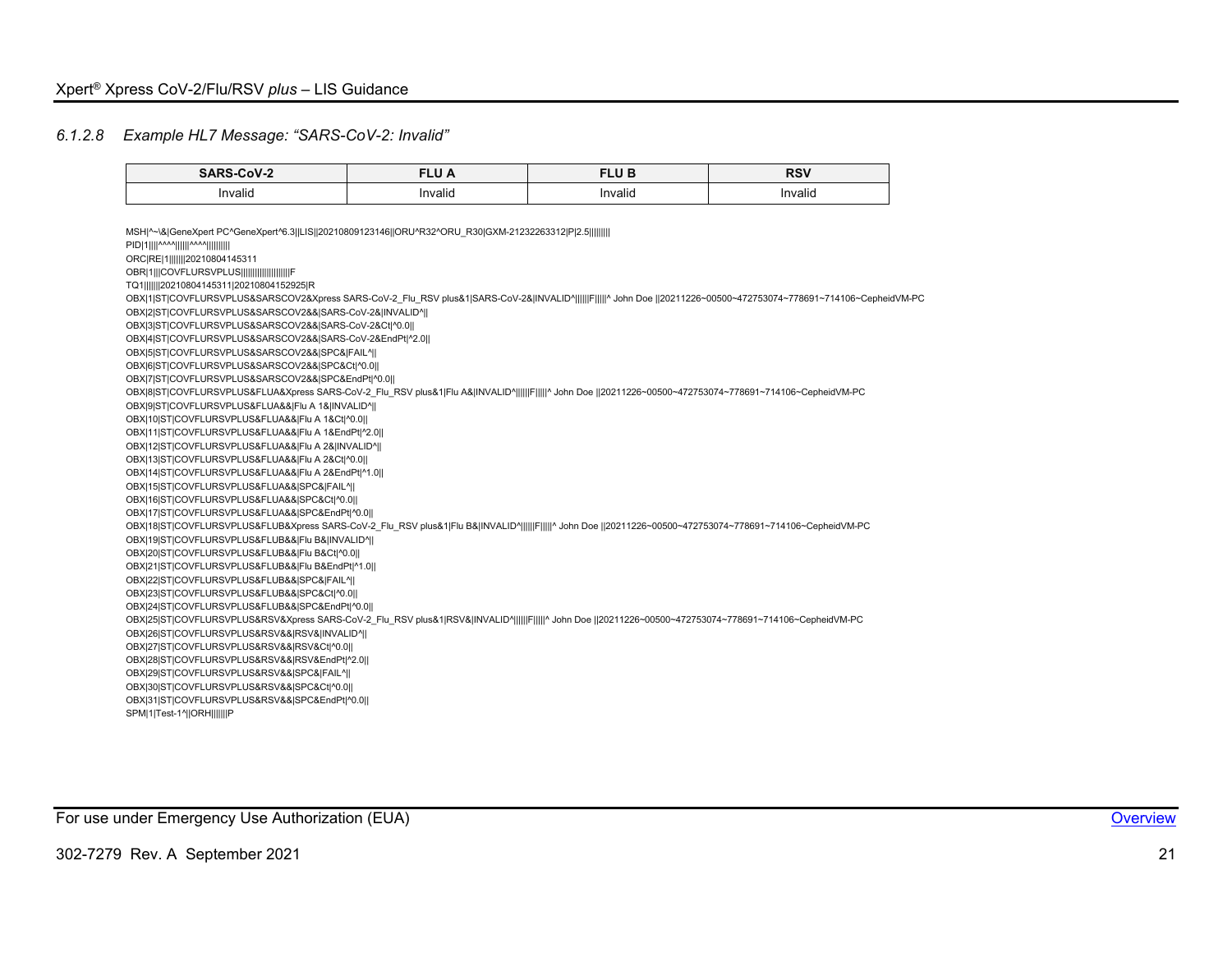# *6.1.2.9 Example HL7 Message: "SARS-CoV-2: No Result"*

<span id="page-22-0"></span>

| <b>SARS-CoV-2</b>                                                                                                                                                                 | <b>FLU A</b> | <b>FLUB</b> | <b>RSV</b> |
|-----------------------------------------------------------------------------------------------------------------------------------------------------------------------------------|--------------|-------------|------------|
| No Result                                                                                                                                                                         | No Result    | No Result   | No result  |
| MSH ^~\& GeneXpert PC^GeneXpert^6.3  LIS  20210809123149  ORU^R32^ORU R30 GXM-35405703184 P 2.5                                                                                   |              |             |            |
| PID 1    ^^^^      ^^^^                                                                                                                                                           |              |             |            |
| ORC RE 1       20210713164557                                                                                                                                                     |              |             |            |
| OBR 1   COVFLURSVPLUS                     F                                                                                                                                       |              |             |            |
| TQ1       20210713164557 20210713164741 R                                                                                                                                         |              |             |            |
| OBX[1]ST]COVFLURSVPLUS&SARSCOV2&Xpress SARS-CoV-2 Flu RSV plus&1]SARS-CoV-2& NO RESULT - REPEAT TEST^      F     ^ John Doe   20211226~00500~472753073~647156~812422~CepheidVM-PC |              |             |            |
| NTE 1 L Error^2125^Operation terminated^Error 2125: Termination Error - Insufficient Volume: 15, 50, 0, 16^20210713164809                                                         |              |             |            |
| OBX 2 ST COVFLURSVPLUS&SARSCOV2&& SARS-CoV-2& NO RESULT^                                                                                                                          |              |             |            |
| OBX 3 ST COVFLURSVPLUS&SARSCOV2&& SARS-CoV-2&Ct ^0.0                                                                                                                              |              |             |            |
| OBX 4 ST COVFLURSVPLUS&SARSCOV2&& SARS-CoV-2&EndPt ^0.0                                                                                                                           |              |             |            |
| OBX 5 ST COVFLURSVPLUS&SARSCOV2&& SPC& NO RESULT^                                                                                                                                 |              |             |            |
| OBX 6 ST COVFLURSVPLUS&SARSCOV2&& SPC&Ct ^0.0                                                                                                                                     |              |             |            |
| OBX 7 ST COVFLURSVPLUS&SARSCOV2&& SPC&EndPt ^0.0                                                                                                                                  |              |             |            |
| OBX 8 ST COVFLURSVPLUS&FLUA&Xpress SARS-CoV-2 Flu RSV plus&1 Flu A& NO RESULT - REPEAT TEST^      F     ^ John Doe   20211226~00500~472753073~647156~812422~CepheidVM-PC          |              |             |            |
| NTE 1 L Error^2125^Operation terminated^Error 2125: Termination Error - Insufficient Volume: 15, 50, 0, 16^20210713164809                                                         |              |             |            |
| OBX 9 ST COVFLURSVPLUS&FLUA&& Flu A 1& NO RESULT^                                                                                                                                 |              |             |            |
| OBX 10 ST COVFLURSVPLUS&FLUA&& Flu A 1&Ct ^0.0                                                                                                                                    |              |             |            |
| OBX 11 ST COVFLURSVPLUS&FLUA&& Flu A 1&EndPt ^0.0                                                                                                                                 |              |             |            |
| OBX 12 ST COVFLURSVPLUS&FLUA&& Flu A 2& NO RESULT^                                                                                                                                |              |             |            |
| OBX 13 ST COVFLURSVPLUS&FLUA&& Flu A 2&Ct ^0.0                                                                                                                                    |              |             |            |
| OBX 14 ST COVFLURSVPLUS&FLUA&& Flu A 2&EndPt ^0.0                                                                                                                                 |              |             |            |
| OBX 15 ST COVFLURSVPLUS&FLUA&& SPC& NO RESULT^                                                                                                                                    |              |             |            |
| OBX 16 ST COVFLURSVPLUS&FLUA&& SPC&Ct ^0.0                                                                                                                                        |              |             |            |
| OBX 17 ST COVFLURSVPLUS&FLUA&& SPC&EndPt ^0.0                                                                                                                                     |              |             |            |
| OBX 18 ST COVFLURSVPLUS&FLUB&Xpress SARS-CoV-2 Flu RSV plus&1 Flu B& NO RESULT - REPEAT TEST^      F     ^ John Doe   20211226~00500~472753073~647156~812422~CepheidVM-PC         |              |             |            |
| NTE 1 L Error^2125^Operation terminated^Error 2125: Termination Error - Insufficient Volume: 15, 50, 0, 16^20210713164809                                                         |              |             |            |
| OBX 19 ST COVFLURSVPLUS&FLUB&& Flu B& NO RESULT^                                                                                                                                  |              |             |            |
| OBX 20 ST COVFLURSVPLUS&FLUB&& Flu B&Ct ^0.0                                                                                                                                      |              |             |            |
| OBX 21 ST COVFLURSVPLUS&FLUB&& Flu B&EndPt ^0.0                                                                                                                                   |              |             |            |
| OBX 22 ST COVFLURSVPLUS&FLUB&& SPC& NO RESULT^                                                                                                                                    |              |             |            |
| OBX 23 ST COVFLURSVPLUS&FLUB&& SPC&Ct ^0.0                                                                                                                                        |              |             |            |
| OBX 24 ST COVFLURSVPLUS&FLUB&& SPC&EndPt ^0.0                                                                                                                                     |              |             |            |
| OBX 25 ST COVFLURSVPLUS&RSV&Xpress SARS-CoV-2 Flu RSV plus&1 RSV& NO RESULT - REPEAT TEST^      F     ^ John Doe   20211226~00500~472753073~647156~812422~CepheidVM-PC            |              |             |            |
| NTE 1 L Error^2125^Operation terminated^Error 2125: Termination Error - Insufficient Volume: 15, 50, 0, 16^20210713164809                                                         |              |             |            |
| OBX 26 ST COVFLURSVPLUS&RSV&& RSV& NO RESULT^                                                                                                                                     |              |             |            |
| OBX 27 ST COVFLURSVPLUS&RSV&& RSV&Ct ^0.0                                                                                                                                         |              |             |            |
| OBX 28 ST COVFLURSVPLUS&RSV&& RSV&EndPt ^0.0                                                                                                                                      |              |             |            |
| OBX 29 ST COVFLURSVPLUS&RSV&& SPC& NO RESULT^                                                                                                                                     |              |             |            |
| OBX 30 ST COVFLURSVPLUS&RSV&& SPC&Ct ^0.0                                                                                                                                         |              |             |            |
| OBX 31 ST COVFLURSVPLUS&RSV&& SPC&EndPt ^0.0                                                                                                                                      |              |             |            |
| SPM 1 test^  ORH       P                                                                                                                                                          |              |             |            |

For use under Emergency Use Authorization (EUA) and the control of the control of the control of the control of the control of the control of the control of the control of the control of the control of the control of the c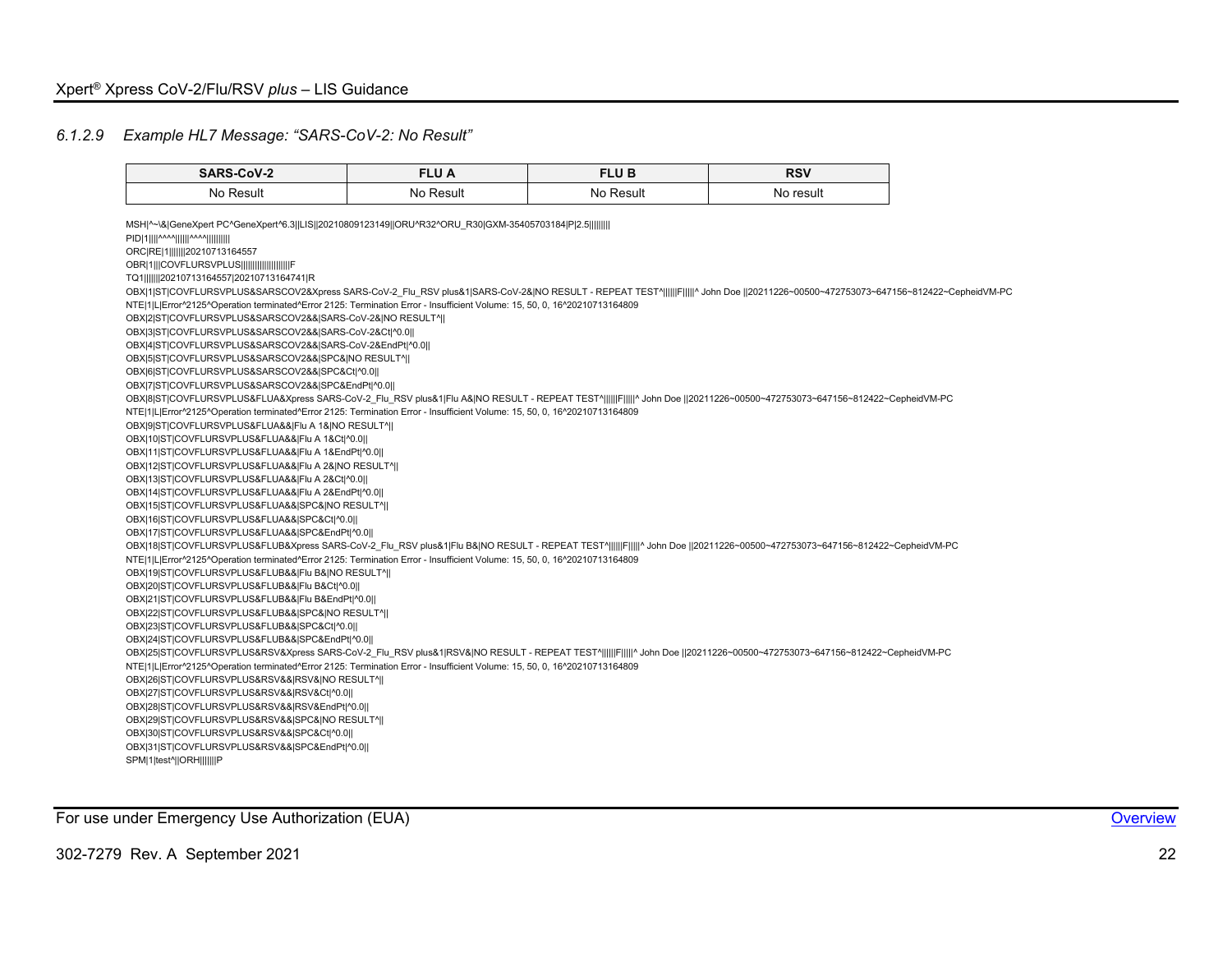#### **Example Messages for Panel: Xpress SARS-CoV-2\_Flu plus**

6.2.1 Example ASTM Messages

#### *6.2.1.1 Example ASTM Message: "SARS-CoV-2: Negative, FLU A: Negative, FLU B: Negative, RSV: N.A."*

| SARS-CoV-2 | EL 11.7<br>ר טבי | FLU B    | <b>RSV</b>  |
|------------|------------------|----------|-------------|
| Negative   | Negative         | Negative | N<br>13.73. |

<span id="page-23-0"></span>H|@^\|GXM-47724615717||GeneXpert PC^GeneXpert^6.3|||||LIS||P|1394-97|20210809120241 P|1||||^^^^||||||||||||||||||||||||||||| O|1|4\_RSV\_b||^^^COVFLUPLUS|R|20210713122825|||||||||ORH||||||||||F R|1|^COVFLUPLUS^^SARSCOV2^Xpress SARS-CoV-2\_Flu plus^1^SARS-CoV-2^|NEGATIVE^|||||F|| John Doe |20210713122825|20210713130451|CepheidVM-PC^703691^765011^472753118^00500^20211226| R|2|^COVFLUPLUS^^SARSCOV2^^^SARS-CoV-2^|NEG^||| R|3|^COVFLUPLUS^^SARSCOV2^^^SARS-CoV-2^Ct|^0.0||| R|4|^COVFLUPLUS^^SARSCOV2^^^SARS-CoV-2^EndPt|^1.0||| R|5|^COVFLUPLUS^^SARSCOV2^^^SPC^|PASS^||| R|6|^COVFLUPLUS^^SARSCOV2^^^SPC^Ct|^29.4||| R|7|^COVFLUPLUS^^SARSCOV2^^^SPC^EndPt|^151.0||| R|8|^COVFLUPLUS^^FLUA^Xpress SARS-CoV-2\_Flu plus^1^Flu A^|NEGATIVE^|||||F|| John Doe |20210713122825|20210713130451|CepheidVM-PC^703691^765011^472753118^00500^20211226| R|9|^COVFLUPLUS^^FLUA^^^Flu A 1^|NEG^||| R|10|^COVFLUPLUS^^FLUA^^^Flu A 1^Ct|^0.0||| R|11|^COVFLUPLUS^^FLUA^^^Flu A 1^EndPt|^0.0||| R|12|^COVFLUPLUS^^FLUA^^^Flu A 2^|NEG^||| R|13|^COVFLUPLUS^^FLUA^^^Flu A 2^Ct|^0.0||| R|14|^COVFLUPLUS^^FLUA^^^Flu A 2^EndPt|^-6.0||| R|15|^COVFLUPLUS^^FLUA^^^SPC^|PASS^||| R|16|^COVFLUPLUS^^FLUA^^^SPC^Ct|^29.4||| R|17|^COVFLUPLUS^^FLUA^^^SPC^EndPt|^151.0||| R|18|^COVFLUPLUS^^FLUB^Xpress SARS-CoV-2\_Flu plus^1^Flu B^|NEGATIVE^|||||F|| John Doe |20210713122825|20210713130451|CepheidVM-PC^703691^765011^472753118^00500^20211226| R|19|^COVFLUPLUS^^FLUB^^^Flu B^|NEG^||| R|20|^COVFLUPLUS^^FLUB^^^Flu B^Ct|^0.0||| R|21|^COVFLUPLUS^^FLUB^^^Flu B^EndPt|^5.0||| R|22|^COVFLUPLUS^^FLUB^^^SPC^|PASS^||| R|23|^COVFLUPLUS^^FLUB^^^SPC^Ct|^29.4||| R|24|^COVFLUPLUS^^FLUB^^^SPC^EndPt|^151.0||| L|1|N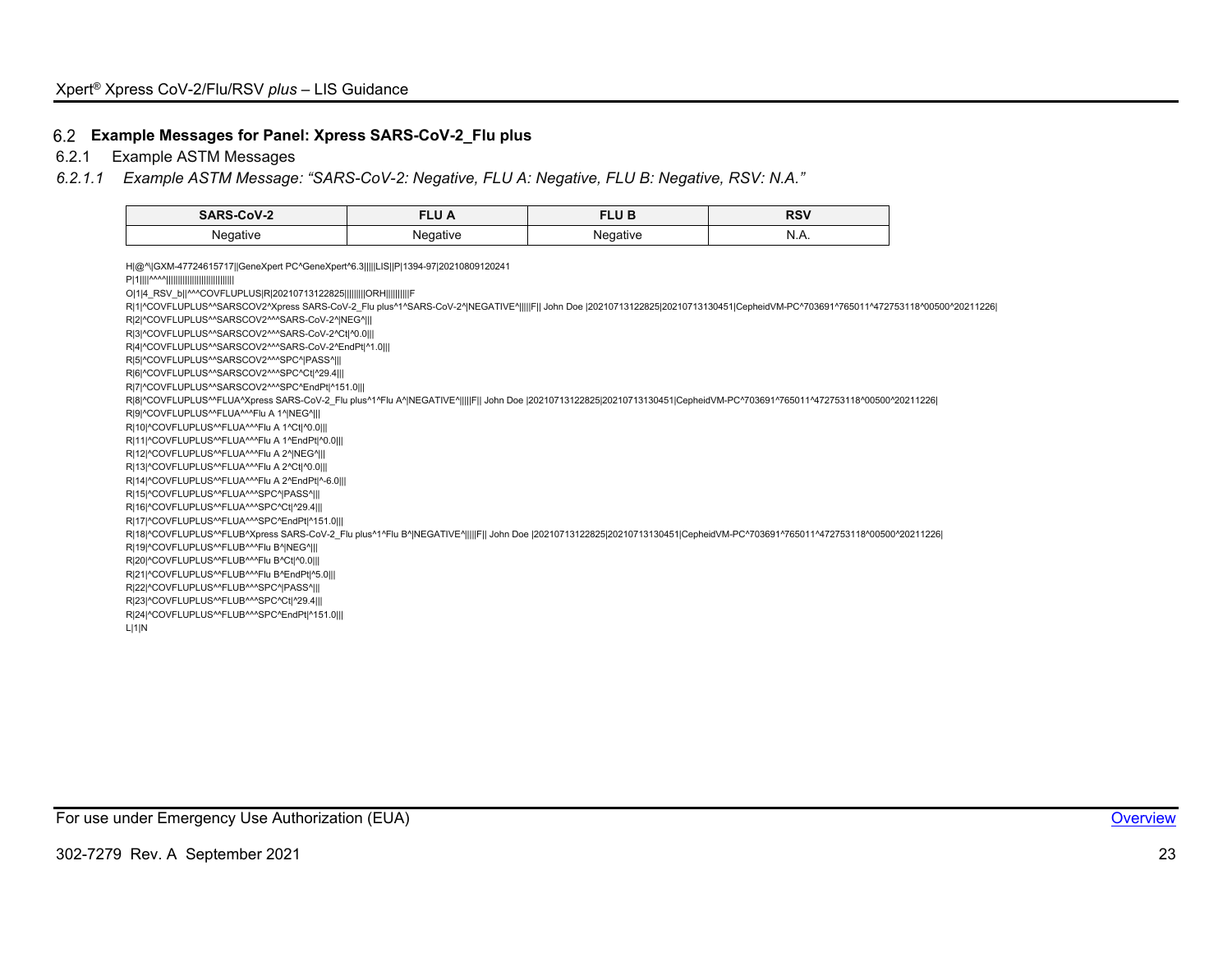#### *6.2.1.2 Example ASTM Message: "SARS-CoV-2: Positive, FLU A: Negative, FLU B: Negative, RSV: N.A."*

| <b>SARS-CoV-2</b>    | .<br>⊾∪ ∧          | LU C               | <b>RSV</b> |
|----------------------|--------------------|--------------------|------------|
| $\cdots$<br>Positive | lenative<br>$\sim$ | enative<br>$\cdot$ | N.A.       |

<span id="page-24-0"></span>H|@^\|GXM-52002757702||GeneXpert PC^GeneXpert^6.3|||||LIS||P|1394-97|20210820145321 P|1||||^^^^||||||||||||||||||||||||||||| O|1|1\_CoV2\_b||^^^COVFLUPLUS|R|20210713122449|||||||||ORH||||||||||F R|1|^COVFLUPLUS^^SARSCOV2^Xpress SARS-CoV-2\_Flu plus^1^SARS-CoV-2^|POSITIVE^|||||F||John Doe|20210713122449|20210713130112|CepheidVM-PC^702201^693225^472753127^00500^20211226| R|2|^COVFLUPLUS^^SARSCOV2^^^SARS-CoV-2^|POS^||| R|3|^COVFLUPLUS^^SARSCOV2^^^SARS-CoV-2^Ct|^31.0||| R|4|^COVFLUPLUS^^SARSCOV2^^^SARS-CoV-2^EndPt|^431.0||| R|5|^COVFLUPLUS^^SARSCOV2^^^SPC^|NA^||| R|6|^COVFLUPLUS^^SARSCOV2^^^SPC^Ct|^29.7||| R|7|^COVFLUPLUS^^SARSCOV2^^^SPC^EndPt|^133.0||| R|8|^COVFLUPLUS^^FLUA^Xpress SARS-CoV-2\_Flu plus^1^Flu A^|NEGATIVE^|||||F||John Doe|20210713122449|20210713130112|CepheidVM-PC^702201^693225^472753127^00500^20211226| R|9|^COVFLUPLUS^^FLUA^^^Flu A 1^|NEG^||| R|10|^COVFLUPLUS^^FLUA^^^Flu A 1^Ct|^0.0||| R|11|^COVFLUPLUS^^FLUA^^^Flu A 1^EndPt|^2.0||| R|12|^COVFLUPLUS^^FLUA^^^Flu A 2^|NEG^||| R|13|^COVFLUPLUS^^FLUA^^^Flu A 2^Ct|^0.0||| R|14|^COVFLUPLUS^^FLUA^^^Flu A 2^EndPt|^0.0||| R|15|^COVFLUPLUS^^FLUA^^^SPC^|NA^||| R|16|^COVFLUPLUS^^FLUA^^^SPC^Ct|^29.7||| R|17|^COVFLUPLUS^^FLUA^^^SPC^EndPt|^133.0||| R|18|^COVFLUPLUS^^FLUB^Xpress SARS-CoV-2\_Flu plus^1^Flu B^|NEGATIVE^|||||F||John Doe|20210713122449|20210713130112|CepheidVM-PC^702201^693225^472753127^00500^20211226| R|19|^COVFLUPLUS^^FLUB^^^Flu B^|NEG^||| R|20|^COVFLUPLUS^^FLUB^^^Flu B^Ct|^0.0||| R|21|^COVFLUPLUS^^FLUB^^^Flu B^EndPt|^2.0||| R|22|^COVFLUPLUS^^FLUB^^^SPC^|NA^||| R|23|^COVFLUPLUS^^FLUB^^^SPC^Ct|^29.7||| R|24|^COVFLUPLUS^^FLUB^^^SPC^EndPt|^133.0||| L|1|N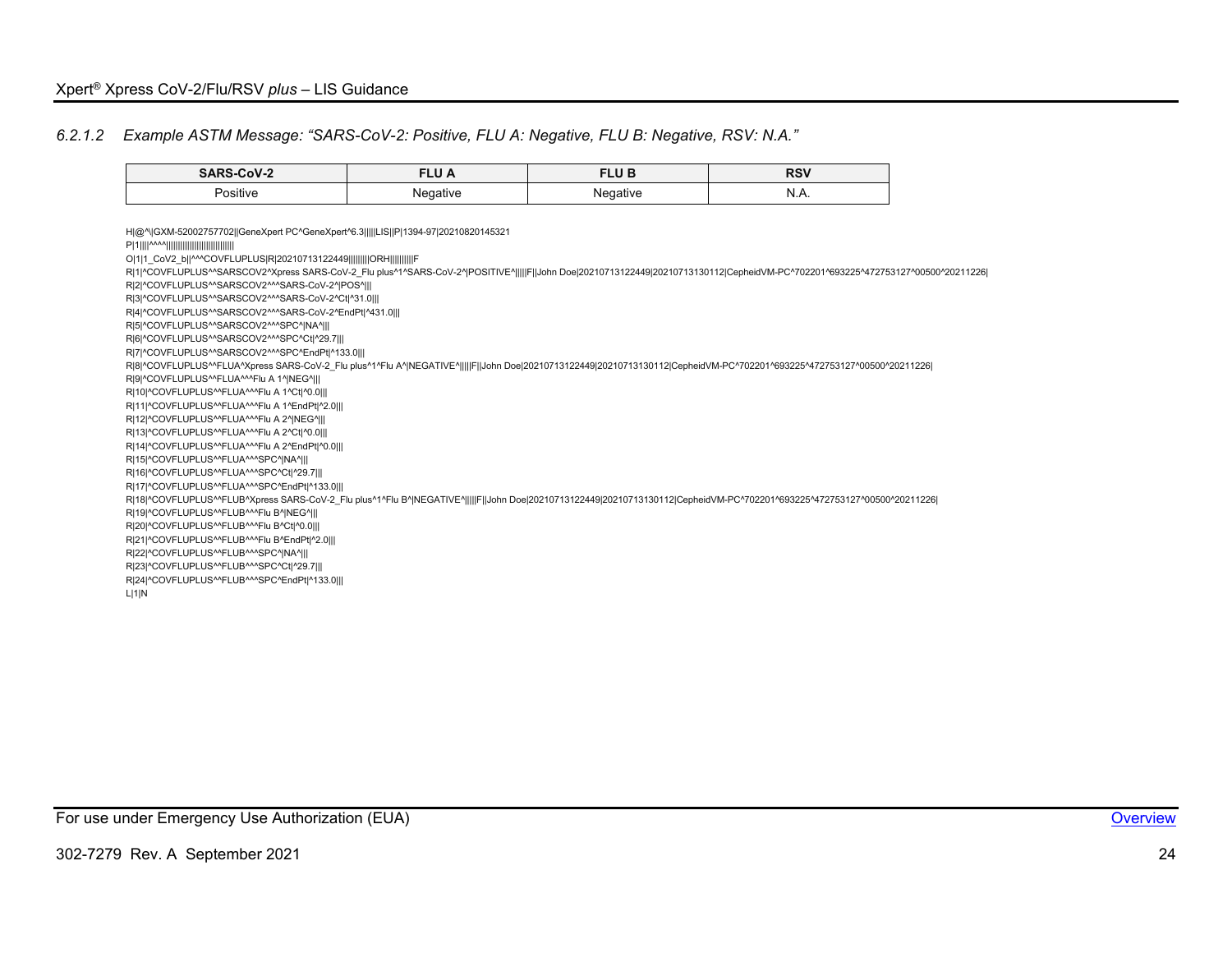#### *6.2.1.3 Example ASTM Message: "SARS-CoV-2: Negative, FLU A: Positive, FLU B: Negative, RSV: N.A."*

| <b>SARS-CoV-2</b> | א שם     | <b>CIID</b><br>ם שבי | <b>RSV</b>                           |
|-------------------|----------|----------------------|--------------------------------------|
| Negative          | Positive | Negative<br>ັ        | 'N)<br>$\mathbf{N} \cdot \mathbf{M}$ |

<span id="page-25-0"></span>H|@^\|GXM-12350662605||GeneXpert PC^GeneXpert^6.3|||||LIS||P|1394-97|20210820145320 P|1||||^^^^||||||||||||||||||||||||||||| O|1|2\_FluA\_b||^^^COVFLUPLUS|R|20210713122600|||||||||ORH||||||||||F R|1|^COVFLUPLUS^^SARSCOV2^Xpress SARS-CoV-2\_Flu plus^1^SARS-CoV-2^|NEGATIVE^||||F|John Doe|20210713122600|20210713130203|CepheidVM-PC^702201^719197^472753124^00500^20211226| R|2|^COVFLUPLUS^^SARSCOV2^^^SARS-CoV-2^|NEG^||| R|3|^COVFLUPLUS^^SARSCOV2^^^SARS-CoV-2^Ct|^0.0||| R|4|^COVFLUPLUS^^SARSCOV2^^^SARS-CoV-2^EndPt|^1.0||| R|5|^COVFLUPLUS^^SARSCOV2^^^SPC^|NA^||| R|6|^COVFLUPLUS^^SARSCOV2^^^SPC^Ct|^29.0||| R|7|^COVFLUPLUS^^SARSCOV2^^^SPC^EndPt|^167.0||| R|8|^COVFLUPLUS^^FLUA^Xpress SARS-CoV-2\_Flu plus^1^Flu A^|POSITIVE^|||||F||John Doe|20210713122600|20210713130203|CepheidVM-PC^702201^719197^472753124^00500^20211226| R|9|^COVFLUPLUS^^FLUA^^^Flu A 1^|POS^||| R|10|^COVFLUPLUS^^FLUA^^^Flu A 1^Ct|^30.0||| R|11|^COVFLUPLUS^^FLUA^^^Flu A 1^EndPt|^752.0||| R|12|^COVFLUPLUS^^FLUA^^^Flu A 2^|POS^||| R|13|^COVFLUPLUS^^FLUA^^^Flu A 2^Ct|^33.7||| R|14|^COVFLUPLUS^^FLUA^^^Flu A 2^EndPt|^237.0||| R|15|^COVFLUPLUS^^FLUA^^^SPC^|NA^||| R|16|^COVFLUPLUS^^FLUA^^^SPC^Ct|^29.0||| R|17|^COVFLUPLUS^^FLUA^^^SPC^EndPt|^167.0||| R|18|^COVFLUPLUS^^FLUB^Xpress SARS-CoV-2\_Flu plus^1^Flu B^|NEGATIVE^|||||F||John Doe|20210713122600|20210713130203|CepheidVM-PC^702201^719197^472753124^00500^20211226| R|19|^COVFLUPLUS^^FLUB^^^Flu B^|NEG^||| R|20|^COVFLUPLUS^^FLUB^^^Flu B^Ct|^0.0||| R|21|^COVFLUPLUS^^FLUB^^^Flu B^EndPt|^-3.0||| R|22|^COVFLUPLUS^^FLUB^^^SPC^|NA^||| R|23|^COVFLUPLUS^^FLUB^^^SPC^Ct|^29.0||| R|24|^COVFLUPLUS^^FLUB^^^SPC^EndPt|^167.0||| L|1|N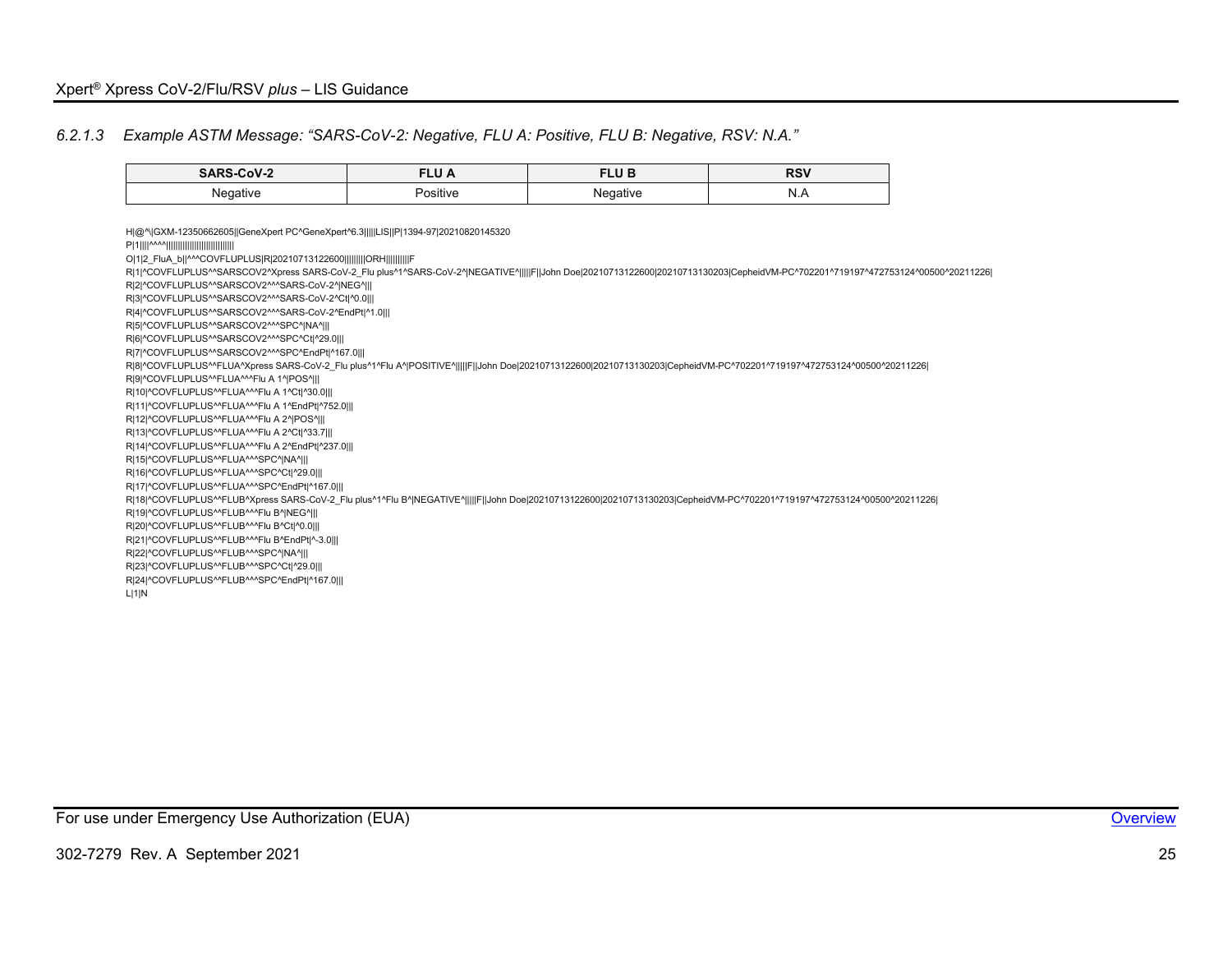#### *6.2.1.4 Example ASTM Message: "SARS-CoV-2: Negative, FLU A: Negative, FLU B: Positive, RSV: N.A."*

| CoV-2<br>________<br>____ | Lv /<br>______ | <b>CILID</b><br>LU<br>______ | <b>DCV</b><br><b>KOV</b> |
|---------------------------|----------------|------------------------------|--------------------------|
| Negative<br>$\sim$        |                | .<br>ositive                 | N<br>19.73.              |

<span id="page-26-0"></span>H|@^\|GXM-71151736385||GeneXpert PC^GeneXpert^6.3|||||LIS||P|1394-97|20210820145319 P|1||||^^^^||||||||||||||||||||||||||||| O|1|3\_FluB\_b||^^^COVFLUPLUS|R|20210713122726|||||||||ORH||||||||||F R|1|^COVFLUPLUS^^SARSCOV2^Xpress SARS-CoV-2\_Flu plus^1^SARS-CoV-2^|NEGATIVE^|||||F|John Doe|20210713122726|20210713130313|CepheidVM-PC^700475^613245^472753121^00500^20211226| R|2|^COVFLUPLUS^^SARSCOV2^^^SARS-CoV-2^|NEG^||| R|3|^COVFLUPLUS^^SARSCOV2^^^SARS-CoV-2^Ct|^0.0||| R|4|^COVFLUPLUS^^SARSCOV2^^^SARS-CoV-2^EndPt|^0.0||| R|5|^COVFLUPLUS^^SARSCOV2^^^SPC^|NA^||| R|6|^COVFLUPLUS^^SARSCOV2^^^SPC^Ct|^29.8||| R|7|^COVFLUPLUS^^SARSCOV2^^^SPC^EndPt|^142.0||| R|8|^COVFLUPLUS^^FLUA^Xpress SARS-CoV-2\_Flu plus^1^Flu A^|NEGATIVE^|||||F||John Doe|20210713122726|20210713130313|CepheidVM-PC^700475^613245^472753121^00500^20211226| R|9|^COVFLUPLUS^^FLUA^^^Flu A 1^|NEG^||| R|10|^COVFLUPLUS^^FLUA^^^Flu A 1^Ct|^0.0||| R|11|^COVFLUPLUS^^FLUA^^^Flu A 1^EndPt|^-6.0||| R|12|^COVFLUPLUS^^FLUA^^^Flu A 2^|NEG^||| R|13|^COVFLUPLUS^^FLUA^^^Flu A 2^Ct|^0.0||| R|14|^COVFLUPLUS^^FLUA^^^Flu A 2^EndPt|^1.0||| R|15|^COVFLUPLUS^^FLUA^^^SPC^|NA^||| R|16|^COVFLUPLUS^^FLUA^^^SPC^Ct|^29.8||| R|17|^COVFLUPLUS^^FLUA^^^SPC^EndPt|^142.0||| R|18|^COVFLUPLUS^^FLUB^Xpress SARS-CoV-2\_Flu plus^1^Flu B^|POSITIVE^|||||F||John Doe|20210713122726|20210713130313|CepheidVM-PC^700475^613245^472753121^00500^20211226| R|19|^COVFLUPLUS^^FLUB^^^Flu B^|POS^||| R|20|^COVFLUPLUS^^FLUB^^^Flu B^Ct|^29.1||| R|21|^COVFLUPLUS^^FLUB^^^Flu B^EndPt|^742.0||| R|22|^COVFLUPLUS^^FLUB^^^SPC^|NA^||| R|23|^COVFLUPLUS^^FLUB^^^SPC^Ct|^29.8||| R|24|^COVFLUPLUS^^FLUB^^^SPC^EndPt|^142.0||| L|1|N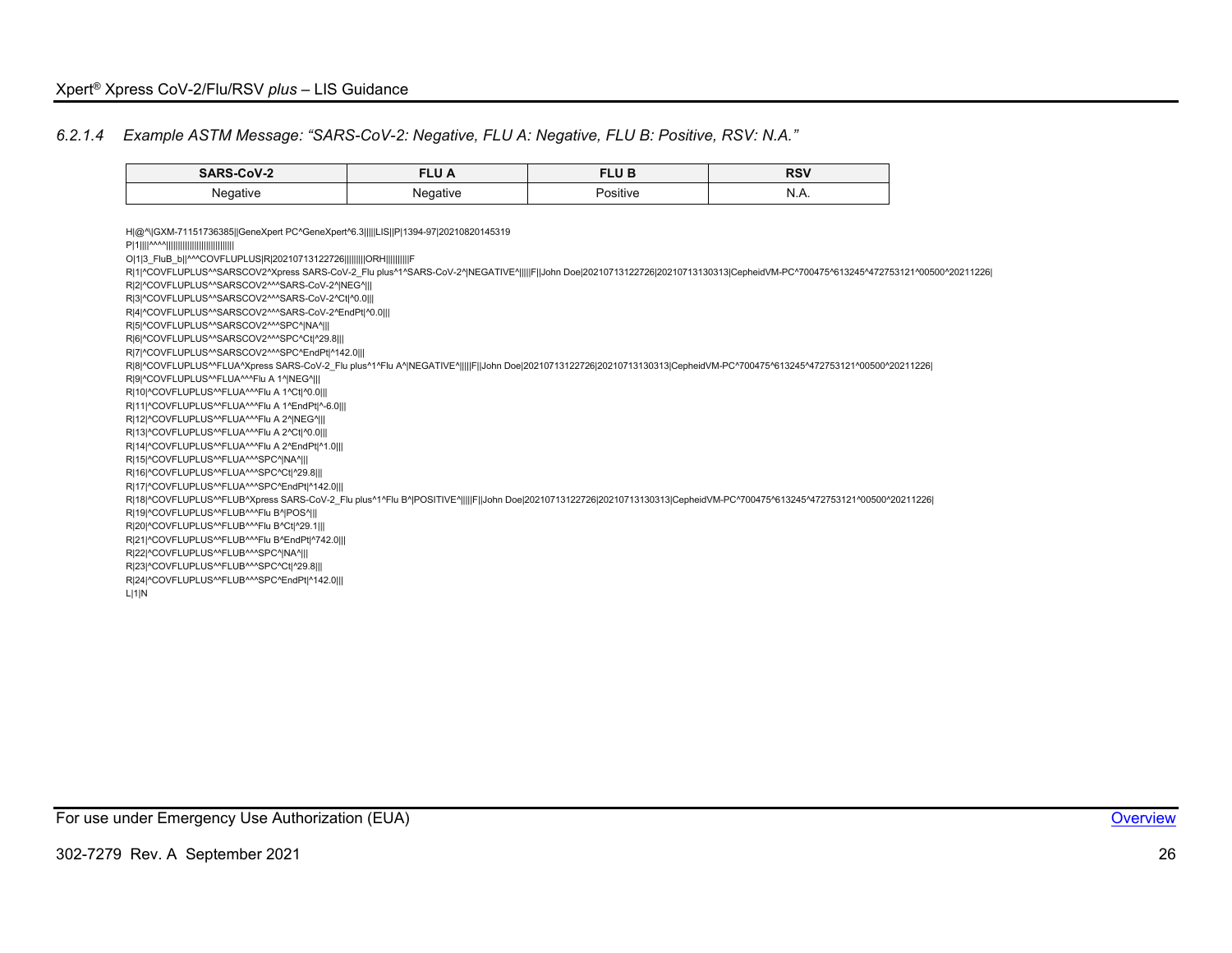#### *6.2.1.5 Example ASTM Message: "SARS-CoV-2: Positive, FLU A: Positive, FLU B: Positive, RSV: N.A."*

| $\cdots$<br>-COV-2 | −∟∪ ∧    | <b>CULD</b><br>Ð<br> | <b>DCV</b><br><b>RSV</b> |
|--------------------|----------|----------------------|--------------------------|
| .                  | .        | .                    | N.A.                     |
| Positive           | Positive | ⇒sitiv               |                          |
|                    |          |                      |                          |

<span id="page-27-0"></span>H|@^\|GXM-31413501148||GeneXpert PC^GeneXpert^6.3|||||LIS||P|1394-97|20210809120238 P|1||||^^^^||||||||||||||||||||||||||||| O|1|15\_CoV2\_FluA\_FluB\_RSV\_b||^^^COVFLUPLUS|R|20210713123507|||||||||ORH||||||||||F R|1|^COVFLUPLUS^^SARSCOV2^Xpress SARS-CoV-2\_Flu plus^1^SARS-CoV-2^|POSITIVE^|||||F|| John Doe |20210713123507|20210713131125|CepheidVM-PC^714106^778691^472753085^00500^20211226| R|2|^COVFLUPLUS^^SARSCOV2^^^SARS-CoV-2^|POS^||| R|3|^COVFLUPLUS^^SARSCOV2^^^SARS-CoV-2^Ct|^30.9||| R|4|^COVFLUPLUS^^SARSCOV2^^^SARS-CoV-2^EndPt|^398.0||| R|5|^COVFLUPLUS^^SARSCOV2^^^SPC^|NA^||| R|6|^COVFLUPLUS^^SARSCOV2^^^SPC^Ct|^30.4||| R|7|^COVFLUPLUS^^SARSCOV2^^^SPC^EndPt|^95.0||| R|8|^COVFLUPLUS^^FLUA^Xpress SARS-CoV-2\_Flu plus^1^Flu A^|POSITIVE^|||||F|| John Doe |20210713123507|20210713131125|CepheidVM-PC^714106^778691^472753085^00500^20211226| R|9|^COVFLUPLUS^^FLUA^^^Flu A 1^|POS^||| R|10|^COVFLUPLUS^^FLUA^^^Flu A 1^Ct|^30.1||| R|11|^COVFLUPLUS^^FLUA^^^Flu A 1^EndPt|^399.0||| R|12|^COVFLUPLUS^^FLUA^^^Flu A 2^|POS^||| R|13|^COVFLUPLUS^^FLUA^^^Flu A 2^Ct|^35.9||| R|14|^COVFLUPLUS^^FLUA^^^Flu A 2^EndPt|^159.0||| R|15|^COVFLUPLUS^^FLUA^^^SPC^|NA^||| R|16|^COVFLUPLUS^^FLUA^^^SPC^Ct|^30.4||| R|17|^COVFLUPLUS^^FLUA^^^SPC^EndPt|^95.0||| R|18|^COVFLUPLUS^^FLUB^Xpress SARS-CoV-2\_Flu plus^1^Flu B^|POSITIVE^|||||F|| John Doe |20210713123507|20210713131125|CepheidVM-PC^714106^778691^472753085^00500^20211226| R|19|^COVFLUPLUS^^FLUB^^^Flu B^|POS^||| R|20|^COVFLUPLUS^^FLUB^^^Flu B^Ct|^29.0||| R|21|^COVFLUPLUS^^FLUB^^^Flu B^EndPt|^479.0||| R|22|^COVFLUPLUS^^FLUB^^^SPC^|NA^||| R|23|^COVFLUPLUS^^FLUB^^^SPC^Ct|^30.4||| R|24|^COVFLUPLUS^^FLUB^^^SPC^EndPt|^95.0||| L|1|N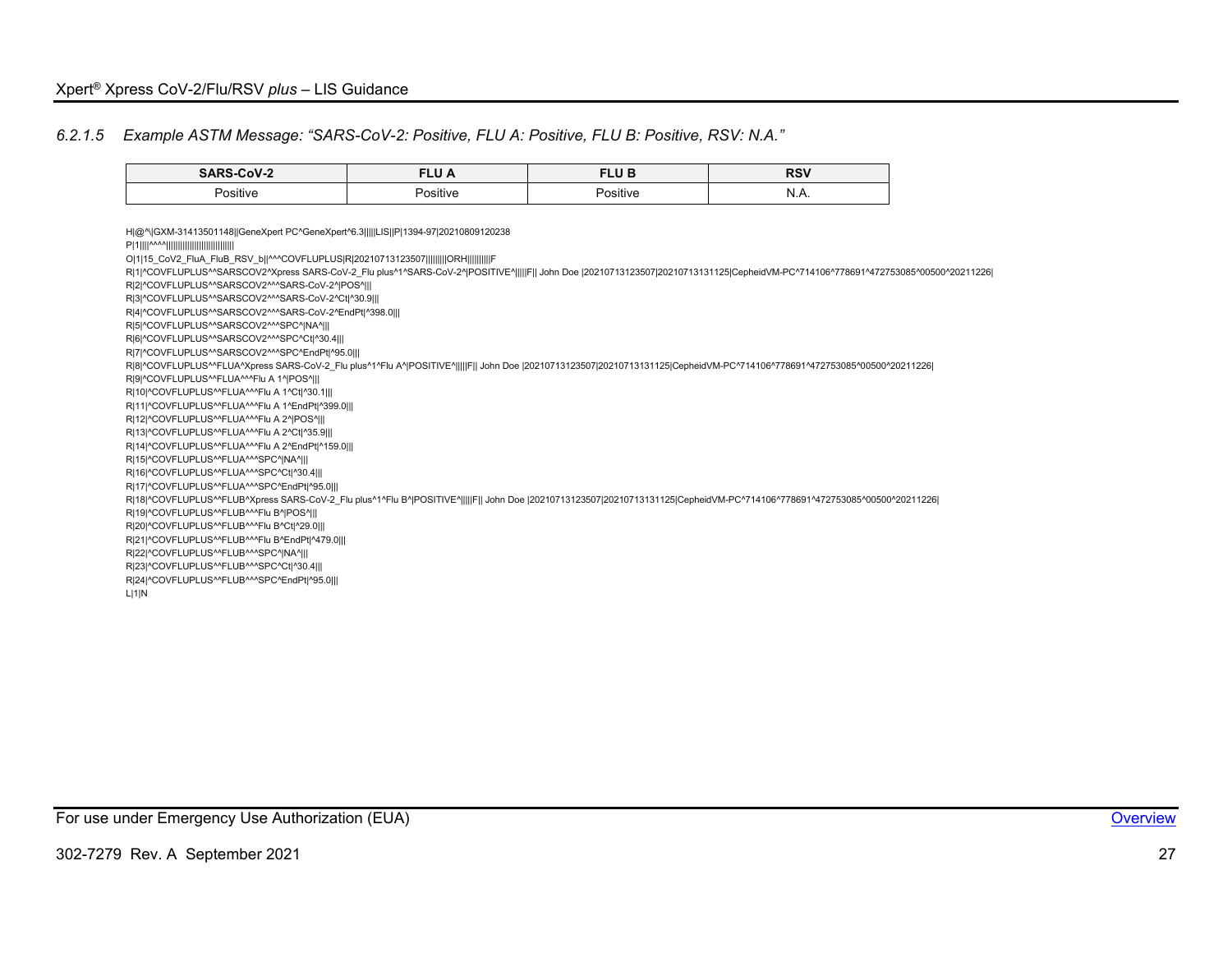#### *6.2.1.6 Example ASTM Message: "SARS-CoV-2: Error"*

| <b>SARS-C</b><br>COV.  | <b>CLU</b><br>∼<br>_____ | .<br>--<br>_____ | D <sub>C</sub> V<br><b>R</b> ov |
|------------------------|--------------------------|------------------|---------------------------------|
| $\sim$ $\sim$<br>Error | Error                    | Erro             | 11.71                           |

<span id="page-28-0"></span>H|@^\|GXM-52657545660||GeneXpert PC^GeneXpert^6.3|||||LIS||P|1394-97|20210809120239 P|1||||^^^^||||||||||||||||||||||||||||| O|1|14\_FluA\_FluB\_RSV\_b||^^^COVFLUPLUS|R|20210713123358|||||||||ORH||||||||||F R|1|^COVFLUPLUS^^SARSCOV2^Xpress SARS-CoV-2\_Flu plus^1^SARS-CoV-2^|ERROR^|||||F|| John Doe |20210713123358|20210713124719|CepheidVM-PC^714107^607591^472753088^00500^20211226| C|1|I|Error^2008^Operation terminated^Error 2008: Syringe pressure reading of 100.0 PSI exceeds the protocol limit of 100.0 PSI^20210713124706|N R|2|^COVFLUPLUS^^SARSCOV2^^^SARS-CoV-2^|NO RESULT^||| R|3|^COVFLUPLUS^^SARSCOV2^^^SARS-CoV-2^Ct|^0.0||| R|4|^COVFLUPLUS^^SARSCOV2^^^SARS-CoV-2^EndPt|^0.0||| R|5|^COVFLUPLUS^^SARSCOV2^^^SPC^|NO RESULT^||| R|6|^COVFLUPLUS^^SARSCOV2^^^SPC^Ct|^0.0||| R|7|^COVFLUPLUS^^SARSCOV2^^^SPC^EndPt|^0.0||| R|8|^COVFLUPLUS^^FLUA^Xpress SARS-CoV-2\_Flu plus^1^Flu A^|ERROR^|||||F|| John Doe |20210713123358|20210713124719|CepheidVM-PC^714107^607591^472753088^00500^20211226| C|1|I|Error^2008^Operation terminated^Error 2008: Syringe pressure reading of 100.0 PSI exceeds the protocol limit of 100.0 PSI^20210713124706|N R|9|^COVFLUPLUS^^FLUA^^^Flu A 1^|NO RESULT^||| R|10|^COVFLUPLUS^^FLUA^^^Flu A 1^Ct|^0.0||| R|11|^COVFLUPLUS^^FLUA^^^Flu A 1^EndPt|^0.0||| R|12|^COVFLUPLUS^^FLUA^^^Flu A 2^|NO RESULT^||| R|13|^COVFLUPLUS^^FLUA^^^Flu A 2^Ct|^0.0||| R|14|^COVFLUPLUS^^FLUA^^^Flu A 2^EndPt|^0.0||| R|15|^COVFLUPLUS^^FLUA^^^SPC^|NO RESULT^||| R|16|^COVFLUPLUS^^FLUA^^^SPC^Ct|^0.0||| R|17|^COVFLUPLUS^^FLUA^^^SPC^EndPt|^0.0||| R|18|^COVFLUPLUS^^FLUB^Xpress SARS-CoV-2\_Flu plus^1^Flu B^|ERROR^|||||F|| John Doe |20210713123358|20210713124719|CepheidVM-PC^714107^607591^472753088^00500^20211226| C|1|I|Error^2008^Operation terminated^Error 2008: Syringe pressure reading of 100.0 PSI exceeds the protocol limit of 100.0 PSI^20210713124706|N R|19|^COVFLUPLUS^^FLUB^^^Flu B^|NO RESULT^||| R|20|^COVFLUPLUS^^FLUB^^^Flu B^Ct|^0.0||| R|21|^COVFLUPLUS^^FLUB^^^Flu B^EndPt|^0.0||| R|22|^COVFLUPLUS^^FLUB^^^SPC^|NO RESULT^||| R|23|^COVFLUPLUS^^FLUB^^^SPC^Ct|^0.0||| R|24|^COVFLUPLUS^^FLUB^^^SPC^EndPt|^0.0||| L|1|N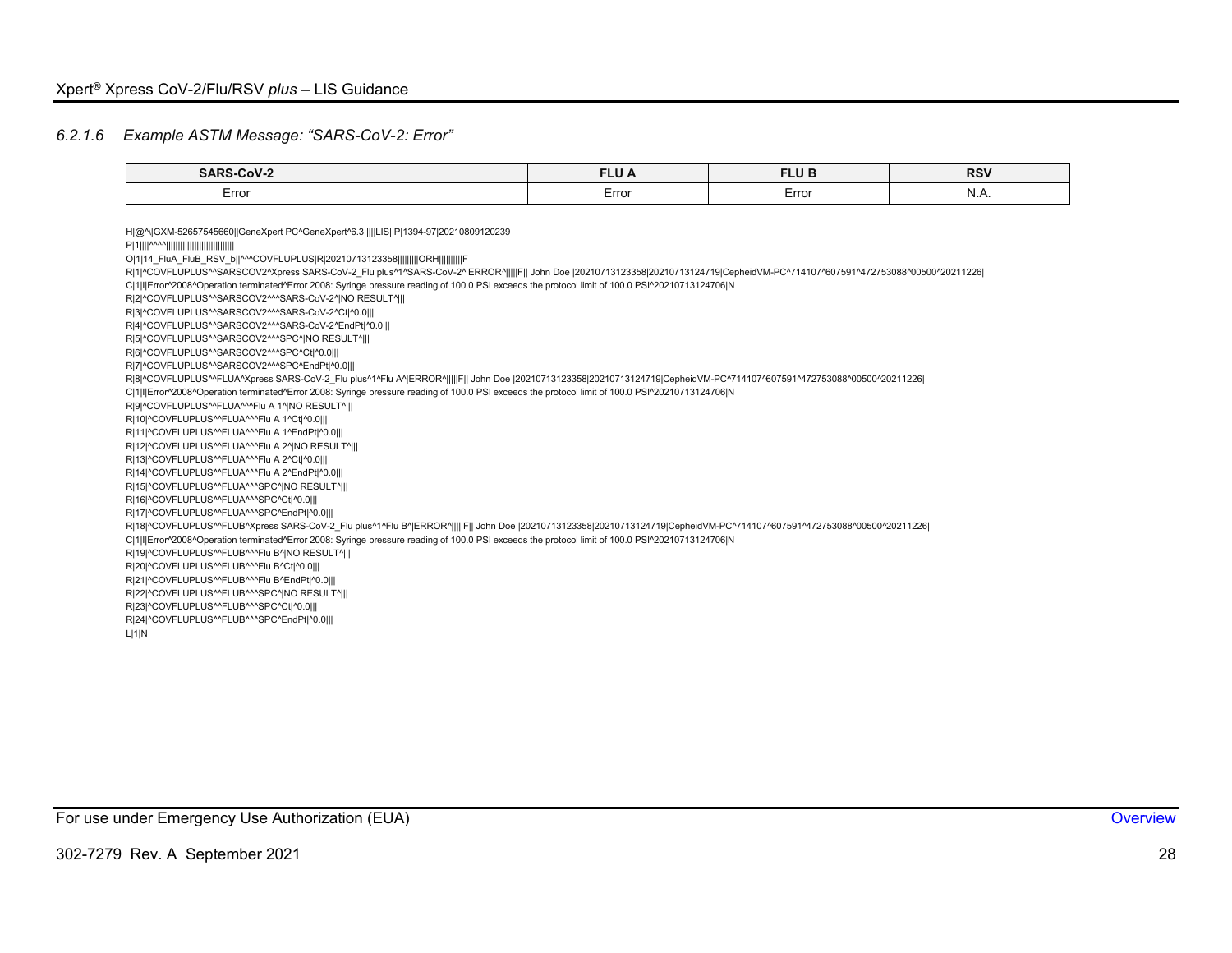#### *6.2.1.7 Example ASTM Message: "SARS-CoV-2: Invalid"*

| _______<br>______    | ______              | F111E<br>. .<br>_____ | ייסם<br><b>RSV</b> |
|----------------------|---------------------|-----------------------|--------------------|
| $\cdot$ .<br>Invalid | $\cdots$<br>Invalid | Invalid               | ''<br>19.79.       |

<span id="page-29-0"></span>H|@^\|GXM-66263131232||GeneXpert PC^GeneXpert^6.3|||||LIS||P|1394-97|20210809120237 P|1||||^^^^||||||||||||||||||||||||||||| O|1|Test-2||^^^COVFLUPLUS|R|20210804145359|||||||||ORH||||||||||F R|1|^COVFLUPLUS^^SARSCOV2^Xpress SARS-CoV-2\_Flu plus^1^SARS-CoV-2^|INVALID^||||F|| John Doe |20210804145359|20210804153036|CepheidVM-PC^714106^711453^472753073^00500^20211226| R|2|^COVFLUPLUS^^SARSCOV2^^^SARS-CoV-2^|INVALID^||| R|3|^COVFLUPLUS^^SARSCOV2^^^SARS-CoV-2^Ct|^0.0||| R|4|^COVFLUPLUS^^SARSCOV2^^^SARS-CoV-2^EndPt|^1.0||| R|5|^COVFLUPLUS^^SARSCOV2^^^SPC^|FAIL^||| R|6|^COVFLUPLUS^^SARSCOV2^^^SPC^Ct|^0.0||| R|7|^COVFLUPLUS^^SARSCOV2^^^SPC^EndPt|^0.0||| R|8|^COVFLUPLUS^^FLUA^Xpress SARS-CoV-2\_Flu plus^1^Flu A^|INVALID^|||||F|| John Doe |20210804145359|20210804153036|CepheidVM-PC^714106^711453^472753073^00500^20211226| R|9|^COVFLUPLUS^^FLUA^^^Flu A 1^|INVALID^||| R|10|^COVFLUPLUS^^FLUA^^^Flu A 1^Ct|^0.0||| R|11|^COVFLUPLUS^^FLUA^^^Flu A 1^EndPt|^2.0||| R|12|^COVFLUPLUS^^FLUA^^^Flu A 2^|INVALID^||| R|13|^COVFLUPLUS^^FLUA^^^Flu A 2^Ct|^0.0||| R|14|^COVFLUPLUS^^FLUA^^^Flu A 2^EndPt|^1.0||| R|15|^COVFLUPLUS^^FLUA^^^SPC^|FAIL^||| R|16|^COVFLUPLUS^^FLUA^^^SPC^Ct|^0.0||| R|17|^COVFLUPLUS^^FLUA^^^SPC^EndPt|^0.0||| R|18|^COVFLUPLUS^^FLUB^Xpress SARS-CoV-2\_Flu plus^1^Flu B^|INVALID^|||||F|| John Doe |20210804145359|20210804153036|CepheidVM-PC^714106^711453^472753073^00500^20211226| R|19|^COVFLUPLUS^^FLUB^^^Flu B^|INVALID^||| R|20|^COVFLUPLUS^^FLUB^^^Flu B^Ct|^0.0||| R|21|^COVFLUPLUS^^FLUB^^^Flu B^EndPt|^2.0||| R|22|^COVFLUPLUS^^FLUB^^^SPC^|FAIL^||| R|23|^COVFLUPLUS^^FLUB^^^SPC^Ct|^0.0||| R|24|^COVFLUPLUS^^FLUB^^^SPC^EndPt|^0.0||| L|1|N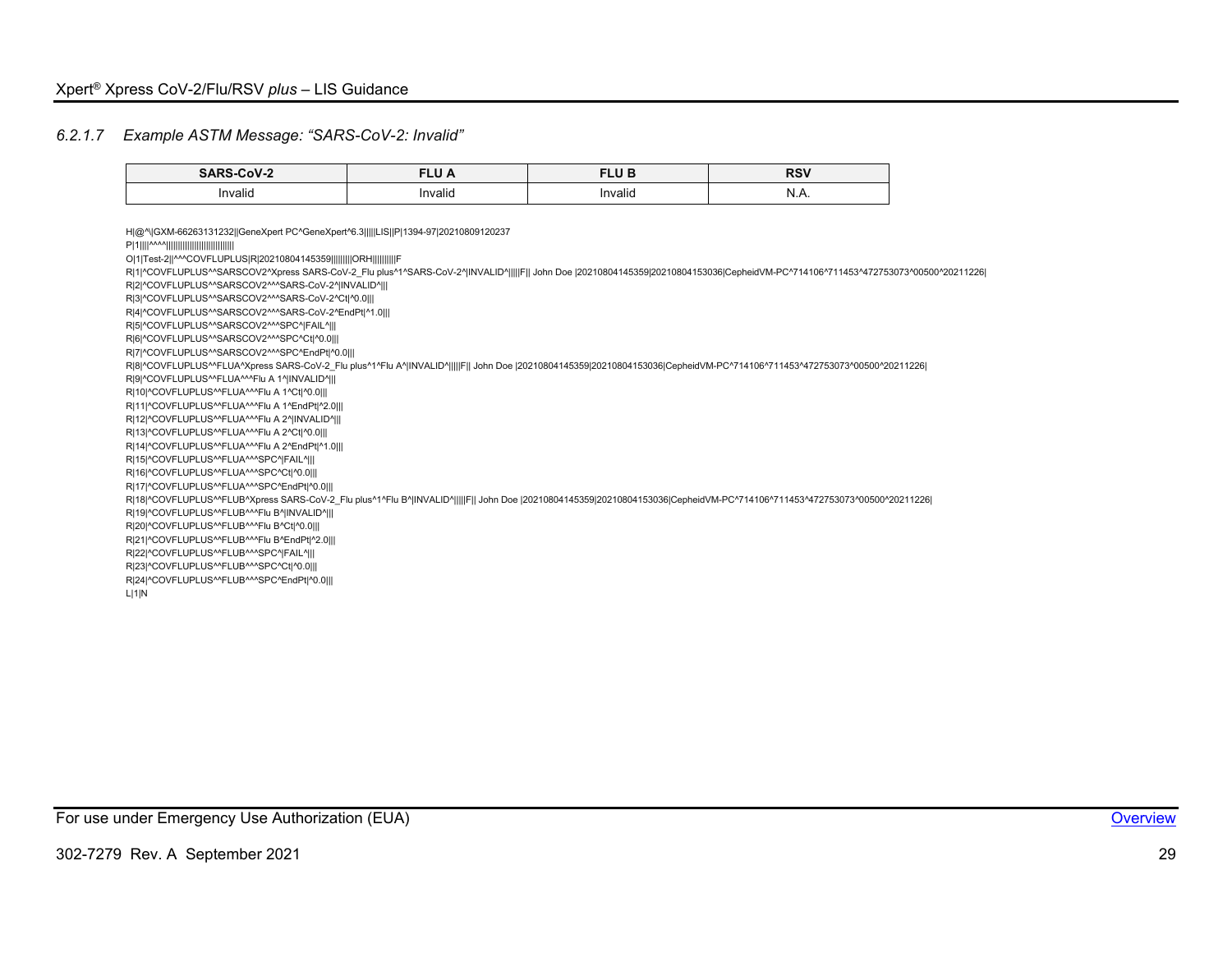# 6.2.2 Example HL7 Messages

# *6.2.2.1 Example HL7 Message: "SARS-CoV-2: Negative, FLU A: Negative, FLU B: Negative, RSV: N.A."*

| SARS-CoV-2 | <b>FLU A</b> | 11 D<br>œ<br>∟∪ | <b>RSV</b> |
|------------|--------------|-----------------|------------|
| Nenative   | Negative     | Negative        | N          |
| .          |              |                 | IV.A.      |

<span id="page-30-0"></span>

| MSH ^~\& GeneXpert PC^GeneXpert^6.3  LIS  20210809115943  ORU^R32^ORU R30 GXM-37346235387 P 2.5                                                             |
|-------------------------------------------------------------------------------------------------------------------------------------------------------------|
| PID 1    ^^^^      ^^^^                                                                                                                                     |
| ORC RE 1        20210713122825                                                                                                                              |
| OBR 1  COVFLUPLUS                                                                                                                                           |
| TQ1       20210713122825 20210713130451 R                                                                                                                   |
| OBX 1 ST COVFLUPLUS&SARSCOV2&Xpress SARS-CoV-2 Flu plus&1 SARS-CoV-2& NEGATIVE^      F     ^ John Doe   20211226~00500~472753118~765011~703691~CepheidVM-PC |
| OBX 2 ST COVFLUPLUS&SARSCOV2&& SARS-CoV-2& NEG^                                                                                                             |
| OBX 3 ST COVFLUPLUS&SARSCOV2&& SARS-CoV-2&Ct ^0.0                                                                                                           |
| OBX 4 ST COVFLUPLUS&SARSCOV2&& SARS-CoV-2&EndPt ^1.0                                                                                                        |
| OBX 5 ST COVFLUPLUS&SARSCOV2&& SPC& PASS^                                                                                                                   |
| OBX 6 ST COVFLUPLUS&SARSCOV2&& SPC&Ct ^29.4                                                                                                                 |
| OBX 7 ST COVFLUPLUS&SARSCOV2&& SPC&EndPt ^151.0                                                                                                             |
| OBX 8 ST COVFLUPLUS&FLUA&Xpress SARS-CoV-2 Flu plus&1 Flu A& NEGATIVE^      F     ^ John Doe   20211226~00500~472753118~765011~703691~CepheidVM-PC          |
| OBX 9 ST COVFLUPLUS&FLUA&& Flu A 1& NEG^                                                                                                                    |
| OBX 10 ST COVFLUPLUS&FLUA&& Flu A 1&Ct ^0.0                                                                                                                 |
| OBX 11 ST COVFLUPLUS&FLUA&& Flu A 1&EndPt ^0.0                                                                                                              |
| OBX 12 ST COVFLUPLUS&FLUA&& Flu A 2& NEG^                                                                                                                   |
| OBX 13 ST COVFLUPLUS&FLUA&& Flu A 2&Ct ^0.0                                                                                                                 |
| OBX 14 ST COVFLUPLUS&FLUA&& Flu A 2&EndPt ^-6.0                                                                                                             |
| OBX 15 ST COVFLUPLUS&FLUA&& SPC& PASS^                                                                                                                      |
| OBX 16 ST COVFLUPLUS&FLUA&& SPC&Ct ^29.4                                                                                                                    |
| OBX 17 ST COVFLUPLUS&FLUA&& SPC&EndPt ^151.0                                                                                                                |
| OBX 18 ST COVFLUPLUS&FLUB&Xpress SARS-CoV-2_Flu plus&1 Flu B& NEGATIVE^      F     ^ John Doe   20211226~00500~472753118~765011~703691~CepheidVM-PC         |
| OBX 19 ST COVFLUPLUS&FLUB&& Flu B& NEG^                                                                                                                     |
| OBX 20 ST COVFLUPLUS&FLUB&& Flu B&Ct ^0.0                                                                                                                   |
| OBX 21 ST COVFLUPLUS&FLUB&& Flu B&EndPt ^5.0                                                                                                                |
| OBX 22 ST COVFLUPLUS&FLUB&& SPC& PASS^                                                                                                                      |
| OBX 23 ST COVFLUPLUS&FLUB&& SPC&Ct ^29.4                                                                                                                    |
| OBX 24 ST COVFLUPLUS&FLUB&& SPC&EndPt ^151.0                                                                                                                |
| SPM 1 4 RSV b^  ORH        P                                                                                                                                |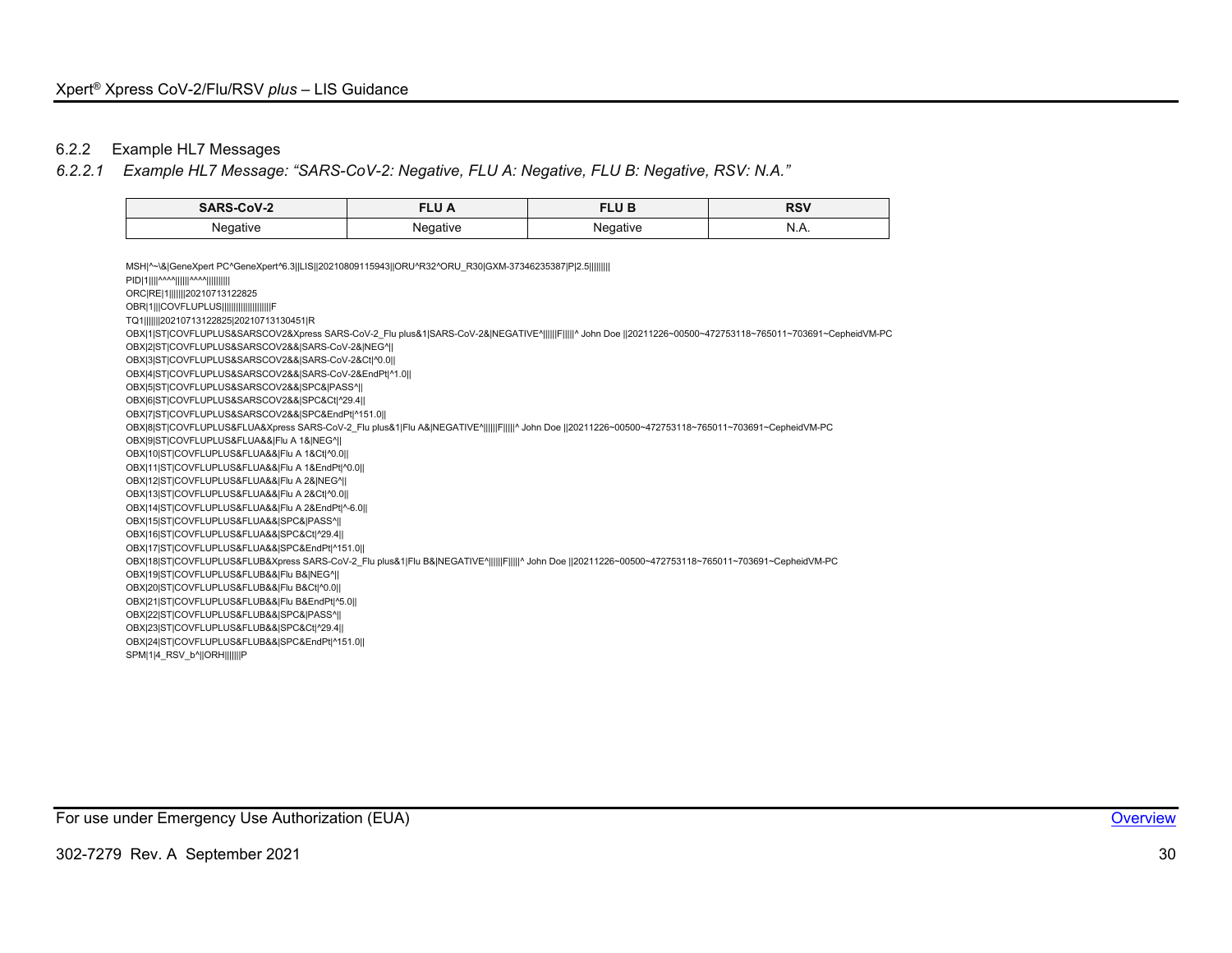#### *6.2.2.2 Example HL7 Message: "SARS-CoV-2: Positive, FLU A: Negative, FLU B: Negative, RSV: N.A."*

| SARS-CoV-2   | ______            | ELU E            | <b>RSV</b> |
|--------------|-------------------|------------------|------------|
|              |                   | ______           | $- - -$    |
| .<br>ositive | nativ.<br>$\cdot$ | ำativ⊬<br>$\sim$ | N<br>N.A.  |

<span id="page-31-0"></span>MSH|^~\&|GeneXpert PC^GeneXpert^6.3||LIS||20210820145525||ORU^R32^ORU\_R30|GXM-25056773506|P|2.5||||||||| PID|1||||^^^^||||||^^^^|||||||||| ORC|RE|1|||||||20210713122449 OBR|1|||COVFLUPLUS|||||||| TQ1|||||||20210713122449|20210713130112|R OBX|1|ST|COVFLUPLUS&SARSCOV2&Xpress SARS-CoV-2\_Flu plus&1|SARS-CoV-2&|POSITIVE^||||||F|||||^John Doe||20211226~00500~472753127~693225~702201~CepheidVM-PC OBX|2|ST|COVFLUPLUS&SARSCOV2&&|SARS-CoV-2&|POS^|| OBX|3|ST|COVFLUPLUS&SARSCOV2&&|SARS-CoV-2&Ct|^31.0|| OBX|4|ST|COVFLUPLUS&SARSCOV2&&|SARS-CoV-2&EndPt|^431.0|| OBX|5|ST|COVFLUPLUS&SARSCOV2&&|SPC&|NA^|| OBX|6|ST|COVFLUPLUS&SARSCOV2&&|SPC&Ct|^29.7|| OBX|7|ST|COVFLUPLUS&SARSCOV2&&|SPC&EndPt|^133.0|| OBX|8|ST|COVFLUPLUS&FLUA&Xpress SARS-CoV-2 Flu plus&1|Flu A&|NEGATIVE^||||||F|||||^John Doe||20211226~00500~472753127~693225~702201~CepheidVM-PC OBX|9|ST|COVFLUPLUS&FLUA&&|Flu A 1&|NEG^|| OBX|10|ST|COVFLUPLUS&FLUA&&|Flu A 1&Ct|^0.0|| OBX|11|ST|COVFLUPLUS&FLUA&&|Flu A 1&EndPt|^2.0|| OBX|12|ST|COVFLUPLUS&FLUA&&|Flu A 2&|NEG^|| OBX|13|ST|COVFLUPLUS&FLUA&&|Flu A 2&Ct|^0.0|| OBX|14|ST|COVFLUPLUS&FLUA&&|Flu A 2&EndPt|^0.0|| OBX|15|ST|COVFLUPLUS&FLUA&&|SPC&|NA^|| OBX|16|ST|COVFLUPLUS&FLUA&&|SPC&Ct|^29.7|| OBX|17|ST|COVFLUPLUS&FLUA&&|SPC&EndPt|^133.0|| OBX|18|ST|COVFLUPLUS&FLUB&Xpress SARS-CoV-2\_Flu plus&1|Flu B&|NEGATIVE^|||||||F||||||^John Doe||20211226~00500~472753127~693225~702201~CepheidVM-PC OBX|19|ST|COVFLUPLUS&FLUB&&|Flu B&|NEG^|| OBX|20|ST|COVFLUPLUS&FLUB&&|Flu B&Ct|^0.0|| OBX|21|ST|COVFLUPLUS&FLUB&&|Flu B&EndPt|^2.0|| OBX|22|ST|COVFLUPLUS&FLUB&&|SPC&|NA^|| OBX|23|ST|COVFLUPLUS&FLUB&&|SPC&Ct|^29.7|| OBX|24|ST|COVFLUPLUS&FLUB&&|SPC&EndPt|^133.0|| SPM|1|1\_CoV2\_b^||ORH|||||||P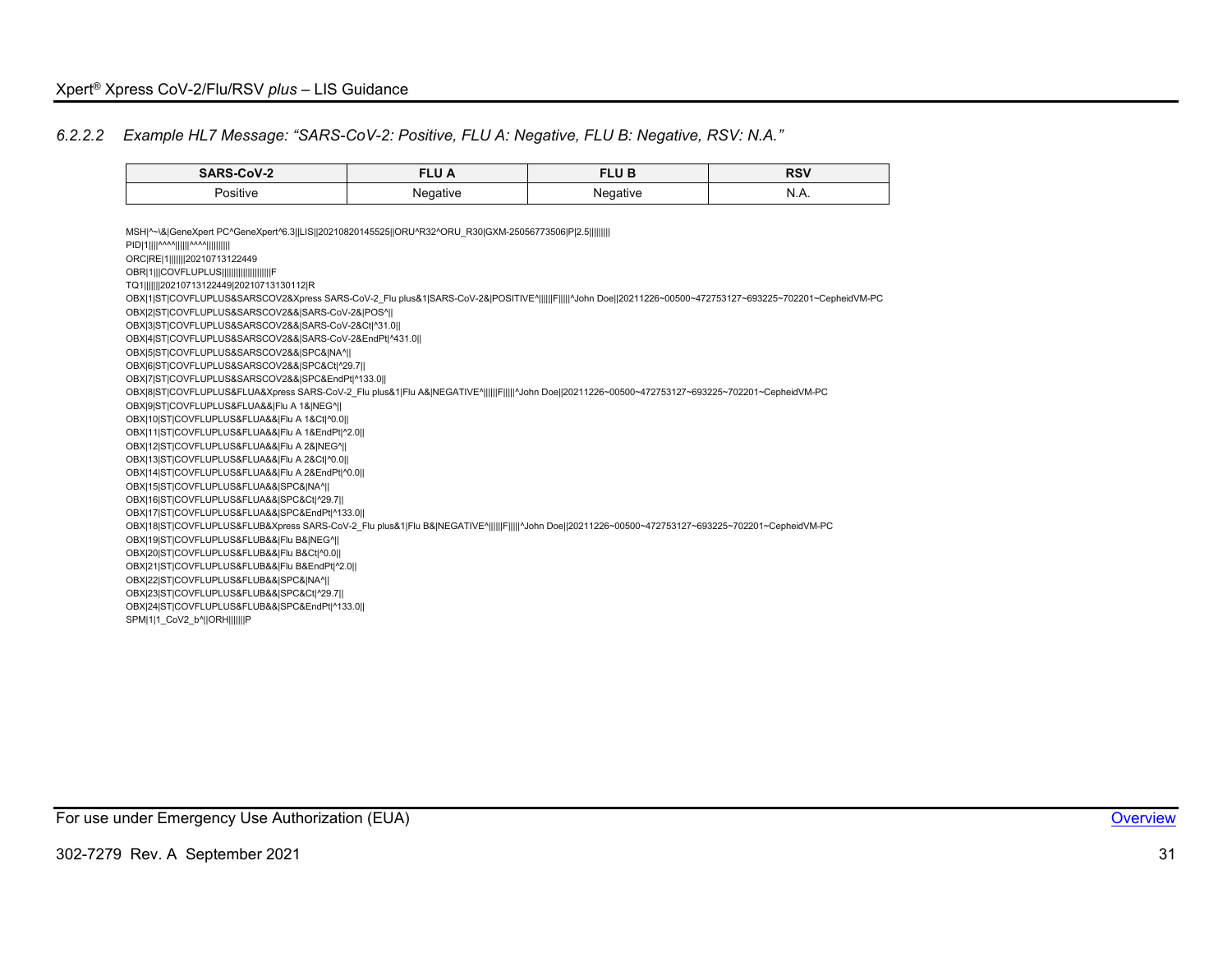#### *6.2.2.3 Example HL7 Message: "SARS-CoV-2: Negative, FLU A: Positive, FLU B: Negative, RSV: N.A."*

| SARS-CoV-2<br>______ | ______       | FLU B<br>________ | <b>DCV</b><br>וכא<br>____ |
|----------------------|--------------|-------------------|---------------------------|
| aasti<br>$\sim$      | .<br>ositive | ำาว†แท∸<br>$\sim$ | ורו<br>N.A.               |

<span id="page-32-0"></span>MSH|^~\&|GeneXpert PC^GeneXpert^6.3||LIS||20210820145524||ORU^R32^ORU\_R30|GXM-73055560823|P|2.5||||||||| PID|1||||^^^^||||||^^^^|||||||||| ORC|RE|1|||||||20210713122600 OBR|1|||COVFLUPLUS|||||||| TQ1|||||||20210713122600|20210713130203|R OBX|1|ST|COVFLUPLUS&SARSCOV2&Xpress SARS-CoV-2\_Flu plus&1|SARS-CoV-2&|NEGATIVE^||||||F||||||^John Doe||20211226~00500~472753124~719197~702201~CepheidVM-PC OBX|2|ST|COVFLUPLUS&SARSCOV2&&|SARS-CoV-2&|NEG^|| OBX|3|ST|COVFLUPLUS&SARSCOV2&&|SARS-CoV-2&Ct|^0.0|| OBX|4|ST|COVFLUPLUS&SARSCOV2&&|SARS-CoV-2&EndPt|^1.0|| OBX|5|ST|COVFLUPLUS&SARSCOV2&&|SPC&|NA^|| OBX|6|ST|COVFLUPLUS&SARSCOV2&&|SPC&Ct|^29.0|| OBX|7|ST|COVFLUPLUS&SARSCOV2&&|SPC&EndPt|^167.0|| OBX|8|ST|COVFLUPLUS&FLUA&Xpress SARS-CoV-2\_Flu plus&1|Flu A&|POSITIVE^||||||F|||||^John Doe||20211226~00500~472753124~719197~702201~CepheidVM-PC OBX|9|ST|COVFLUPLUS&FLUA&&|Flu A 1&|POS^|| OBX|10|ST|COVFLUPLUS&FLUA&&|Flu A 1&Ct|^30.0|| OBX|11|ST|COVFLUPLUS&FLUA&&|Flu A 1&EndPt|^752.0|| OBX|12|ST|COVFLUPLUS&FLUA&&|Flu A 2&|POS^|| OBX|13|ST|COVFLUPLUS&FLUA&&|Flu A 2&Ct|^33.7|| OBX|14|ST|COVFLUPLUS&FLUA&&|Flu A 2&EndPt|^237.0|| OBX|15|ST|COVFLUPLUS&FLUA&&|SPC&|NA^|| OBX|16|ST|COVFLUPLUS&FLUA&&|SPC&Ct|^29.0|| OBX|17|ST|COVFLUPLUS&FLUA&&|SPC&EndPt|^167.0|| OBX|18|ST|COVFLUPLUS&FLUB&Xpress SARS-CoV-2\_Flu plus&1|Flu B&|NEGATIVE^|||||||F||||||^John Doe||20211226~00500~472753124~719197~702201~CepheidVM-PC OBX|19|ST|COVFLUPLUS&FLUB&&|Flu B&|NEG^|| OBX|20|ST|COVFLUPLUS&FLUB&&|Flu B&Ct|^0.0|| OBX|21|ST|COVFLUPLUS&FLUB&&|Flu B&EndPt|^-3.0|| OBX|22|ST|COVFLUPLUS&FLUB&&|SPC&|NA^|| OBX|23|ST|COVFLUPLUS&FLUB&&|SPC&Ct|^29.0|| OBX|24|ST|COVFLUPLUS&FLUB&&|SPC&EndPt|^167.0|| SPM|1|2 FluA b^||ORH|||||||P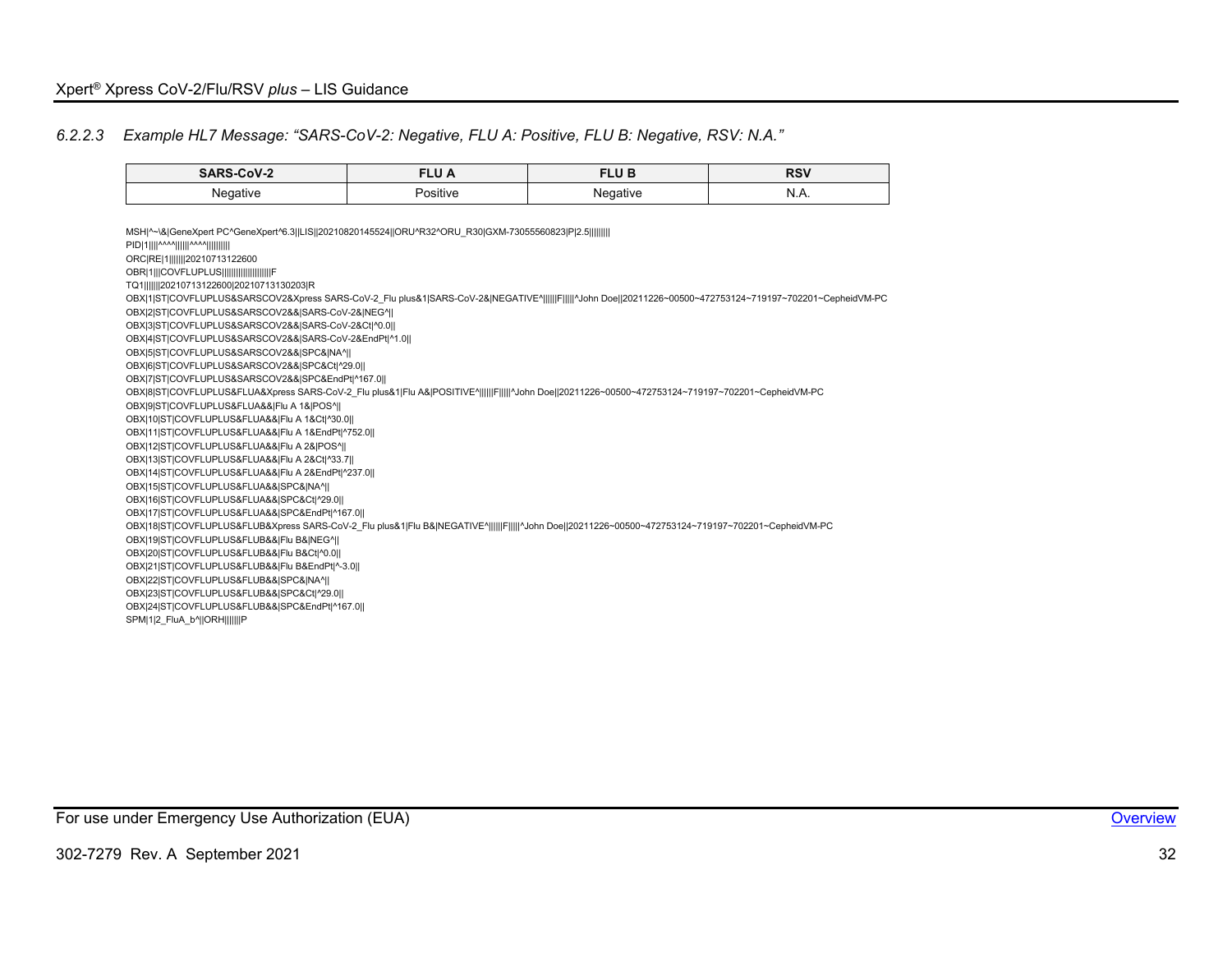#### *6.2.2.4 Example HL7 Message: "SARS-CoV-2: Negative, FLU A: Negative, FLU B: Positive, RSV: N.A."*

| CoV-2<br><b>SARS</b> | <b>CLU</b><br>·Lυ A<br>_________ | TLU B<br>_______ | <b>RSV</b><br>$- - -$ |
|----------------------|----------------------------------|------------------|-----------------------|
| Negative<br>$\sim$   | Negative<br>$\cdot$              | . .<br>'ositive  | N<br><b>V.IV.</b>     |

<span id="page-33-0"></span>MSH|^~\&|GeneXpert PC^GeneXpert^6.3||LIS||20210820145522||ORU^R32^ORU\_R30|GXM-14800552152|P|2.5||||||||| PID|1||||^^^^||||||^^^^|||||||||| ORC|RE|1|||||||20210713122726 OBR|1|||COVFLUPLUS|||||||| TQ1|||||||20210713122726|20210713130313|R OBX|1|ST|COVFLUPLUS&SARSCOV2&Xpress SARS-CoV-2\_Flu plus&1|SARS-CoV-2&|NEGATIVE^||||||F||||||^John Doe||20211226~00500~472753121~613245~700475~CepheidVM-PC OBX|2|ST|COVFLUPLUS&SARSCOV2&&|SARS-CoV-2&|NEG^|| OBX|3|ST|COVFLUPLUS&SARSCOV2&&|SARS-CoV-2&Ct|^0.0|| OBX|4|ST|COVFLUPLUS&SARSCOV2&&|SARS-CoV-2&EndPt|^0.0|| OBX|5|ST|COVFLUPLUS&SARSCOV2&&|SPC&|NA^|| OBX|6|ST|COVFLUPLUS&SARSCOV2&&|SPC&Ct|^29.8|| OBX|7|ST|COVFLUPLUS&SARSCOV2&&|SPC&EndPt|^142.0|| OBX|8|ST|COVFLUPLUS&FLUA&Xpress SARS-CoV-2 Flu plus&1|Flu A&|NEGATIVE^||||||F|||||^John Doe||20211226~00500~472753121~613245~700475~CepheidVM-PC OBX|9|ST|COVFLUPLUS&FLUA&&|Flu A 1&|NEG^|| OBX|10|ST|COVFLUPLUS&FLUA&&|Flu A 1&Ct|^0.0|| OBX|11|ST|COVFLUPLUS&FLUA&&|Flu A 1&EndPt|^-6.0|| OBX|12|ST|COVFLUPLUS&FLUA&&|Flu A 2&|NEG^|| OBX|13|ST|COVFLUPLUS&FLUA&&|Flu A 2&Ct|^0.0|| OBX|14|ST|COVFLUPLUS&FLUA&&|Flu A 2&EndPt|^1.0|| OBX|15|ST|COVFLUPLUS&FLUA&&|SPC&|NA^|| OBX|16|ST|COVFLUPLUS&FLUA&&|SPC&Ct|^29.8|| OBX|17|ST|COVFLUPLUS&FLUA&&|SPC&EndPt|^142.0|| OBX|18|ST|COVFLUPLUS&FLUB&Xpress SARS-CoV-2\_Flu plus&1|Flu B&|POSITIVE^||||||F||||||^John Doe||20211226~00500~472753121~613245~700475~CepheidVM-PC OBX|19|ST|COVFLUPLUS&FLUB&&|Flu B&|POS^|| OBX|20|ST|COVFLUPLUS&FLUB&&|Flu B&Ct|^29.1|| OBX|21|ST|COVFLUPLUS&FLUB&&|Flu B&EndPt|^742.0|| OBX|22|ST|COVFLUPLUS&FLUB&&|SPC&|NA^|| OBX|23|ST|COVFLUPLUS&FLUB&&|SPC&Ct|^29.8|| OBX|24|ST|COVFLUPLUS&FLUB&&|SPC&EndPt|^142.0|| SPM|1|3\_FluB\_b^||ORH|||||||P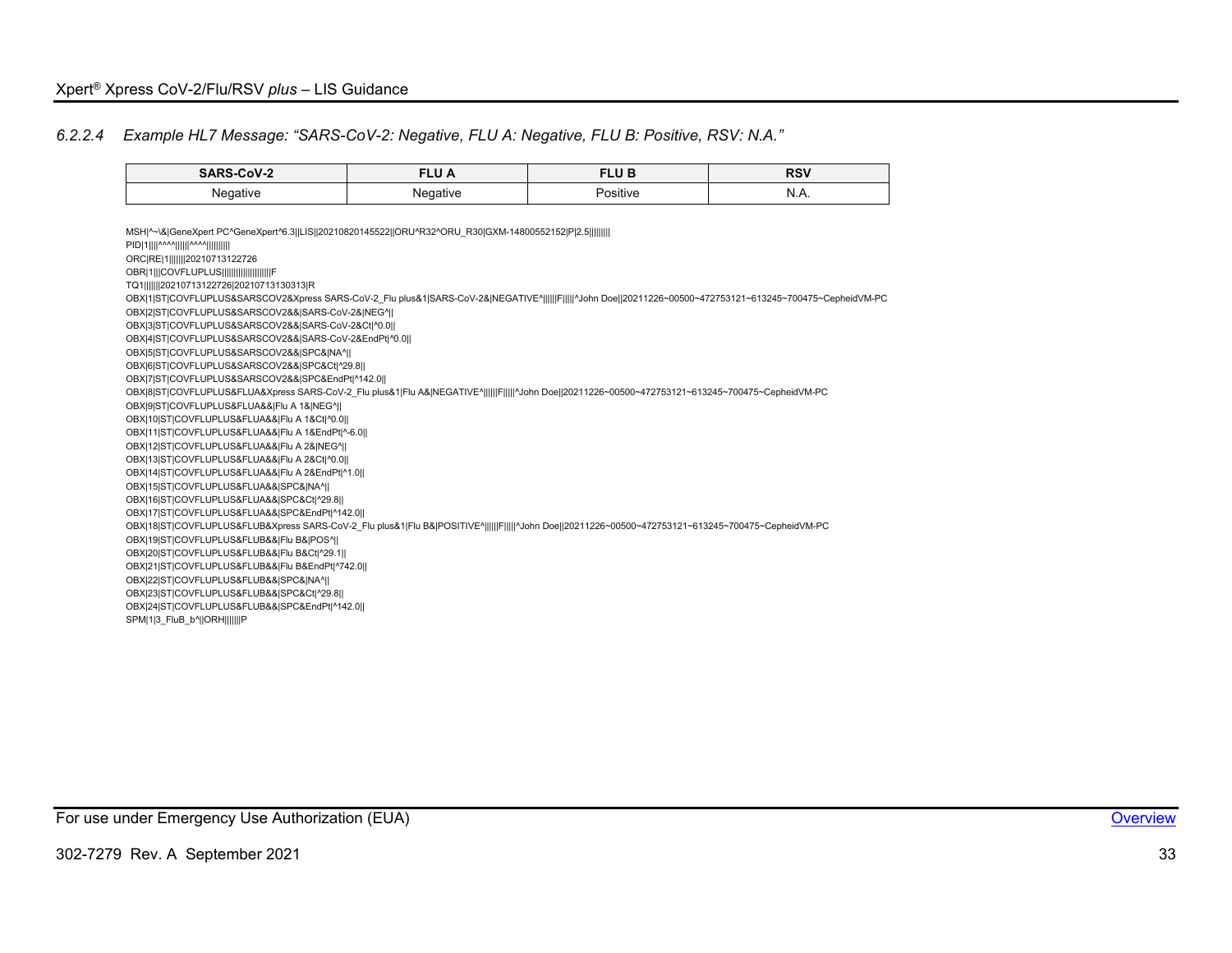#### *6.2.2.5 Example HL7 Message: "SARS-CoV-2: Positive, FLU A: Positive, FLU B: Positive, RSV: N.A."*

|        | --- - -<br>______ | 71100<br>LU D<br>________ | D <sub>C</sub> V<br>____ |
|--------|-------------------|---------------------------|--------------------------|
| ∿ositi | 1111/             | sitive                    | N                        |
|        |                   |                           |                          |

<span id="page-34-0"></span>MSH|^~\&|GeneXpert PC^GeneXpert^6.3||LIS||20210809115943||ORU^R32^ORU\_R30|GXM-37346235387|P|2.5||||||||| PID|1||||^^^^||||||^^^^|||||||||| ORC|RE|1|||||||20210713122825 OBR|1|||COVFLUPLUS|||||||| TQ1|||||||20210713122825|20210713130451|R OBX|1|ST|COVFLUPLUS&SARSCOV2&Xpress SARS-CoV-2\_Flu plus&1|SARS-CoV-2&|NEGATIVE^||||||F|||||^ John Doe ||20211226~00500~472753118~765011~703691~CepheidVM-PC OBX|2|ST|COVFLUPLUS&SARSCOV2&&|SARS-CoV-2&|NEG^|| OBX|3|ST|COVFLUPLUS&SARSCOV2&&|SARS-CoV-2&Ct|^0.0|| OBX|4|ST|COVFLUPLUS&SARSCOV2&&|SARS-CoV-2&EndPt|^1.0|| OBX|5|ST|COVFLUPLUS&SARSCOV2&&|SPC&|PASS^|| OBX|6|ST|COVFLUPLUS&SARSCOV2&&|SPC&Ct|^29.4|| OBX|7|ST|COVFLUPLUS&SARSCOV2&&|SPC&EndPt|^151.0|| OBX|8|ST|COVFLUPLUS&FLUA&Xpress SARS-CoV-2\_Flu plus&1|Flu A&|NEGATIVE^||||||F|||||^ John Doe ||20211226~00500~472753118~765011~703691~CepheidVM-PC OBX|9|ST|COVFLUPLUS&FLUA&&|Flu A 1&|NEG^|| OBX|10|ST|COVFLUPLUS&FLUA&&|Flu A 1&Ct|^0.0|| OBX|11|ST|COVFLUPLUS&FLUA&&|Flu A 1&EndPt|^0.0|| OBX|12|ST|COVFLUPLUS&FLUA&&|Flu A 2&|NEG^|| OBX|13|ST|COVFLUPLUS&FLUA&&|Flu A 2&Ct|^0.0|| OBX|14|ST|COVFLUPLUS&FLUA&&|Flu A 2&EndPt|^-6.0|| OBX|15|ST|COVFLUPLUS&FLUA&&|SPC&|PASS^|| OBX|16|ST|COVFLUPLUS&FLUA&&|SPC&Ct|^29.4|| OBX|17|ST|COVFLUPLUS&FLUA&&|SPC&EndPt|^151.0|| OBX|18|ST|COVFLUPLUS&FLUB&Xpress SARS-CoV-2\_Flu plus&1|Flu B&|NEGATIVE^||||||F|||||^ John Doe ||20211226~00500~472753118~765011~703691~CepheidVM-PC OBX|19|ST|COVFLUPLUS&FLUB&&|Flu B&|NEG^|| OBX|20|ST|COVFLUPLUS&FLUB&&|Flu B&Ct|^0.0|| OBX|21|ST|COVFLUPLUS&FLUB&&|Flu B&EndPt|^5.0|| OBX|22|ST|COVFLUPLUS&FLUB&&|SPC&|PASS^|| OBX|23|ST|COVFLUPLUS&FLUB&&|SPC&Ct|^29.4|| OBX|24|ST|COVFLUPLUS&FLUB&&|SPC&EndPt|^151.0|| SPM|1|4\_RSV\_b^||ORH|||||||P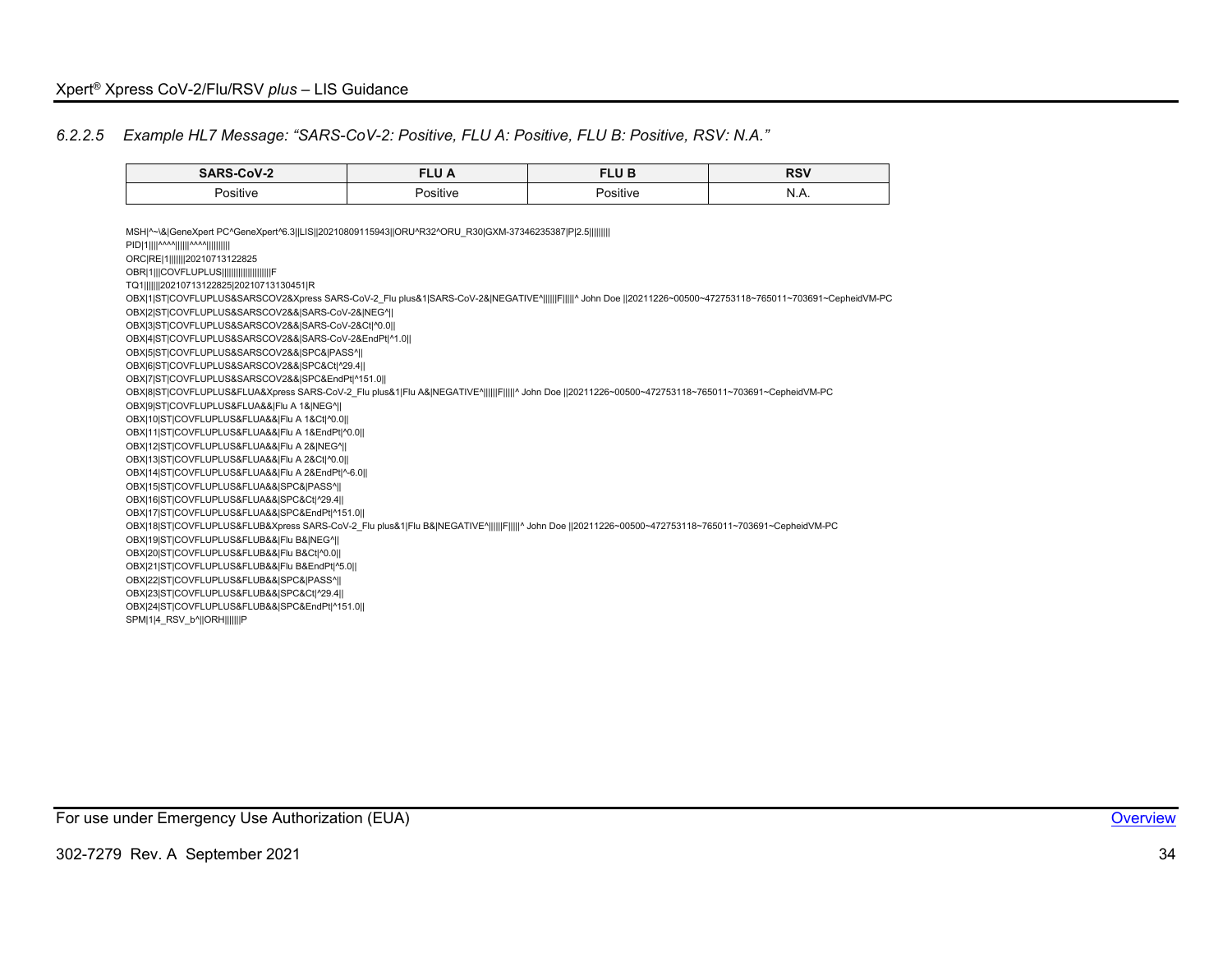### *6.2.2.6 Example HL7 Message: "SARS-CoV-2: Error"*

<span id="page-35-0"></span>

| SARS-CoV-2                                                                                                                                                                                         | <b>FLUA</b> | <b>FLUB</b> | <b>RSV</b> |
|----------------------------------------------------------------------------------------------------------------------------------------------------------------------------------------------------|-------------|-------------|------------|
| Error                                                                                                                                                                                              | Error       | Error       | N.A.       |
|                                                                                                                                                                                                    |             |             |            |
| MSH ^~\& GeneXpert PC^GeneXpert^6.3  LIS  20210809115941  ORU^R32^ORU R30 GXM-70488807826 P 2.5                                                                                                    |             |             |            |
| PID 1    ^^^^      ^^^^                                                                                                                                                                            |             |             |            |
| ORC RE 1        20210713123358                                                                                                                                                                     |             |             |            |
| OBR 1  COVFLUPLUS                     F                                                                                                                                                            |             |             |            |
| TQ1       20210713123358 20210713124719 R                                                                                                                                                          |             |             |            |
| OBX 1 ST COVFLUPLUS&SARSCOV2&Xpress SARS-CoV-2 Flu plus&1 SARS-CoV-2& ERROR^      F     ^ John Doe   20211226~00500~472753088~607591~714107~CepheidVM-PC                                           |             |             |            |
| NTE 1 L Error^2008^Operation terminated^Error 2008: Syringe pressure reading of 100.0 PSI exceeds the protocol limit of 100.0 PSI^20210713124706                                                   |             |             |            |
| OBX 2 ST COVFLUPLUS&SARSCOV2&& SARS-CoV-2& NO RESULT^                                                                                                                                              |             |             |            |
| OBX 3 ST COVFLUPLUS&SARSCOV2&& SARS-CoV-2&Ct ^0.0                                                                                                                                                  |             |             |            |
| OBX 4 ST COVFLUPLUS&SARSCOV2&& SARS-CoV-2&EndPt ^0.0                                                                                                                                               |             |             |            |
| OBX 5 ST COVFLUPLUS&SARSCOV2&& SPC& NO RESULT^                                                                                                                                                     |             |             |            |
| OBX 6 ST COVFLUPLUS&SARSCOV2&& SPC&Ct ^0.0                                                                                                                                                         |             |             |            |
| OBX 7 ST COVFLUPLUS&SARSCOV2&& SPC&EndPt ^0.0                                                                                                                                                      |             |             |            |
| OBX 8 ST COVFLUPLUS&FLUA&Xpress SARS-CoV-2 Flu plus&1 Flu A& ERROR^      F     ^ John Doe   20211226~00500~472753088~607591~714107~CepheidVM-PC                                                    |             |             |            |
| NTE 1 L Error^2008^Operation terminated^Error 2008: Syringe pressure reading of 100.0 PSI exceeds the protocol limit of 100.0 PSI^20210713124706<br>OBX 9 ST COVFLUPLUS&FLUA&& Flu A 1& NO RESULT^ |             |             |            |
| OBX 10 ST COVFLUPLUS&FLUA&& Flu A 1&Ct ^0.0                                                                                                                                                        |             |             |            |
| OBX 11 ST COVFLUPLUS&FLUA&& Flu A 1&EndPt ^0.0                                                                                                                                                     |             |             |            |
| OBX 12 ST COVFLUPLUS&FLUA&& Flu A 2& NO RESULT^                                                                                                                                                    |             |             |            |
| OBX 13 ST COVFLUPLUS&FLUA&& Flu A 2&Ct ^0.0                                                                                                                                                        |             |             |            |
| OBX 14 ST COVFLUPLUS&FLUA&& Flu A 2&EndPt ^0.0                                                                                                                                                     |             |             |            |
| OBX 15 ST COVFLUPLUS&FLUA&& SPC& NO RESULT^                                                                                                                                                        |             |             |            |
| OBX 16 ST COVFLUPLUS&FLUA&& SPC&Ct ^0.0                                                                                                                                                            |             |             |            |
| OBX 17 ST COVFLUPLUS&FLUA&& SPC&EndPt ^0.0                                                                                                                                                         |             |             |            |
| OBX 18 ST COVFLUPLUS&FLUB&Xpress SARS-CoV-2 Flu plus&1 Flu B& ERROR^      F     ^ John Doe   20211226~00500~472753088~607591~714107~CepheidVM-PC                                                   |             |             |            |
| NTE 1 L Error^2008^Operation terminated^Error 2008: Syringe pressure reading of 100.0 PSI exceeds the protocol limit of 100.0 PSI^20210713124706                                                   |             |             |            |
| OBX 19 ST COVFLUPLUS&FLUB&& Flu B& NO RESULT^                                                                                                                                                      |             |             |            |
| OBX 20 ST COVFLUPLUS&FLUB&& Flu B&Ct ^0.0                                                                                                                                                          |             |             |            |
| OBX 21 ST COVFLUPLUS&FLUB&& Flu B&EndPt ^0.0                                                                                                                                                       |             |             |            |
| OBX 22 ST COVFLUPLUS&FLUB&& SPC& NO RESULT^                                                                                                                                                        |             |             |            |
| OBX 23 ST COVFLUPLUS&FLUB&& SPC&Ct ^0.0                                                                                                                                                            |             |             |            |
| OBX 24 ST COVFLUPLUS&FLUB&& SPC&EndPt ^0.0                                                                                                                                                         |             |             |            |
| SPM 1 14 FluA FluB RSV b^  ORH       P                                                                                                                                                             |             |             |            |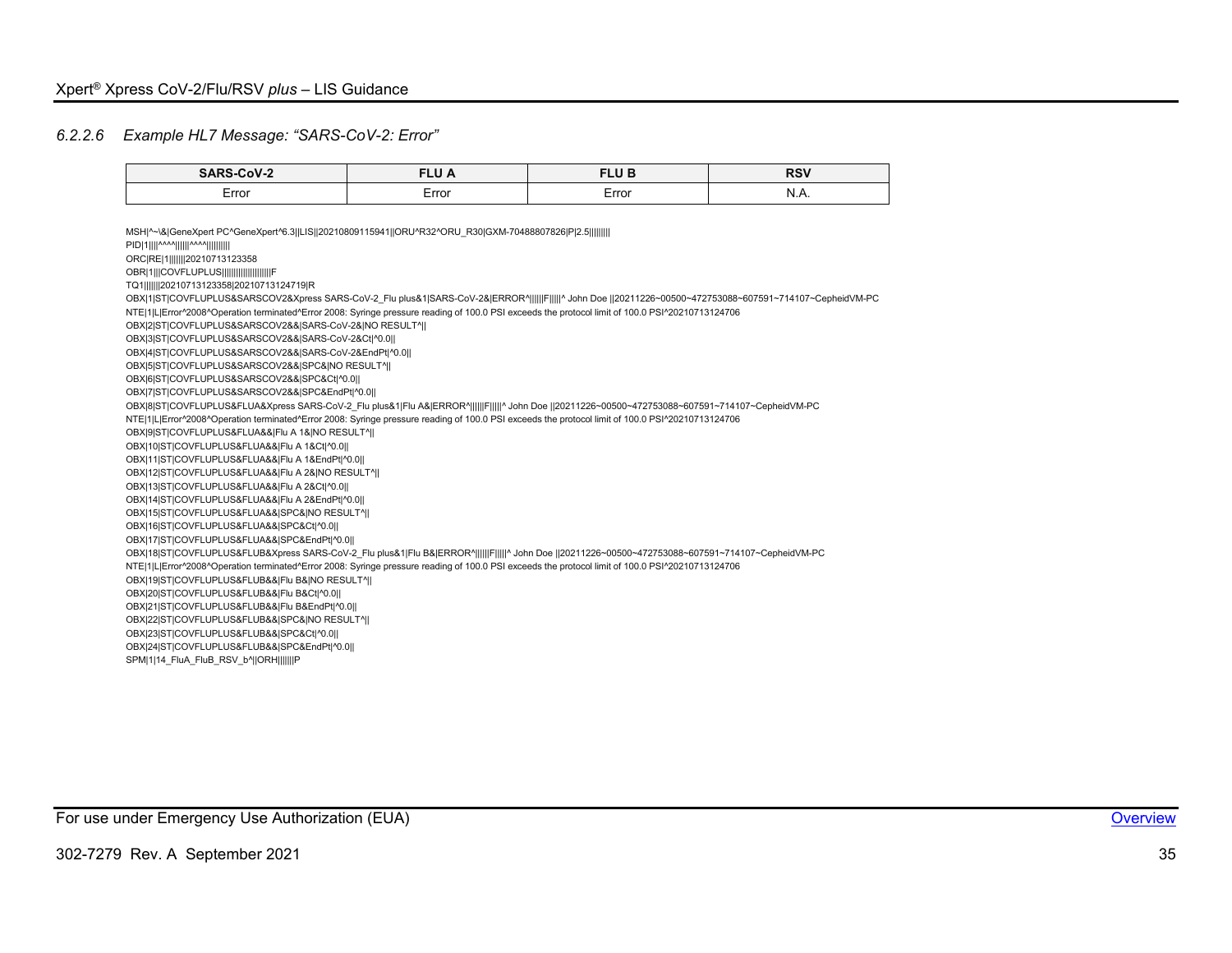#### *6.2.2.7 Example HL7 Message: "SARS-CoV-2: Invalid"*

| the property of the control of the control of | ______              | <b>ILD</b><br>ᄓ ᄓ<br>______ | P(1)<br>וכד<br>_____ |
|-----------------------------------------------|---------------------|-----------------------------|----------------------|
| $\cdot$ .<br>Invalid                          | $\cdots$<br>Invalid | Invalid                     | w<br>-<br>.          |

<span id="page-36-0"></span>MSH|^~\&|GeneXpert PC^GeneXpert^6.3||LIS||20210809115938||ORU^R32^ORU\_R30|GXM-05115888235|P|2.5||||||||| PID|1||||^^^^||||||^^^^|||||||||| ORC|RE|1|||||||20210804145359 OBR|1|||COVFLUPLUS||||||||| TQ1|||||||20210804145359|20210804153036|R OBX|1|ST|COVFLUPLUS&SARSCOV2&Xpress SARS-CoV-2 Flu plus&1|SARS-CoV-2&|INVALID^||||||F|||||^ John Doe ||20211226~00500~472753073~711453~714106~CepheidVM-PC OBX|2|ST|COVFLUPLUS&SARSCOV2&&|SARS-CoV-2&|INVALID^|| OBX|3|ST|COVFLUPLUS&SARSCOV2&&|SARS-CoV-2&Ct|^0.0|| OBX|4|ST|COVFLUPLUS&SARSCOV2&&|SARS-CoV-2&EndPt|^1.0|| OBX|5|ST|COVFLUPLUS&SARSCOV2&&|SPC&|FAIL^|| OBX|6|ST|COVFLUPLUS&SARSCOV2&&|SPC&Ct|^0.0|| OBX|7|ST|COVFLUPLUS&SARSCOV2&&|SPC&EndPt|^0.0|| OBX|8|ST|COVFLUPLUS&FLUA&Xpress SARS-CoV-2 Flu plus&1|Flu A&|INVALID^||||||F|||||^ John Doe ||20211226~00500~472753073~711453~714106~CepheidVM-PC OBX|9|ST|COVFLUPLUS&FLUA&&|Flu A 1&|INVALID^|| OBX|10|ST|COVFLUPLUS&FLUA&&|Flu A 1&Ct|^0.0|| OBX|11|ST|COVFLUPLUS&FLUA&&|Flu A 1&EndPt|^2.0|| OBX|12|ST|COVFLUPLUS&FLUA&&|Flu A 2&|INVALID^|| OBX|13|ST|COVFLUPLUS&FLUA&&|Flu A 2&Ct|^0.0|| OBX|14|ST|COVFLUPLUS&FLUA&&|Flu A 2&EndPt|^1.0|| OBX|15|ST|COVFLUPLUS&FLUA&&|SPC&|FAIL^|| OBX|16|ST|COVFLUPLUS&FLUA&&|SPC&Ct|^0.0|| OBX|17|ST|COVFLUPLUS&FLUA&&|SPC&EndPt|^0.0|| OBX|18|ST|COVFLUPLUS&FLUB&Xpress SARS-CoV-2\_Flu plus&1|Flu B&|INVALID^||||||F|||||^ John Doe ||20211226~00500~472753073~711453~714106~CepheidVM-PC OBX|19|ST|COVFLUPLUS&FLUB&&|Flu B&|INVALID^|| OBX|20|ST|COVFLUPLUS&FLUB&&|Flu B&Ct|^0.0|| OBX|21|ST|COVFLUPLUS&FLUB&&|Flu B&EndPt|^2.0|| OBX|22|ST|COVFLUPLUS&FLUB&&|SPC&|FAIL^|| OBX|23|ST|COVFLUPLUS&FLUB&&|SPC&Ct|^0.0|| OBX|24|ST|COVFLUPLUS&FLUB&&|SPC&EndPt|^0.0|| SPM|1|Test-2^||ORH|||||||P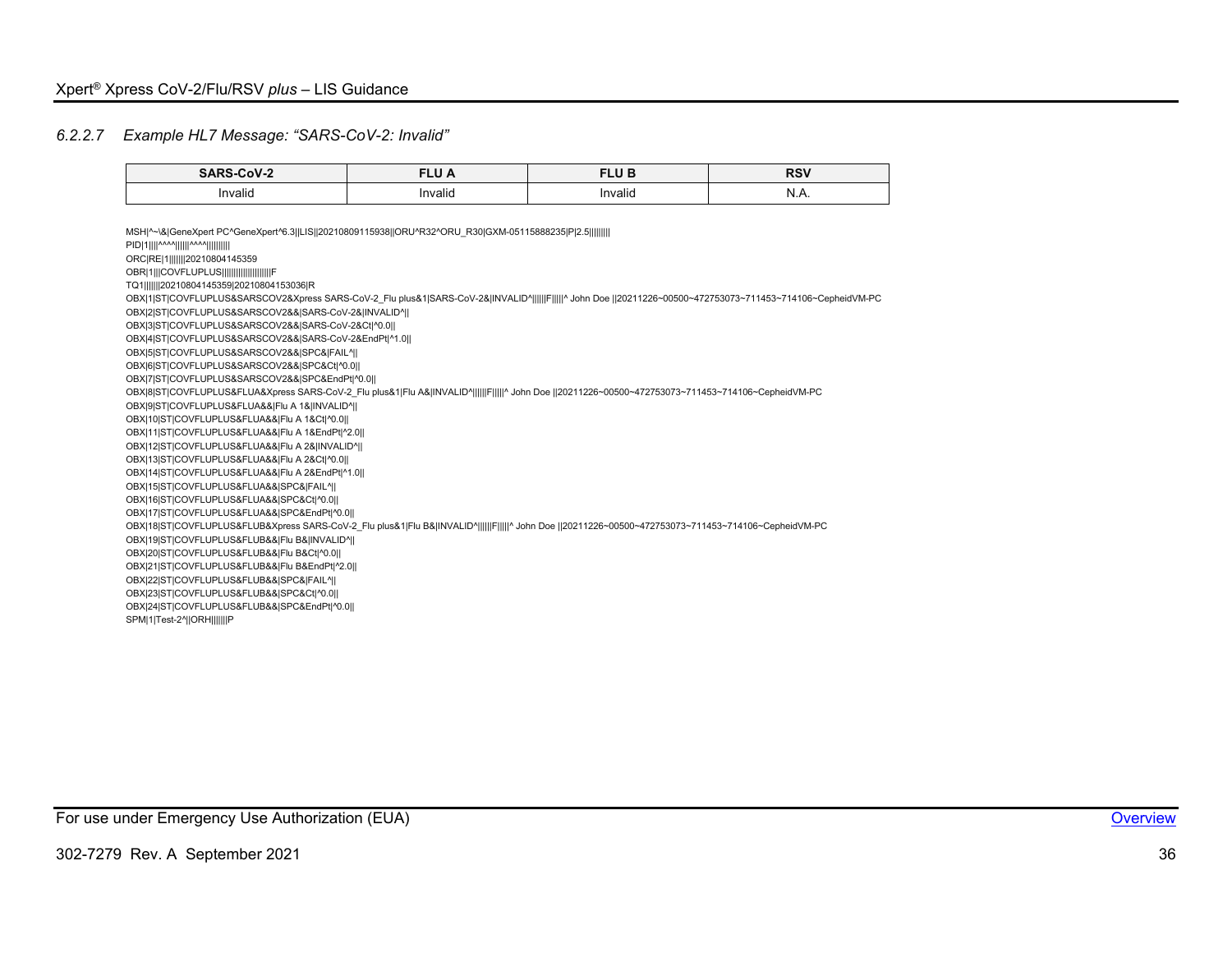#### **Example Messages for Panel: Xpress SARS-CoV-2 plus**

6.3.1 Example ASTM Messages

#### *6.3.1.1 Example ASTM Message: "SARS-CoV-2: Negative, FLU A: N.A, FLU B: N.A, RSV: N.A."*

| <b>SARS-CoV-2</b>  | <b>PLA1</b><br>⊾∪ ี<br>________ | <b>TID</b><br>Ð<br>-u<br>________ | <b>RSV</b>  |
|--------------------|---------------------------------|-----------------------------------|-------------|
| Negative<br>$\sim$ | N<br>19.73.                     | N<br>19.73.                       | M<br>19.73. |

H|@^\|GXM-48410782286||GeneXpert PC^GeneXpert^6.3|||||LIS||P|1394-97|20210809115039 P|1||||^^^^|||||||||||||||||||||||||||||

O|1|9\_FluA\_RSV\_a||^^^COVPLUS|R|20210713123701|||||||||ORH||||||||||F

R|1|^^^COVPLUS^Xpress SARS-CoV-2 plus^1^^|NEGATIVE^|||||F|| John Doe |20210713123701|20210713131312|CepheidVM-PC^723207^705204^472753104^00500^20211226|

R|2|^^^COVPLUS^^^SARS-CoV-2^|NEG^|||

R|3|^^^COVPLUS^^^SARS-CoV-2^Ct|^0.0|||

R|4|^^^COVPLUS^^^SARS-CoV-2^EndPt|^1.0|||

R|5|^^^COVPLUS^^^SPC^|PASS^|||

R|6|^^^COVPLUS^^^SPC^Ct|^29.9|||

R|7|^^^COVPLUS^^^SPC^EndPt|^129.0|||

<span id="page-37-0"></span>L|1|N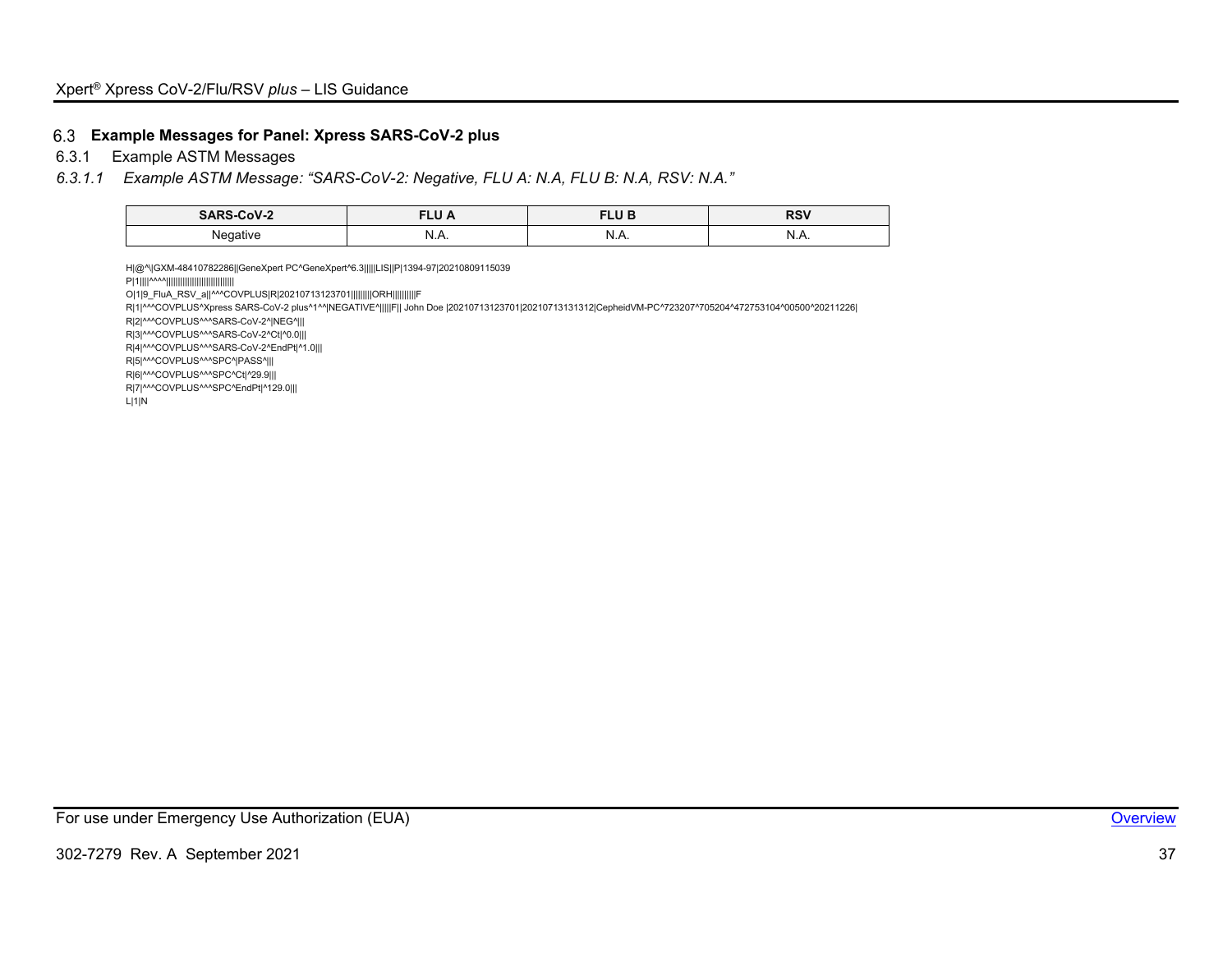#### *6.3.1.2 Example ASTM Message: "SARS-CoV-2: Positive, FLU A: N.A, FLU B: N.A, RSV: N.A."*

| SARS-CoV-2      | $- - - -$<br>_________ | ---<br>◡<br>________          | nnI<br>ΛOΥ<br>____ |
|-----------------|------------------------|-------------------------------|--------------------|
|                 | Л.                     | יי                            | -N)                |
| <b>Positive</b> |                        | . .                           |                    |
|                 |                        | $\mathbf{N}$ . $\mathbf{N}$ . |                    |

<span id="page-38-0"></span>H|@^\|GXM-82175750262||GeneXpert PC^GeneXpert^6.3|||||LIS||P|1394-97|20210809115128 P|1||||^^^^||||||||||||||||||||||||||||| O|1|15\_CoV2\_FluA\_FluB\_RSV\_a||^^^COVPLUS|R|20210713123455|||||||||ORH||||||||||F R|1|^^^COVPLUS^Xpress SARS-CoV-2 plus^1^^|POSITIVE^|||||F|| John Doe |20210713123455|20210713130751|CepheidVM-PC^714106^626767^472753086^00500^20211226| R|2|^^^COVPLUS^^^SARS-CoV-2^|POS^||| R|3|^^^COVPLUS^^^SARS-CoV-2^Ct|^30.9||| R|4|^^^COVPLUS^^^SARS-CoV-2^EndPt|^269.0||| R|5|^^^COVPLUS^^^SPC^|NA^||| R|6|^^^COVPLUS^^^SPC^Ct|^29.4||| R|7|^^^COVPLUS^^^SPC^EndPt|^108.0||| L|1|N

For use under Emergency Use Authorization (EUA) **[Overview](#page-4-1) Container and Container and Container Container and Container and Container and Container and Container and Container and Container and Container and Container an**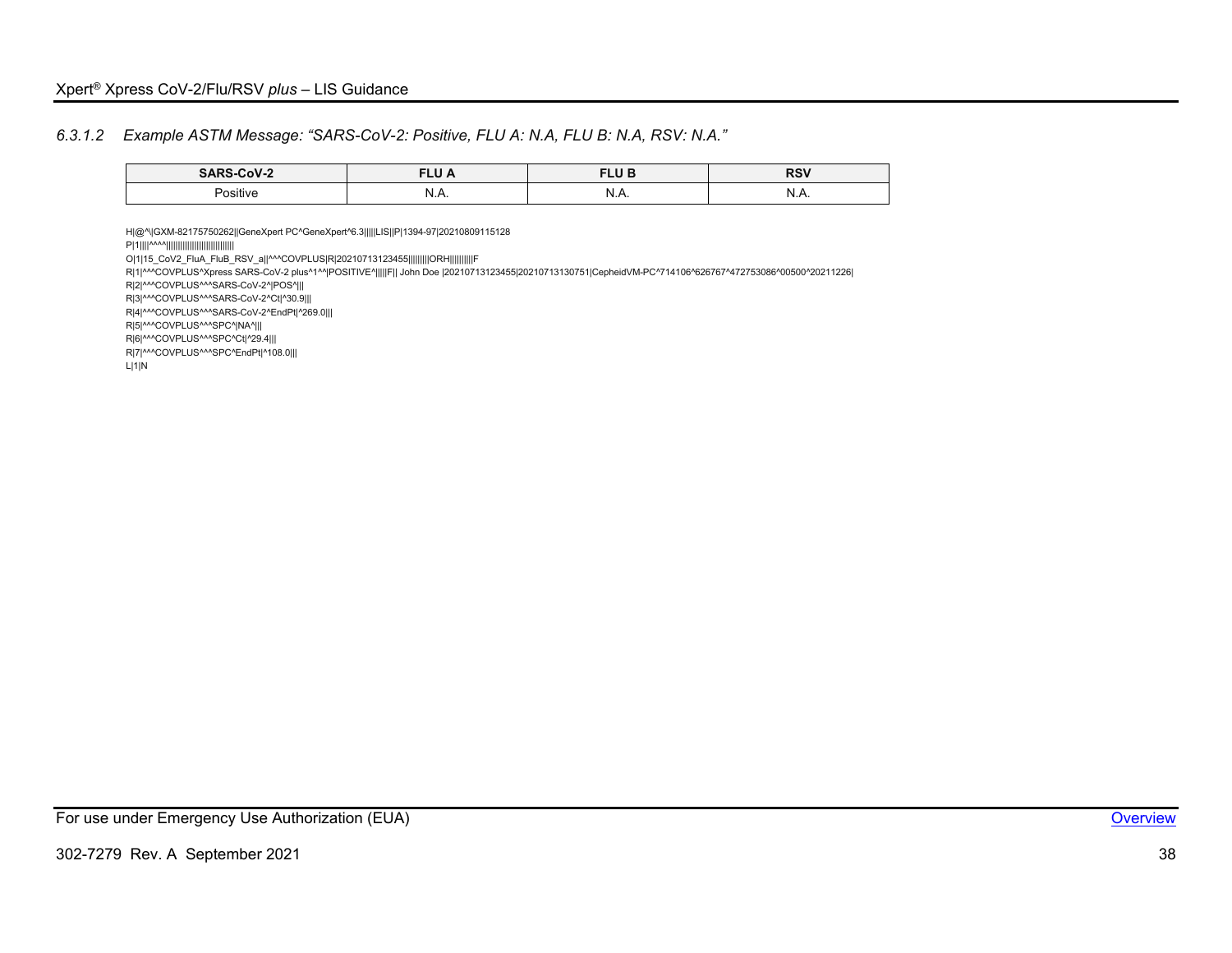#### *6.3.1.3 Example ASTM Message: "SARS-CoV-2: Error"*

| <b>SARS-CoV-2</b> | <b>CLU</b><br>ת ש<br>_________ | FLU B<br>________ | <b>RSV</b><br>_____ |
|-------------------|--------------------------------|-------------------|---------------------|
| Error             | A.<br>1Y.A.<br>.               | N<br>19.7         | N<br>N.A.           |

<span id="page-39-0"></span>H|@^\|GXM-52657545660||GeneXpert PC^GeneXpert^6.3|||||LIS||P|1394-97|20210809120239 P|1||||^^^^||||||||||||||||||||||||||||| O|1|14\_FluA\_FluB\_RSV\_b||^^^COVFLUPLUS|R|20210713123358|||||||||ORH||||||||||F R|1|^COVFLUPLUS^^SARSCOV2^Xpress SARS-CoV-2\_Flu plus^1^SARS-CoV-2^|ERROR^|||||F|| John Doe |20210713123358|20210713124719|CepheidVM-PC^714107^607591^472753088^00500^20211226| C|1|I|Error^2008^Operation terminated^Error 2008: Syringe pressure reading of 100.0 PSI exceeds the protocol limit of 100.0 PSI^20210713124706|N R|2|^COVFLUPLUS^^SARSCOV2^^^SARS-CoV-2^|NO RESULT^||| R|3|^COVFLUPLUS^^SARSCOV2^^^SARS-CoV-2^Ct|^0.0||| R|4|^COVFLUPLUS^^SARSCOV2^^^SARS-CoV-2^EndPt|^0.0||| R|5|^COVFLUPLUS^^SARSCOV2^^^SPC^|NO RESULT^||| R|6|^COVFLUPLUS^^SARSCOV2^^^SPC^Ct|^0.0||| R|7|^COVFLUPLUS^^SARSCOV2^^^SPC^EndPt|^0.0||| R|8|^COVFLUPLUS^^FLUA^Xpress SARS-CoV-2\_Flu plus^1^Flu A^|ERROR^|||||F|| John Doe |20210713123358|20210713124719|CepheidVM-PC^714107^607591^472753088^00500^20211226| C|1|I|Error^2008^Operation terminated^Error 2008: Syringe pressure reading of 100.0 PSI exceeds the protocol limit of 100.0 PSI^20210713124706|N R|9|^COVFLUPLUS^^FLUA^^^Flu A 1^|NO RESULT^||| R|10|^COVFLUPLUS^^FLUA^^^Flu A 1^Ct|^0.0||| R|11|^COVFLUPLUS^^FLUA^^^Flu A 1^EndPt|^0.0||| R|12|^COVFLUPLUS^^FLUA^^^Flu A 2^|NO RESULT^||| R|13|^COVFLUPLUS^^FLUA^^^Flu A 2^Ct|^0.0||| R|14|^COVFLUPLUS^^FLUA^^^Flu A 2^EndPt|^0.0||| R|15|^COVFLUPLUS^^FLUA^^^SPC^|NO RESULT^||| R|16|^COVFLUPLUS^^FLUA^^^SPC^Ct|^0.0||| R|17|^COVFLUPLUS^^FLUA^^^SPC^EndPt|^0.0||| R|18|^COVFLUPLUS^^FLUB^Xpress SARS-CoV-2\_Flu plus^1^Flu B^|ERROR^|||||F|| John Doe |20210713123358|20210713124719|CepheidVM-PC^714107^607591^472753088^00500^20211226| C|1|I|Error^2008^Operation terminated^Error 2008: Syringe pressure reading of 100.0 PSI exceeds the protocol limit of 100.0 PSI^20210713124706|N R|19|^COVFLUPLUS^^FLUB^^^Flu B^|NO RESULT^||| R|20|^COVFLUPLUS^^FLUB^^^Flu B^Ct|^0.0||| R|21|^COVFLUPLUS^^FLUB^^^Flu B^EndPt|^0.0||| R|22|^COVFLUPLUS^^FLUB^^^SPC^|NO RESULT^||| R|23|^COVFLUPLUS^^FLUB^^^SPC^Ct|^0.0||| R|24|^COVFLUPLUS^^FLUB^^^SPC^EndPt|^0.0||| L|1|N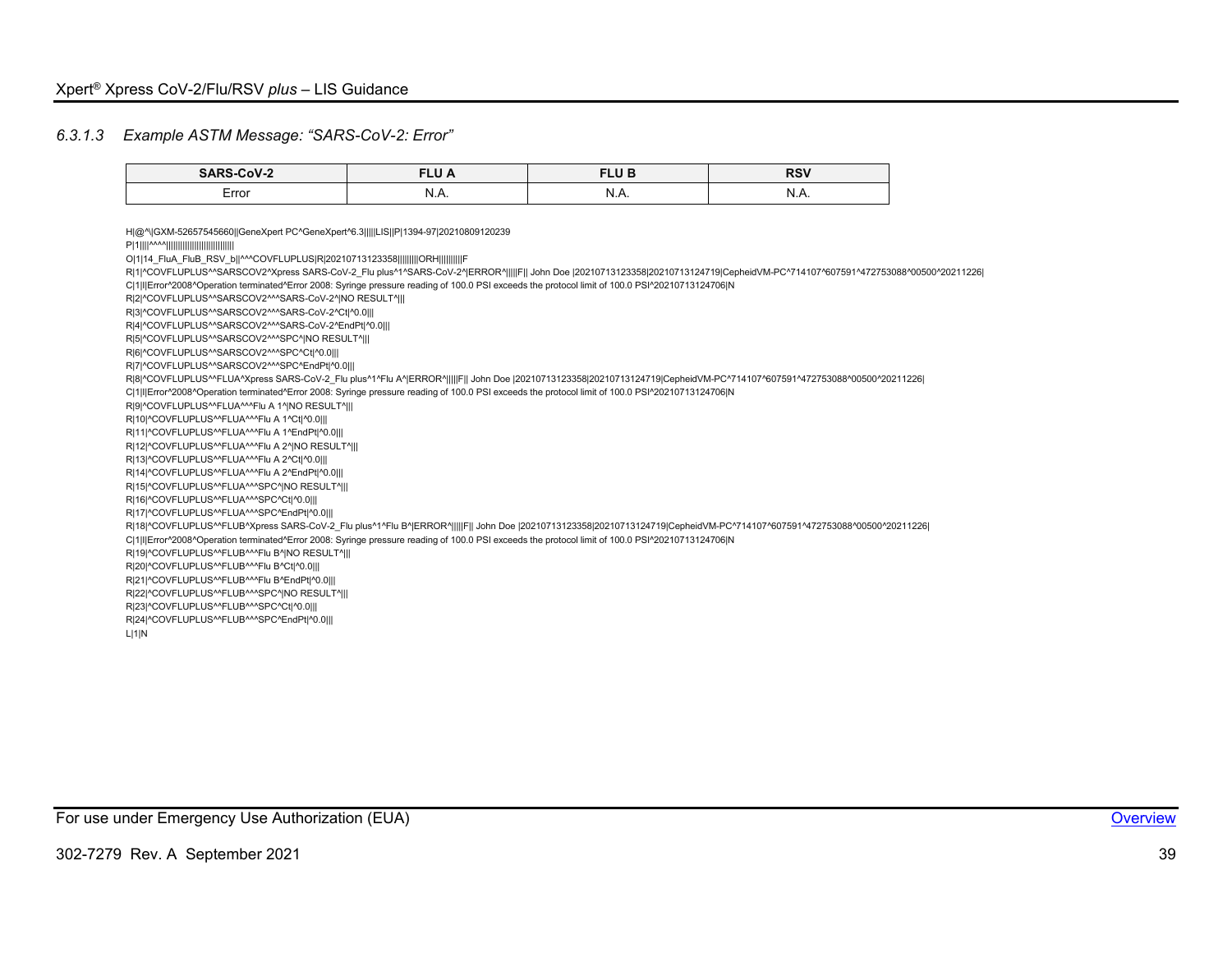#### *6.3.1.4 Example ASTM Message: "SARS-CoV-2: Invalid"*

| $\cdots$            | ________                         | <b>CULLO</b><br>- -<br>_______        | <b>RSV</b> |
|---------------------|----------------------------------|---------------------------------------|------------|
| $\cdots$<br>'nvalid | N<br>$\mathbf{v}$ . $\mathbf{r}$ | 18 I<br>$\mathbf{N} \cdot \mathbf{N}$ | <br>.      |

<span id="page-40-0"></span>H|@^\|GXM-66263131232||GeneXpert PC^GeneXpert^6.3|||||LIS||P|1394-97|20210809120237 P|1||||^^^^||||||||||||||||||||||||||||| O|1|Test-2||^^^COVFLUPLUS|R|20210804145359|||||||||ORH||||||||||F R|1|^COVFLUPLUS^^SARSCOV2^Xpress SARS-CoV-2\_Flu plus^1^SARS-CoV-2^|INVALID^||||F|| John Doe |20210804145359|20210804153036|CepheidVM-PC^714106^711453^472753073^00500^20211226| R|2|^COVFLUPLUS^^SARSCOV2^^^SARS-CoV-2^|INVALID^||| R|3|^COVFLUPLUS^^SARSCOV2^^^SARS-CoV-2^Ct|^0.0||| R|4|^COVFLUPLUS^^SARSCOV2^^^SARS-CoV-2^EndPt|^1.0||| R|5|^COVFLUPLUS^^SARSCOV2^^^SPC^|FAIL^||| R|6|^COVFLUPLUS^^SARSCOV2^^^SPC^Ct|^0.0||| R|7|^COVFLUPLUS^^SARSCOV2^^^SPC^EndPt|^0.0||| R|8|^COVFLUPLUS^^FLUA^Xpress SARS-CoV-2\_Flu plus^1^Flu A^|INVALID^|||||F|| John Doe |20210804145359|20210804153036|CepheidVM-PC^714106^711453^472753073^00500^20211226| R|9|^COVFLUPLUS^^FLUA^^^Flu A 1^|INVALID^||| R|10|^COVFLUPLUS^^FLUA^^^Flu A 1^Ct|^0.0||| R|11|^COVFLUPLUS^^FLUA^^^Flu A 1^EndPt|^2.0||| R|12|^COVFLUPLUS^^FLUA^^^Flu A 2^|INVALID^||| R|13|^COVFLUPLUS^^FLUA^^^Flu A 2^Ct|^0.0||| R|14|^COVFLUPLUS^^FLUA^^^Flu A 2^EndPt|^1.0||| R|15|^COVFLUPLUS^^FLUA^^^SPC^|FAIL^||| R|16|^COVFLUPLUS^^FLUA^^^SPC^Ct|^0.0||| R|17|^COVFLUPLUS^^FLUA^^^SPC^EndPt|^0.0||| R|18|^COVFLUPLUS^^FLUB^Xpress SARS-CoV-2\_Flu plus^1^Flu B^|INVALID^|||||F|| John Doe |20210804145359|20210804153036|CepheidVM-PC^714106^711453^472753073^00500^20211226| R|19|^COVFLUPLUS^^FLUB^^^Flu B^|INVALID^||| R|20|^COVFLUPLUS^^FLUB^^^Flu B^Ct|^0.0||| R|21|^COVFLUPLUS^^FLUB^^^Flu B^EndPt|^2.0||| R|22|^COVFLUPLUS^^FLUB^^^SPC^|FAIL^||| R|23|^COVFLUPLUS^^FLUB^^^SPC^Ct|^0.0||| R|24|^COVFLUPLUS^^FLUB^^^SPC^EndPt|^0.0||| L|1|N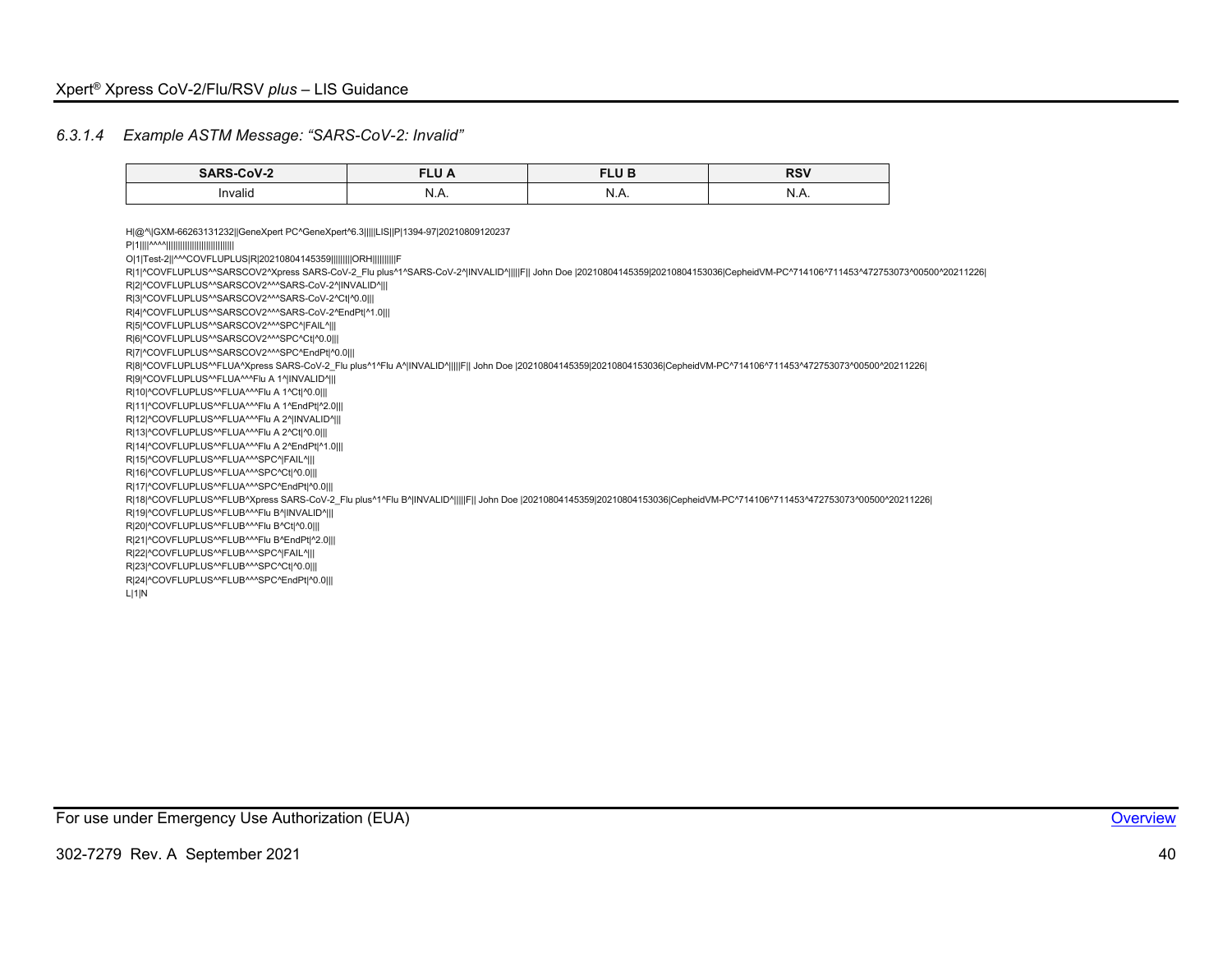#### 6.3.2 Example HL7 Messages

#### *6.3.2.1 Example HL7 Message: "SARS-CoV-2: Negative, FLU A: N.A, FLU B: N.A, RSV: N.A."*

| CoV-2    | −∼ ∼      | FLU B   | <b>RSV</b> |
|----------|-----------|---------|------------|
| ______   | .         | _______ |            |
| Negative | וא<br>1.A | M<br>   | N<br>19.7  |

<span id="page-41-0"></span>MSH|^~\&|GeneXpert PC^GeneXpert^6.3||LIS||20210809115429||ORU^R32^ORU\_R30|GXM-37356666355|P|2.5||||||||| PID|1||||^^^^||||||^^^^|||||||||| ORC|RE|1|||||||20210713123814 OBR|1|||COVPLUS|||||||||||||||||||||||F TQ1|||||||20210713123814|20210713131445|R OBX|1|ST|&COVPLUS&Xpress SARS-CoV-2 plus&1|&|NEGATIVE^||||||F|||||^ John Doe ||20211226~00500~472753101~687904~723206~CepheidVM-PC OBX|2|ST|&COVPLUS&&|SARS-CoV-2&|NEG^|| OBX|3|ST|&COVPLUS&&|SARS-CoV-2&Ct|^0.0|| OBX|4|ST|&COVPLUS&&|SARS-CoV-2&EndPt|^-1.0|| OBX|5|ST|&COVPLUS&&|SPC&|PASS^|| OBX|6|ST|&COVPLUS&&|SPC&Ct|^29.2|| OBX|7|ST|&COVPLUS&&|SPC&EndPt|^156.0|| SPM|1|10\_FluB\_RSV\_a^||ORH|||||||P

For use under Emergency Use Authorization (EUA) **[Overview](#page-4-1) Container and Container and Container Container and Container Container and Container Container Container Container Container Container Container Container Contai**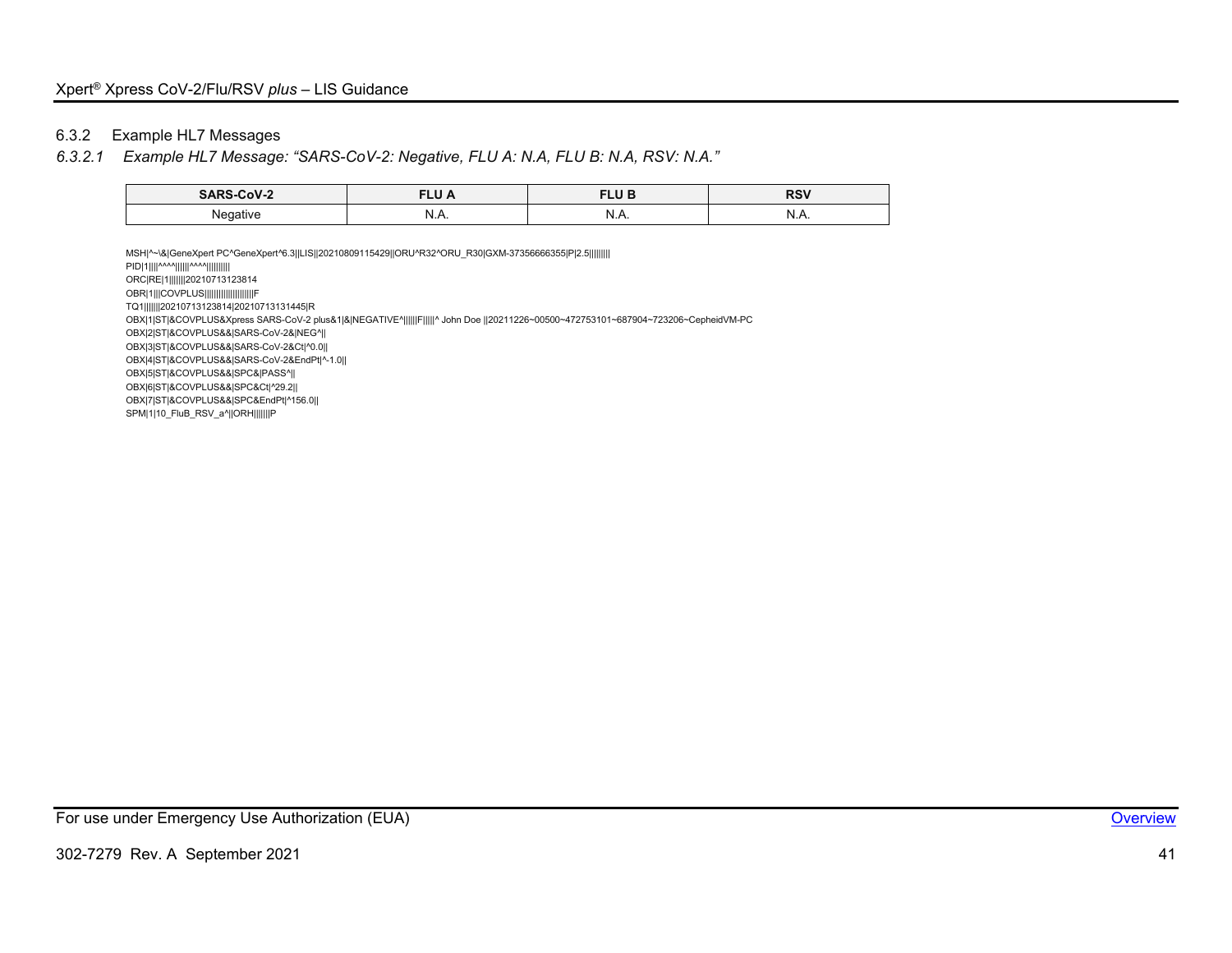#### *6.3.2.2 Example HL7 Message: "SARS-CoV-2: Positive, FLU A: N.A, FLU B: N.A, RSV: N.A."*

| 0.0000110<br>____          | $- - - -$<br>∼<br>. .<br>________ |           | D <sub>C</sub> <sub>1</sub><br><b>RJV</b><br>$- - -$ |  |
|----------------------------|-----------------------------------|-----------|------------------------------------------------------|--|
| $\cdots$<br><b>POSITIV</b> | 18 I<br>19.7                      | N<br>19.7 | N<br>                                                |  |

<span id="page-42-0"></span>MSH|^~\&|GeneXpert PC^GeneXpert^6.3||LIS||20210809115430||ORU^R32^ORU\_R30|GXM-80160114843|P|2.5||||||||| PID|1||||^^^^||||||^^^^|||||||||| ORC|RE|1|||||||20210713123455 OBR|1|||COVPLUS|||||||||||||||||||||||| TQ1|||||||20210713123455|20210713130751|R OBX|1|ST|&COVPLUS&Xpress SARS-CoV-2 plus&1|&|POSITIVE^||||||F|||||^ John Doe ||20211226~00500~472753086~626767~714106~CepheidVM-PC OBX|2|ST|&COVPLUS&&|SARS-CoV-2&|POS^|| OBX|3|ST|&COVPLUS&&|SARS-CoV-2&Ct|^30.9|| OBX|4|ST|&COVPLUS&&|SARS-CoV-2&EndPt|^269.0|| OBX|5|ST|&COVPLUS&&|SPC&|NA^|| OBX|6|ST|&COVPLUS&&|SPC&Ct|^29.4|| OBX|7|ST|&COVPLUS&&|SPC&EndPt|^108.0|| SPM|1|15\_CoV2\_FluA\_FluB\_RSV\_a^||ORH|||||||P

For use under Emergency Use Authorization (EUA) **[Overview](#page-4-1) Container and Container and Container Container and Container Container and Container Container Container Container Container Container Container Container Contai**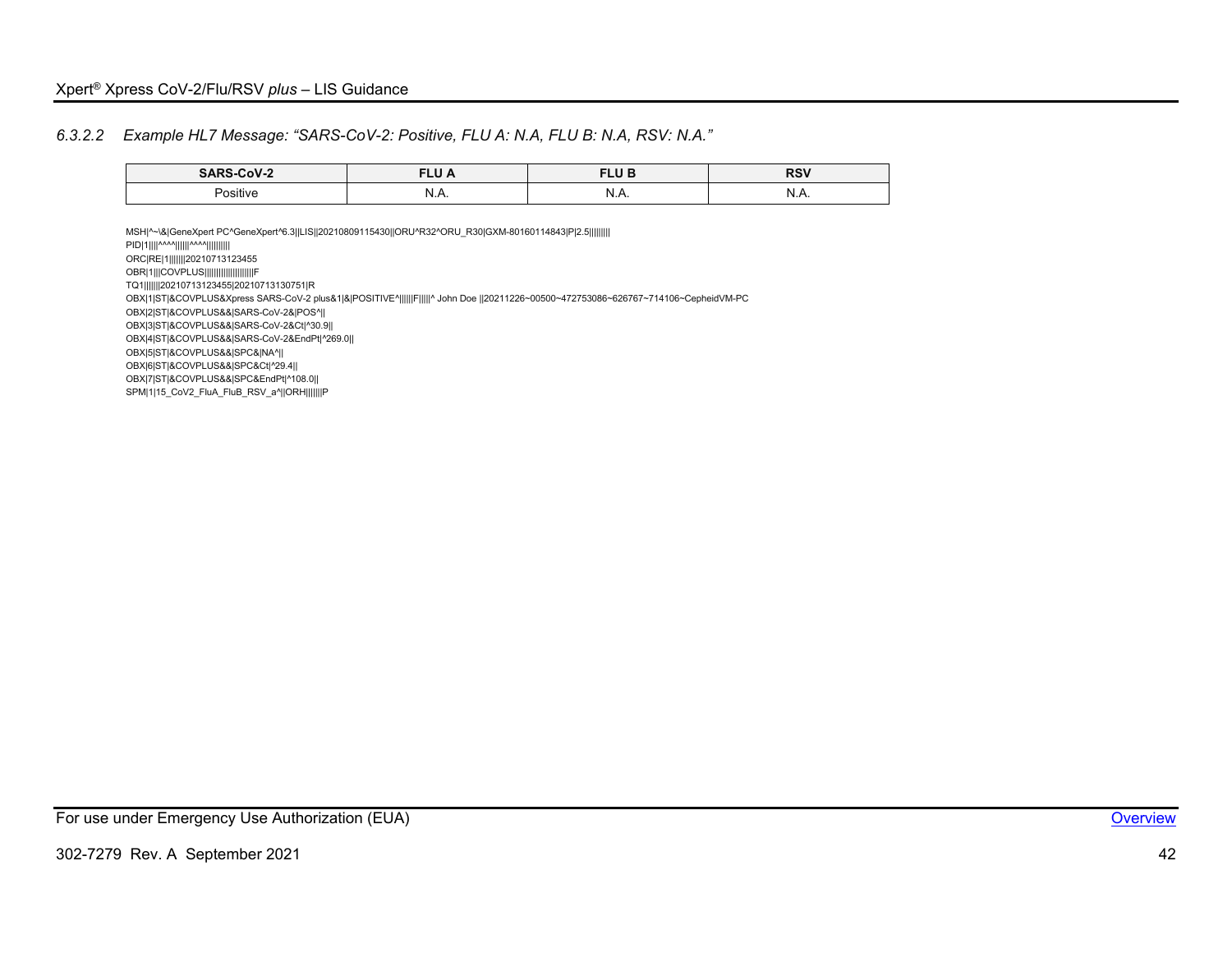#### *6.3.2.3 Example HL7 Message: "SARS-CoV-2: Error"*

| <b>SARS-CoV-2</b> | FLU A | <b>FLUB</b> | <b>RSV</b> |  |
|-------------------|-------|-------------|------------|--|
| Error             | N.A.  | N.A.        | N.A.       |  |
|                   |       |             |            |  |

<span id="page-43-0"></span>MSH|^~\&|GeneXpert PC^GeneXpert^6.3||LIS||20210809115941||ORU^R32^ORU\_R30|GXM-70488807826|P|2.5||||||||| PID|1||||^^^^||||||^^^^|||||||||| ORC|RE|1|||||||20210713123358 OBR|1|||COVFLUPLUS||||||| TQ1|||||||20210713123358|20210713124719|R OBX|1|ST|COVFLUPLUS&SARSCOV2&Xpress SARS-CoV-2 Flu plus&1|SARS-CoV-2&|ERROR^||||||F|||||^ John Doe ||20211226~00500~472753088~607591~714107~CepheidVM-PC NTE|1|L|Error^2008^Operation terminated^Error 2008: Syringe pressure reading of 100.0 PSI exceeds the protocol limit of 100.0 PSI^20210713124706 OBX|2|ST|COVFLUPLUS&SARSCOV2&&|SARS-CoV-2&|NO RESULT^|| OBX|3|ST|COVFLUPLUS&SARSCOV2&&|SARS-CoV-2&Ct|^0.0|| OBX|4|ST|COVFLUPLUS&SARSCOV2&&|SARS-CoV-2&EndPt|^0.0|| OBX|5|ST|COVFLUPLUS&SARSCOV2&&|SPC&|NO RESULT^|| OBX|6|ST|COVFLUPLUS&SARSCOV2&&|SPC&Ct|^0.0|| OBX|7|ST|COVFLUPLUS&SARSCOV2&&|SPC&EndPt|^0.0|| OBX|8|ST|COVFLUPLUS&FLUA&Xpress SARS-CoV-2\_Flu plus&1|Flu A&|ERROR^||||||F|||||^ John Doe ||20211226~00500~472753088~607591~714107~CepheidVM-PC NTE|1|L|Error^2008^Operation terminated^Error 2008: Syringe pressure reading of 100.0 PSI exceeds the protocol limit of 100.0 PSI^20210713124706 OBX|9|ST|COVFLUPLUS&FLUA&&|Flu A 1&|NO RESULT^|| OBX|10|ST|COVFLUPLUS&FLUA&&|Flu A 1&Ct|^0.0|| OBX|11|ST|COVFLUPLUS&FLUA&&|Flu A 1&EndPt|^0.0|| OBX|12|ST|COVFLUPLUS&FLUA&&|Flu A 2&|NO RESULT^|| OBX|13|ST|COVFLUPLUS&FLUA&&|Flu A 2&Ct|^0.0|| OBX|14|ST|COVFLUPLUS&FLUA&&|Flu A 2&EndPt|^0.0|| OBX|15|ST|COVFLUPLUS&FLUA&&|SPC&|NO RESULT^|| OBX|16|ST|COVFLUPLUS&FLUA&&|SPC&Ct|^0.0|| OBX|17|ST|COVFLUPLUS&FLUA&&|SPC&EndPt|^0.0|| OBX|18|ST|COVFLUPLUS&FLUB&Xpress SARS-CoV-2\_Flu plus&1|Flu B&|ERROR^||||||F|||||^ John Doe ||20211226~00500~472753088~607591~714107~CepheidVM-PC NTE|1|L|Error^2008^Operation terminated^Error 2008: Syringe pressure reading of 100.0 PSI exceeds the protocol limit of 100.0 PSI^20210713124706 OBX|19|ST|COVFLUPLUS&FLUB&&|Flu B&|NO RESULT^|| OBX|20|ST|COVFLUPLUS&FLUB&&|Flu B&Ct|^0.0|| OBX|21|ST|COVFLUPLUS&FLUB&&|Flu B&EndPt|^0.0|| OBX|22|ST|COVFLUPLUS&FLUB&&|SPC&|NO RESULT^|| OBX|23|ST|COVFLUPLUS&FLUB&&|SPC&Ct|^0.0|| OBX|24|ST|COVFLUPLUS&FLUB&&|SPC&EndPt|^0.0|| SPM|1|14\_FluA\_FluB\_RSV\_b^||ORH|||||||P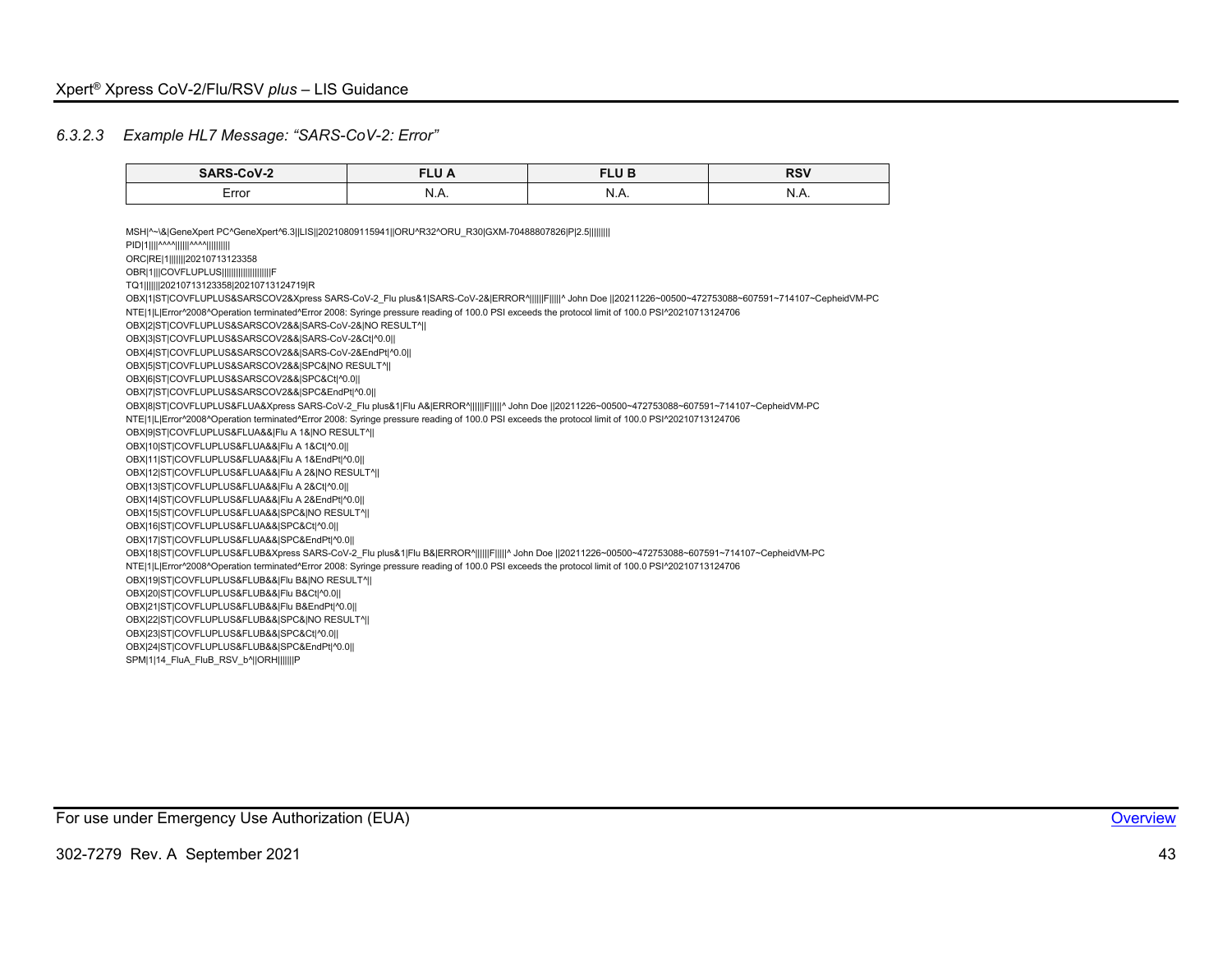#### *6.3.2.4 Example HL7 Message: "SARS-CoV-2: Invalid"*

| $\sim$ V $\sim$     | <b>CLU</b><br>--<br>_______                  | $\cdots$<br>ᄓ ᄓ<br>______ | P(1)<br>_____ |  |
|---------------------|----------------------------------------------|---------------------------|---------------|--|
| $\cdots$<br>Invalid | -13.1<br>$\mathsf{N} \cdot \mathsf{N} \cdot$ | "<br>19.79                | N<br>_<br>    |  |

<span id="page-44-0"></span>MSH|^~\&|GeneXpert PC^GeneXpert^6.3||LIS||20210809115938||ORU^R32^ORU\_R30|GXM-05115888235|P|2.5||||||||| PID|1||||^^^^||||||^^^^|||||||||| ORC|RE|1|||||||20210804145359 OBR|1|||COVFLUPLUS||||||||| TQ1|||||||20210804145359|20210804153036|R OBX|1|ST|COVFLUPLUS&SARSCOV2&Xpress SARS-CoV-2 Flu plus&1|SARS-CoV-2&|INVALID^||||||F|||||^ John Doe ||20211226~00500~472753073~711453~714106~CepheidVM-PC OBX|2|ST|COVFLUPLUS&SARSCOV2&&|SARS-CoV-2&|INVALID^|| OBX|3|ST|COVFLUPLUS&SARSCOV2&&|SARS-CoV-2&Ct|^0.0|| OBX|4|ST|COVFLUPLUS&SARSCOV2&&|SARS-CoV-2&EndPt|^1.0|| OBX|5|ST|COVFLUPLUS&SARSCOV2&&|SPC&|FAIL^|| OBX|6|ST|COVFLUPLUS&SARSCOV2&&|SPC&Ct|^0.0|| OBX|7|ST|COVFLUPLUS&SARSCOV2&&|SPC&EndPt|^0.0|| OBX|8|ST|COVFLUPLUS&FLUA&Xpress SARS-CoV-2 Flu plus&1|Flu A&|INVALID^||||||F|||||^ John Doe ||20211226~00500~472753073~711453~714106~CepheidVM-PC OBX|9|ST|COVFLUPLUS&FLUA&&|Flu A 1&|INVALID^|| OBX|10|ST|COVFLUPLUS&FLUA&&|Flu A 1&Ct|^0.0|| OBX|11|ST|COVFLUPLUS&FLUA&&|Flu A 1&EndPt|^2.0|| OBX|12|ST|COVFLUPLUS&FLUA&&|Flu A 2&|INVALID^|| OBX|13|ST|COVFLUPLUS&FLUA&&|Flu A 2&Ct|^0.0|| OBX|14|ST|COVFLUPLUS&FLUA&&|Flu A 2&EndPt|^1.0|| OBX|15|ST|COVFLUPLUS&FLUA&&|SPC&|FAIL^|| OBX|16|ST|COVFLUPLUS&FLUA&&|SPC&Ct|^0.0|| OBX|17|ST|COVFLUPLUS&FLUA&&|SPC&EndPt|^0.0|| OBX|18|ST|COVFLUPLUS&FLUB&Xpress SARS-CoV-2\_Flu plus&1|Flu B&|INVALID^||||||F|||||^ John Doe ||20211226~00500~472753073~711453~714106~CepheidVM-PC OBX|19|ST|COVFLUPLUS&FLUB&&|Flu B&|INVALID^|| OBX|20|ST|COVFLUPLUS&FLUB&&|Flu B&Ct|^0.0|| OBX|21|ST|COVFLUPLUS&FLUB&&|Flu B&EndPt|^2.0|| OBX|22|ST|COVFLUPLUS&FLUB&&|SPC&|FAIL^|| OBX|23|ST|COVFLUPLUS&FLUB&&|SPC&Ct|^0.0|| OBX|24|ST|COVFLUPLUS&FLUB&&|SPC&EndPt|^0.0|| SPM|1|Test-2^||ORH|||||||P

For use under Emergency Use Authorization (EUA) **[Overview](#page-4-1) Overview Overview Overview**